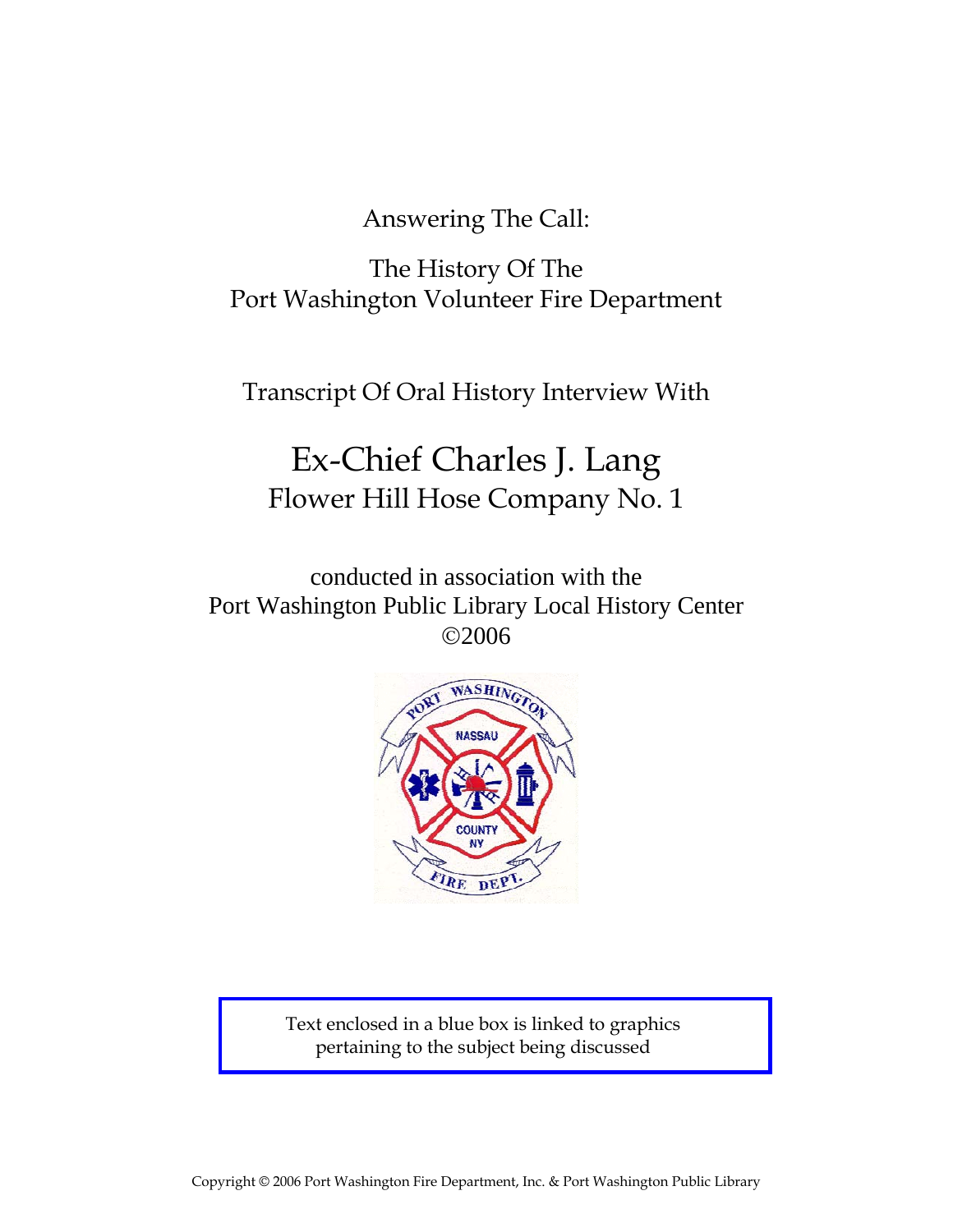Interview with Charles Lang by Sally Olds pk April 26, 2005

Q: ... April 25th, 2005. This interview is with Chief Charles Lang. The interview is taking place at the Port Washington Public Library. My name is Sally Olds. Can you please say your name.

Charles Lang: Charles Lang.

- Q: And which fire company are you affiliated with?
- CL: Flower Hill Hose Company.
- Q: What made you decide to become a firefighter?
- CL: My family history. My family--my father was in the Fire Department; my two uncles were in the Fire Department. And I spent a lot of time around the Fire Department, especially the good times--the [clam bakes](http://www.pwfdhistory.com/trans/langc_trans/fhh_picnic001_web.jpg) and the softball games, and the--I saw the friendships they had through the Fire Department. And most people say it's because they really want to join and help the community. I did also. But, it also started before I even realized that, back when I was young. That's where I came from.
- Q: What do you remember about what your father may have told you about the actual fighting fires?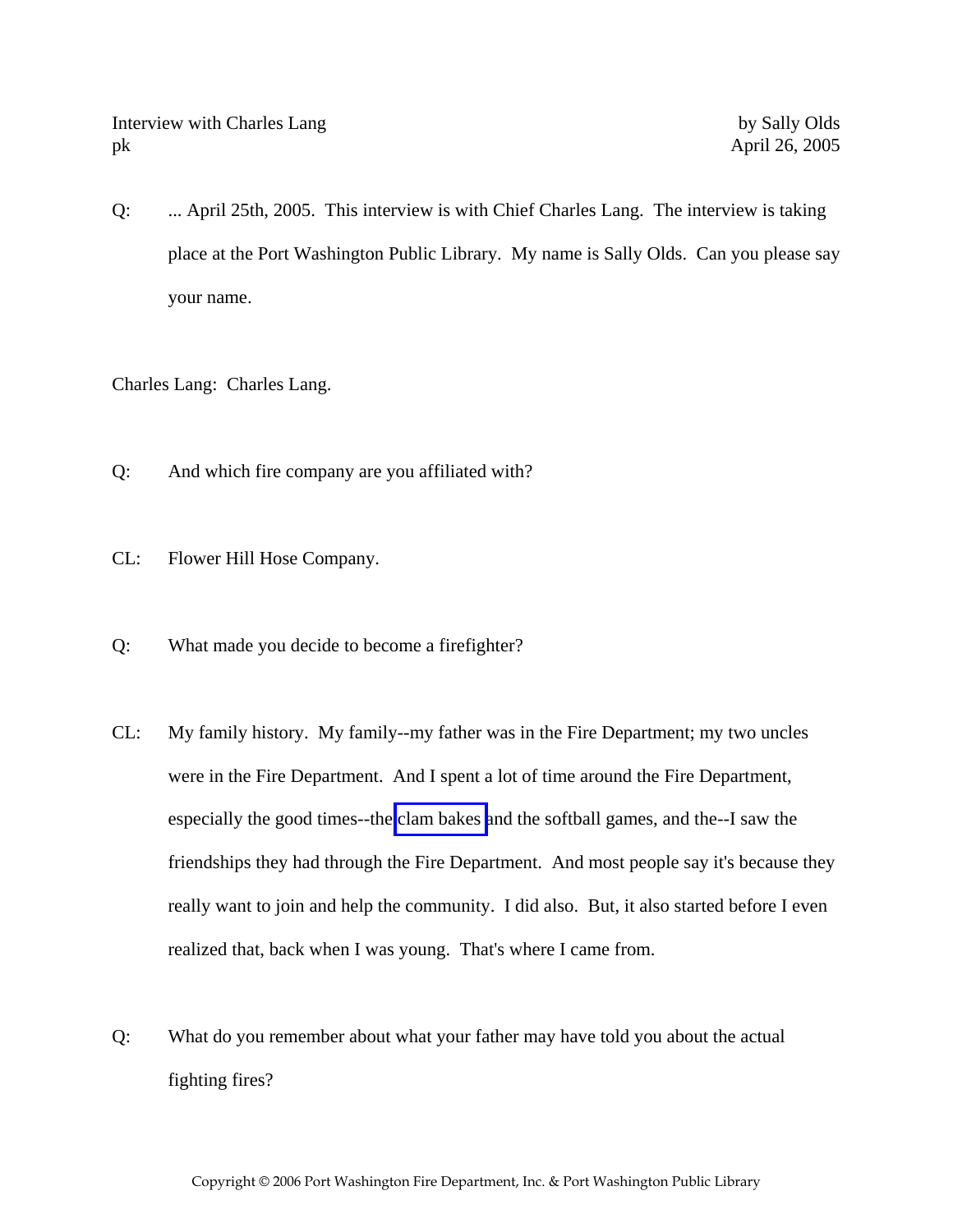- CL: I just remember him going out to fires in all types of weather, and I remember him coming back dirty and tired. But I knew it was a very rewarding experience, and they always talked highly of the Fire Department and never complained. And, I just knew then it was something I wanted to do.
- Q: What was your father's name?
- CL: Charles Lang, but "A." I wasn't--I'm not a "junior."
- Q: And how old were you when you joined the Department?
- CL: Eighteen.
- Q: So, you've been a member now ...
- CL: Forty-seven years.
- Q: And what made you pick Flower Hill?
- CL: That was the family's company. But, nowadays, that doesn't always hold true. Some of the--some of the younger generation join where their friends are members, not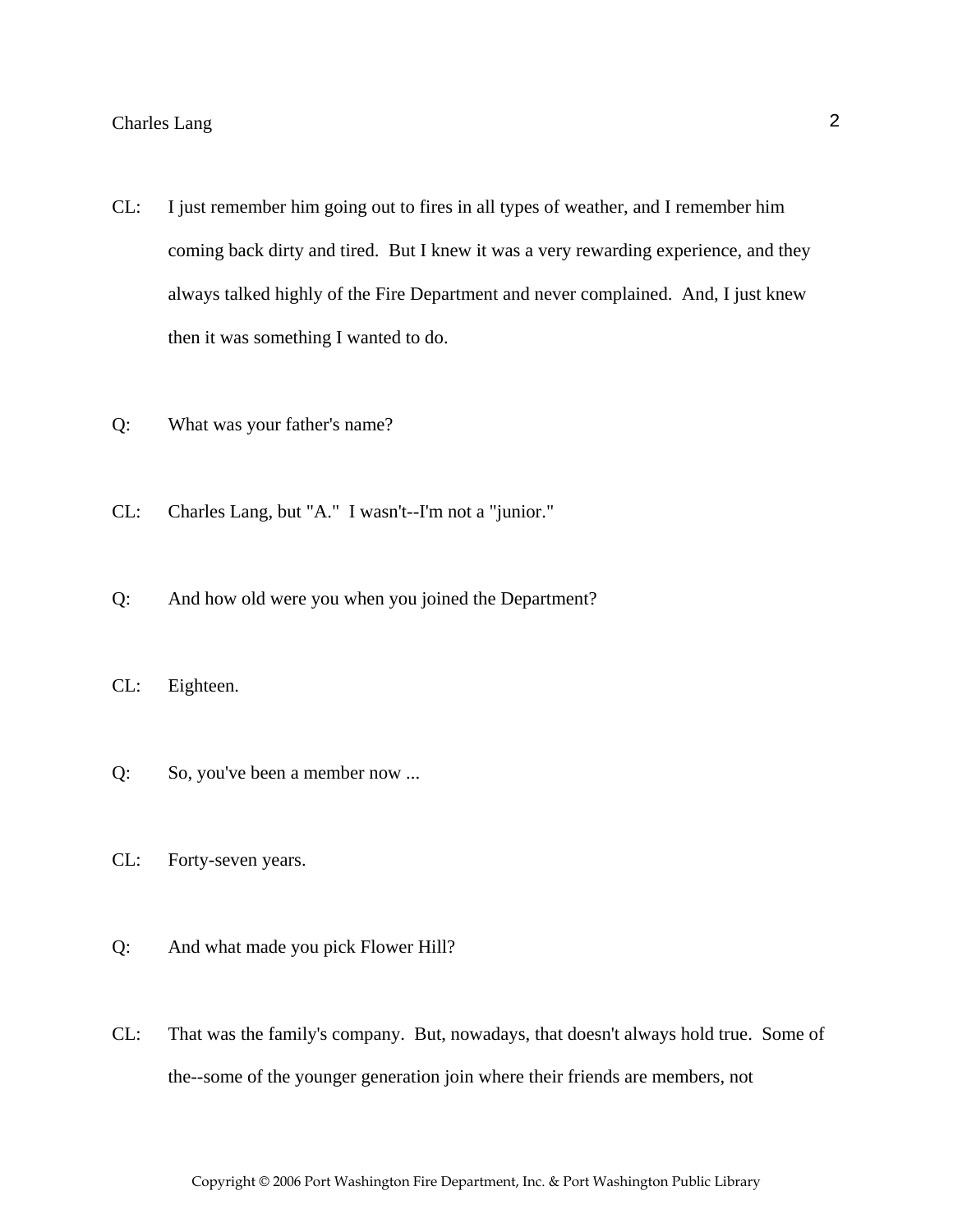necessarily where their fathers were members. But, back then, you joined where your father was a member.

- Q: And what kind of rivalry was there back then?
- CL: It was a big rivalry--friendly rivalry, but, I mean, it went way back to softball games and the tournament competition. And then we had a rivalry to see who could get to the fires first. We all rolled out of our own firehouses in those days, and you wanted to see if you'd get there first. And it was a big thing.
- Q: Did anybody keep score?
- CL: No (laughs). And it switched, when people moved, and maybe for five or six years, Flower Hill Hose Company would be first all the time, and then, after a while, it would switch to Protection or Atlantic's, depending if you had a few key members that moved away from the firehouse, and things changed.
- Q: Do you remember who the Captain was when you first joined?
- CL: I remember, yeah, it was John Ross.
- Q: And the Chief of the Department at that time?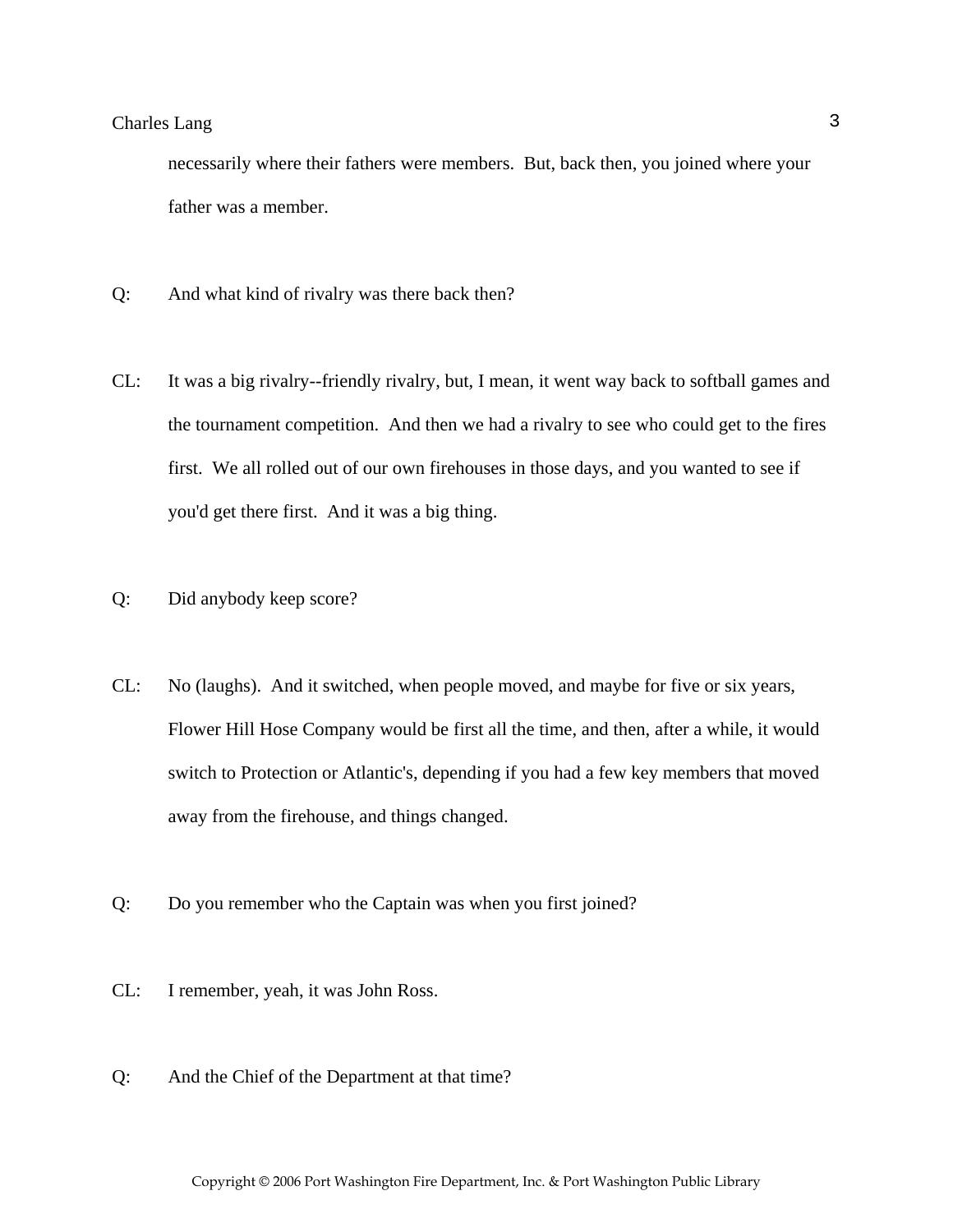#### CL: Was John Duncan.

Q: And what do you remember about your first days in the Department?

CL: Well, I mean, in the Fire Department, you were the new kid on the block, and you received a lot of friendly kidding around, and they made you work. They made you earn your way, and you had to--you know, I found out that all these friendships you had in the Fire Department, you had to earn them. Show you how to go to fires. You had to be active, and then, the guys felt you out for a little--for a while, and then you were accepted. And once you were accepted, you were one of the crew, and anything you wanted, anything anybody could help you with, they did. We used to help each other move, help each other paint houses, and -- you never--you never got a mover to come in and help you. You just went and got a truck, usually it was like Lewis Oil's rack body truck, or somebody had a pick-up truck and they'd come up to the house and it'd be eight or ten guys and you'd move, and the women would make food, just like you--just like the old days, like you see in the movies. And everybody'd sit down and have a good time. Then, when somebody else moves, you've got to help them.

#### Q: Does anybody do that now?

CL: Very little. But--it still--it still goes on, but not as much, because people are busy, you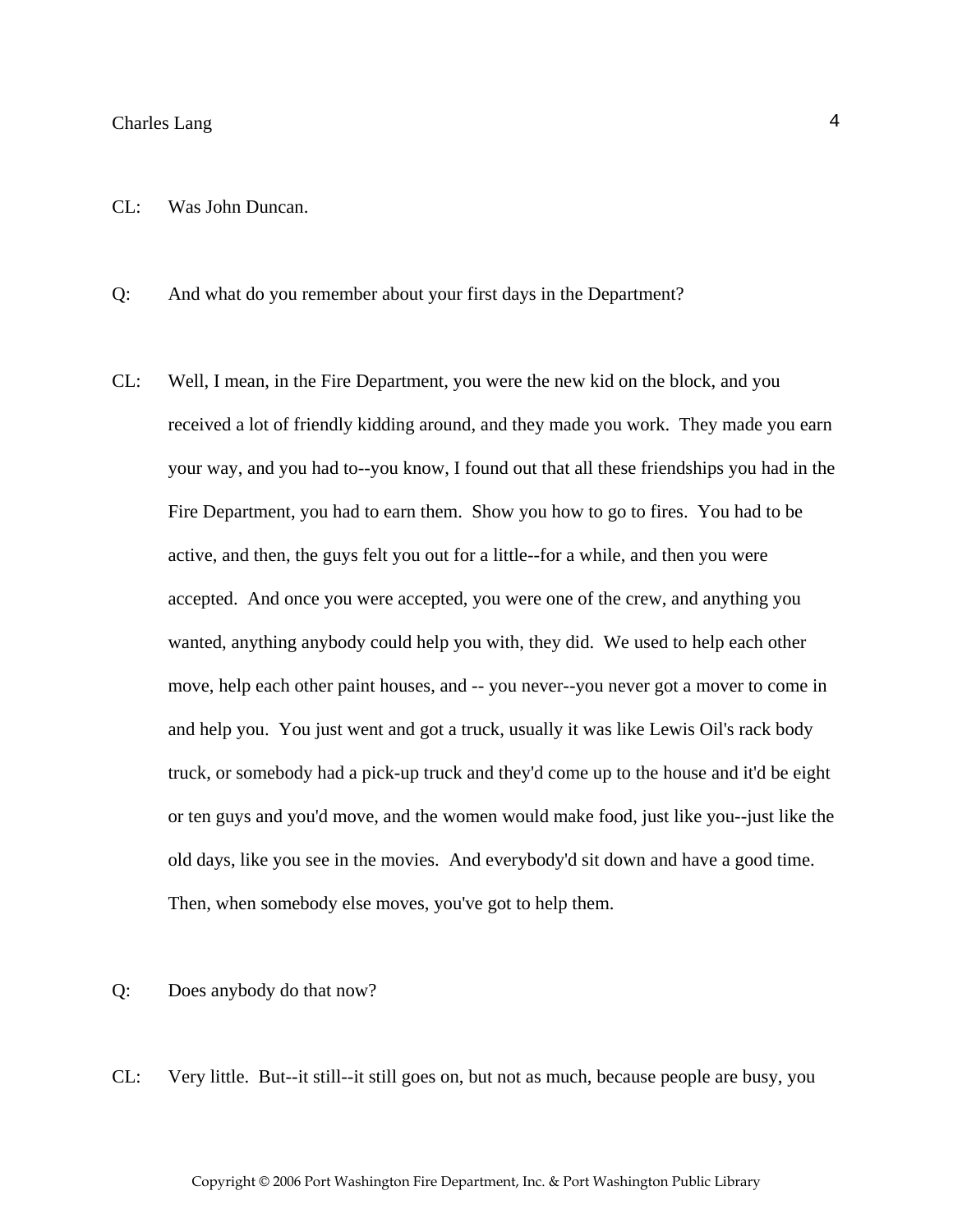know. And they're working two jobs, and also we don't have the same amount of young members, and they just don't seem to be as close as we were.

- Q: You mentioned some kind of ribbing that you got in the beginning? Do you remember specifically, you know, what kinds of things people said, did?
- CL: Well, no, but, you know, there was always a lot of joking around, and you were always the brunt of the jokes when you got in. And we--you know, we still do that now to the younger kids. And I think it's to see--if you can take a joke and if you can take a little heat around the firehouse, then you know that that person is a person you want to be in a fire with, because they can take a lot of heat in a fire. And somebody that--you know, somebody that can't take it around the firehouse, you just feel that it's not the type of person you want to be in a fire with. That's where you find out. I think that's the reason for all of it.
- Q: And did the more experienced firefighters sort of take you under their wing and show you what to do?
- CL: That's the only way you learn, you know. We didn't learn in high school, and we didn't- didn't go to college for it. And that's--you start out slow, and they tell you what you can do. You know, you start out on the hydrant, you know. And then, you start out backing up the hose line. And then, after you're in a while and you have experience, you went out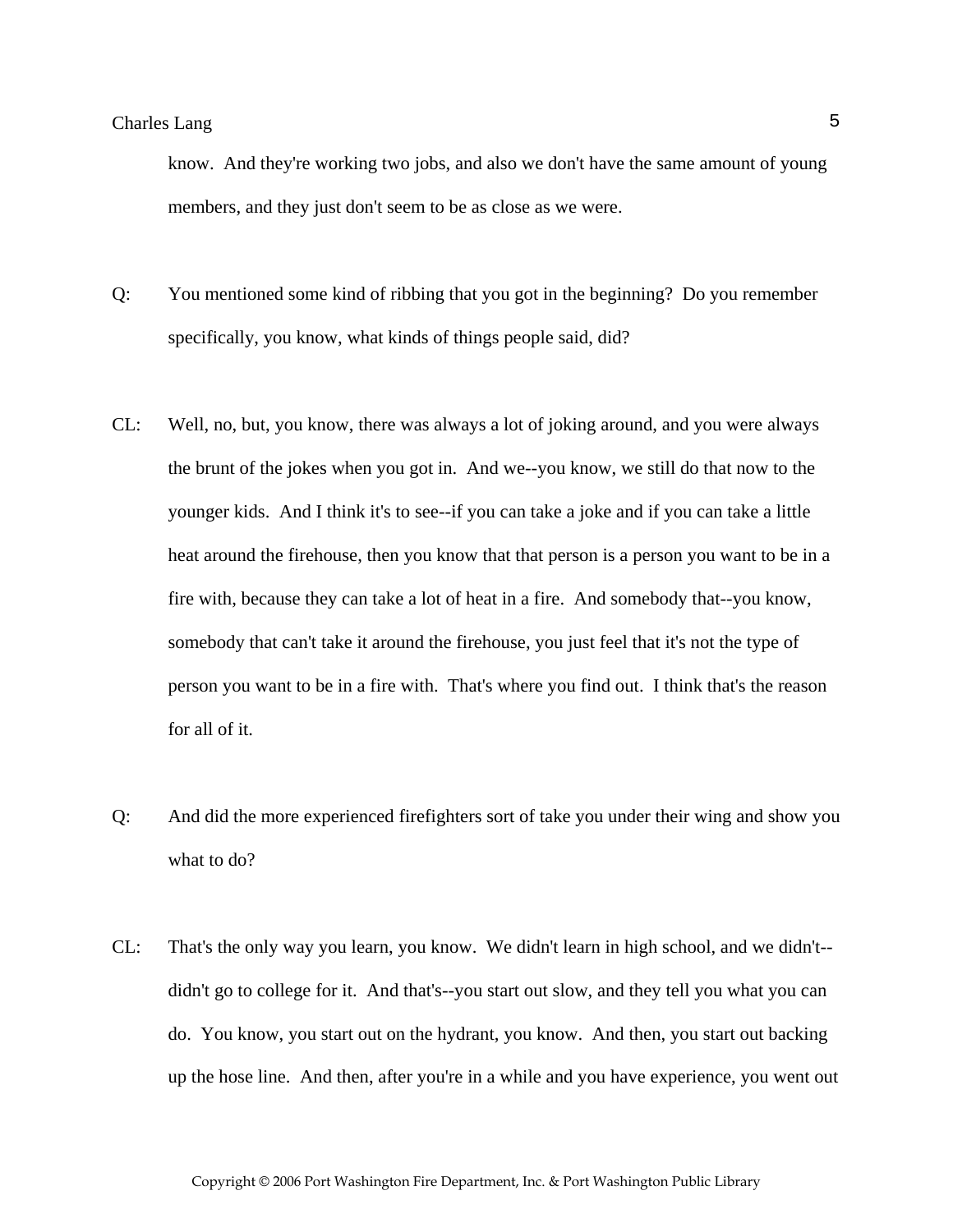to Bethpage to the fire school. And then--then you became a nozzle man, and you worked your way up to it. And, you know, you always wanted to show your friends in the other company that you earned it.

- Q: Do you remember the first fire you fought?
- CL: [I don't remember the first one. I remember the first big one was Plandome Country Club.](http://www.pwfdhistory.com/trans/langc_trans/peco_fires035a.pdf)  I got in in November, and it was the--about two or three days before Christmas, around the 22nd of December that year, was Plandome Country Club. It wasn't in our district, but we went "mutual aid," and actually--we actually went over there, fought the fire, because they don't have--got the trucks, and it was about three in the afternoon, and they didn't have all their members home from the City yet. So, we fought that fire, and that was--that was a big--we were there for about eight hours. And it kind of burned down pretty good.
- Q: And so it was cold then, I guess.
- CL: Yeah, it was cold. And there was a broken gas main in that building that fed the fire, and we didn't stand much of a chance. But that was my first big one. You always remember the first big one.
- Q: And what was your role in that one? On the nozzle or ...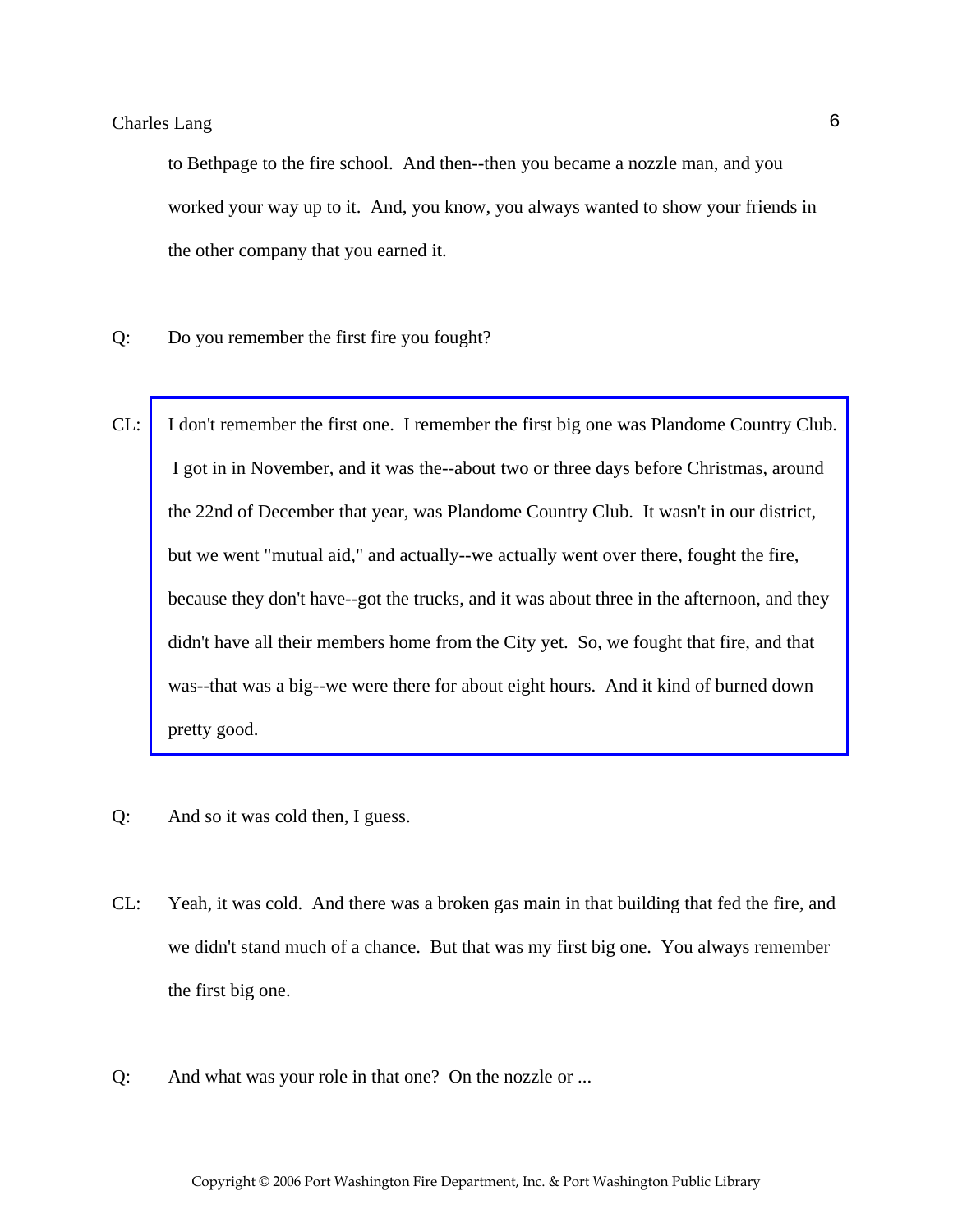- CL: I remember dragging a lot of hose and backing up on the nozzle. I wasn't--I don't think I was on the nozzle yet. You know, a big fire like that, when it's--when it's outside and you're just standing around pouring water on it, that's when they push you up there and they give you the experience to work the nozzle. They don't let you inside. You know, I was only in for a little over a month. So ...
- Q: What were your early jobs in the company?
- CL: At the fire scene--jobs--or ...?
- Q: Well, in general.
- CL: Ah, you know, when we got in, we all--we all had--we all had to work with the steward. You had to--or the kitchen committee. That was the first job you had. And every time there was any kind of a party or any kind of a meeting, you were on the kitchen committee, or you were on the clean-up committee. And every Thursday night, we have work night, you used to clean the firehouse, clean the equipment, clean the trucks. And there's more than one reason for that, because, you know, when--from one week to the other it doesn't get that dirty, but when you're going over the trucks and you're cleaning things, you'll get to be familiar with where they are and what they are. And the officers are all explaining it to you. But when I--when I got in, I was on the softball team and the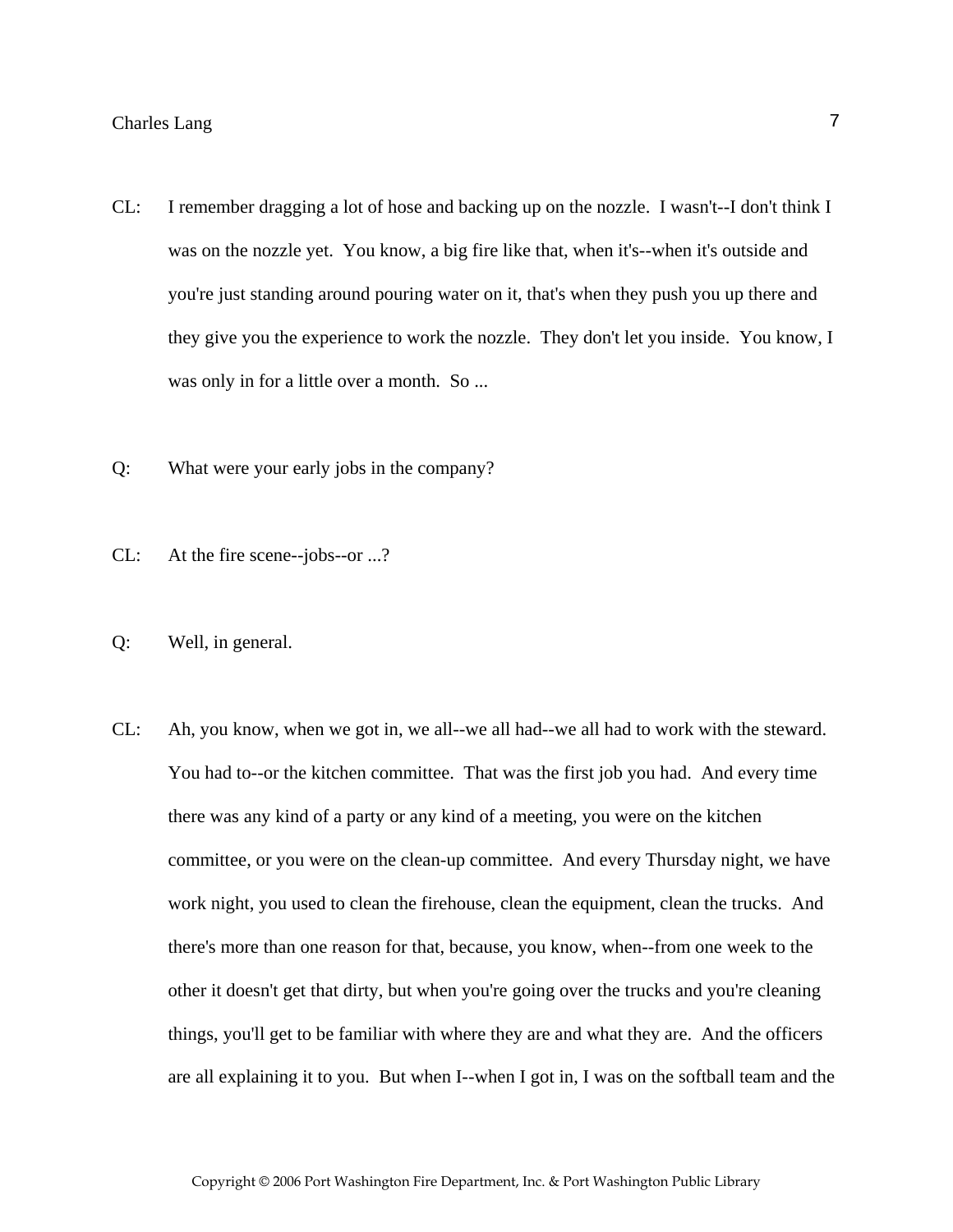bowling team and tournament team. And that's--that's what used to bring people into the fire service also--the activities like, like a high school. If your sports teams are good, [then you--more people want to go to that school, especially this way you can go from one](http://www.pwfdhistory.com/trans/langc_trans/news_cocks108a_web.jpg)  to the other, and there's the racing team that--things kept you busy, kept you happy. You met all the guys; you worked with everybody and made a lot of friends.

- Q: So, can you tell me about what you did on the teams?
- CL: Well, on the racing team, I did a little of everything. I climbed the ladder, and I hooked up to the hydrant, and ran nozzle and pumped an efficiency. And back in those days, we had three teams in Port Washington. Each company had its own team, and you were very short of members. So, you did a lot of everything. And I remember playing softball, played the outfield. And I bowled on a bowling team. And that was years ago. You didn't--you know, were weren't on too many committees. All the older guys took care of everything. We just went along and worked and played.
- Q: And, can you tell me about the offices that you held?
- CL: I held every office at Flower Hill Hose Company, starting with the Third Assistant Engineer, and then I moved up to Second Assistant, First Assistant Engineer, then Second Lieutenant, First Lieutenant, Captain. I was Captain in '71 and '72. When I was Captain, I became Vice President. I was Vice President for two years, and I was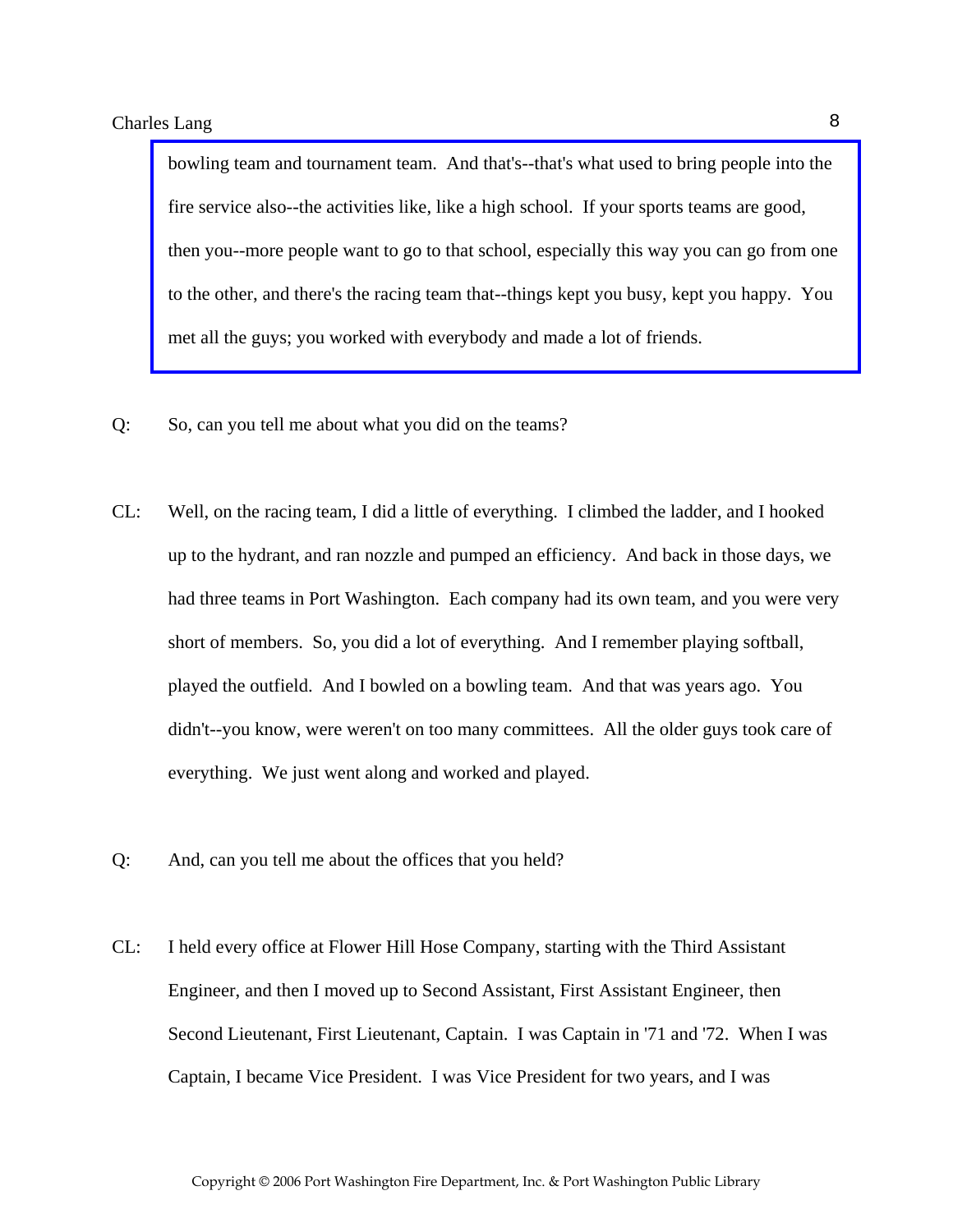President for two years--'75 and '76. I was on the Board of Directors after that for a few years. And, so--well, when you're an officer, you're Captain, Lieutenant, and you're a President and Vice President, you're on the--I was on the Fire Department Board of Directors. Then for a few years, I wasn't anything, and I became Deputy Chief and Second Deputy Chief in '83, First Assistant Chief in '85, I was Chief in '87 to '89. And, along the way, after I was Chief, I was active on the 8th Battalion, which is eight fire companies up here in the Town of North Hempstead. And the County is divided into eight battalions--nine battalions. So, each town has three representatives. So I was a delegate to the Battalion. Then, I became Chairman of the Battalion. And, as Chairman of the Battalion, you sit on what was called the Nassau County Fire Commission. And Nassau County Fire Commission's a part of--it's a part of county government, and you oversee the operation of the Fire Marshall's office, the Fire Communications Center, and the budget and the Training Center. And any other problems that might come up with the County, as far as a fire is concerned. We were in charge of passing all the fire ordinances, and no fire ordinances get passed unless they go through the Fire Commission. And, so I was Chairman of that, which is why--it's one of the highest offices you can have in the County Fire Service. So, after that, that was it. Since then, I got out of that in '95, so for the last ten years, so I'm an ex-Chief and a firefighter, and I still stay active and drive and drag hose and do whatever else I can. Then, with fortyseven years in, I'm kind of proud of the fact I'm still active.

Q: Yeah, it's a lot to be proud of. And you did so much. How--how did you integrate all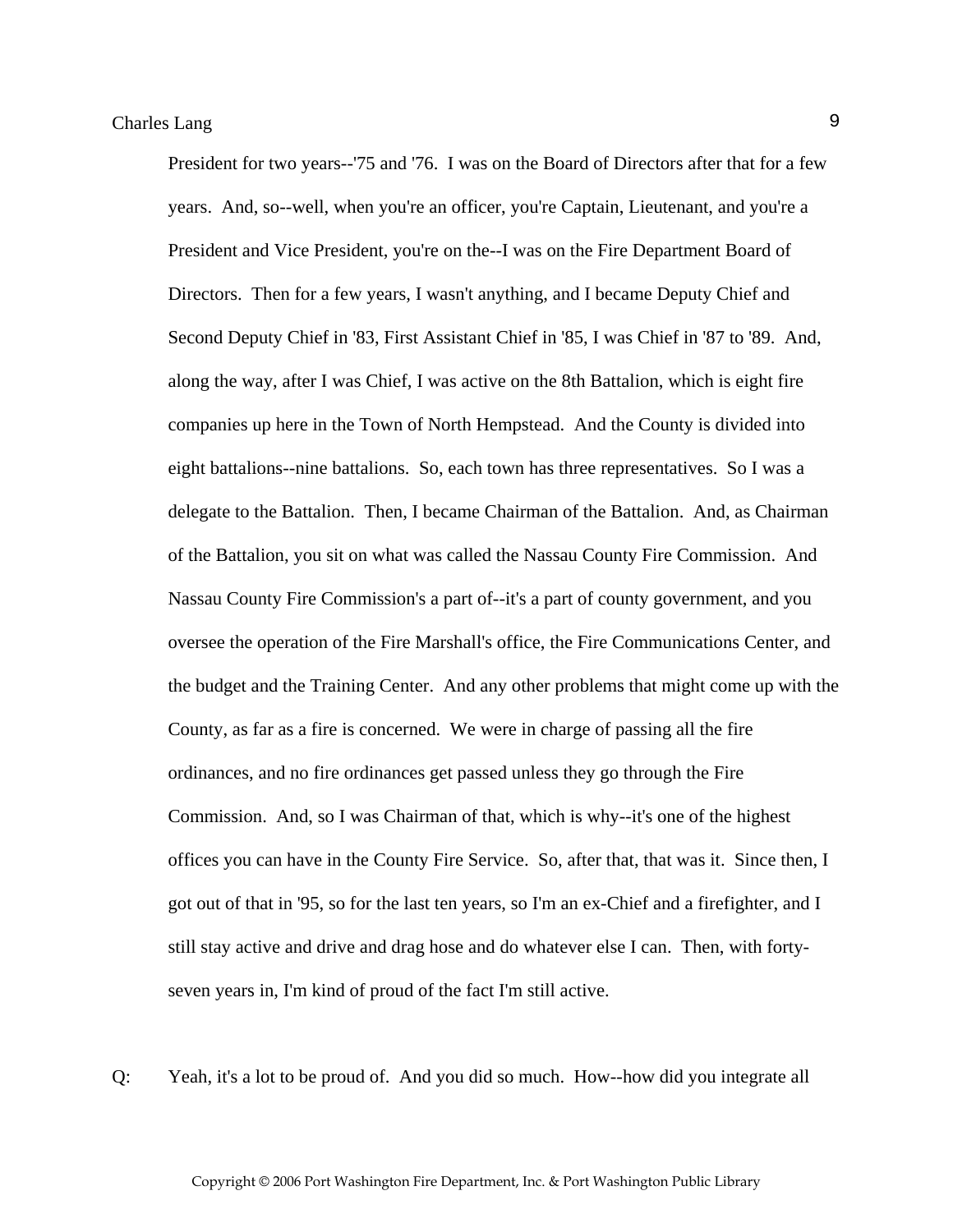your firefighting responsibilities with your work life--your pay job.

CL: Well, between ...

- Q: But excuse me one minute ... [OFF/ON] ... your work life.
- CL: In order to do all that, you have to have--first of all, you have to have a family that's very understanding and that works with you and I did. And you have to have--hopefully have the right job. You have to--I worked for Lewis Oil, and the Lewis family was very active in the fire service, and there was a lot of members of the family in the fire service, and there's a lot of firemen that worked down there. And you were able to go to fires without worrying about the job, as long as you didn't take advantage of it. And most of the things we do are at night, just like every night, you know. When you get up there, it's about three or four nights a week is meetings, and we always had every Thursday night's work night, and you squeeze it in. A few sacrifices, and the family had to know that certain things were coming up and that you didn't make any plans for those things. But you made up for it by having a lot of friends and a lot of activities through the Fire Department. And there's more then than there were now. You know, there were St. Patrick's Day parties, and then, you know, New Year's Eve parties and Halloween parties. And now, people are so busy, we have a hard job putting those things together. But we did. And that was your social life back then. And you made a lot of friends, and it all worked out.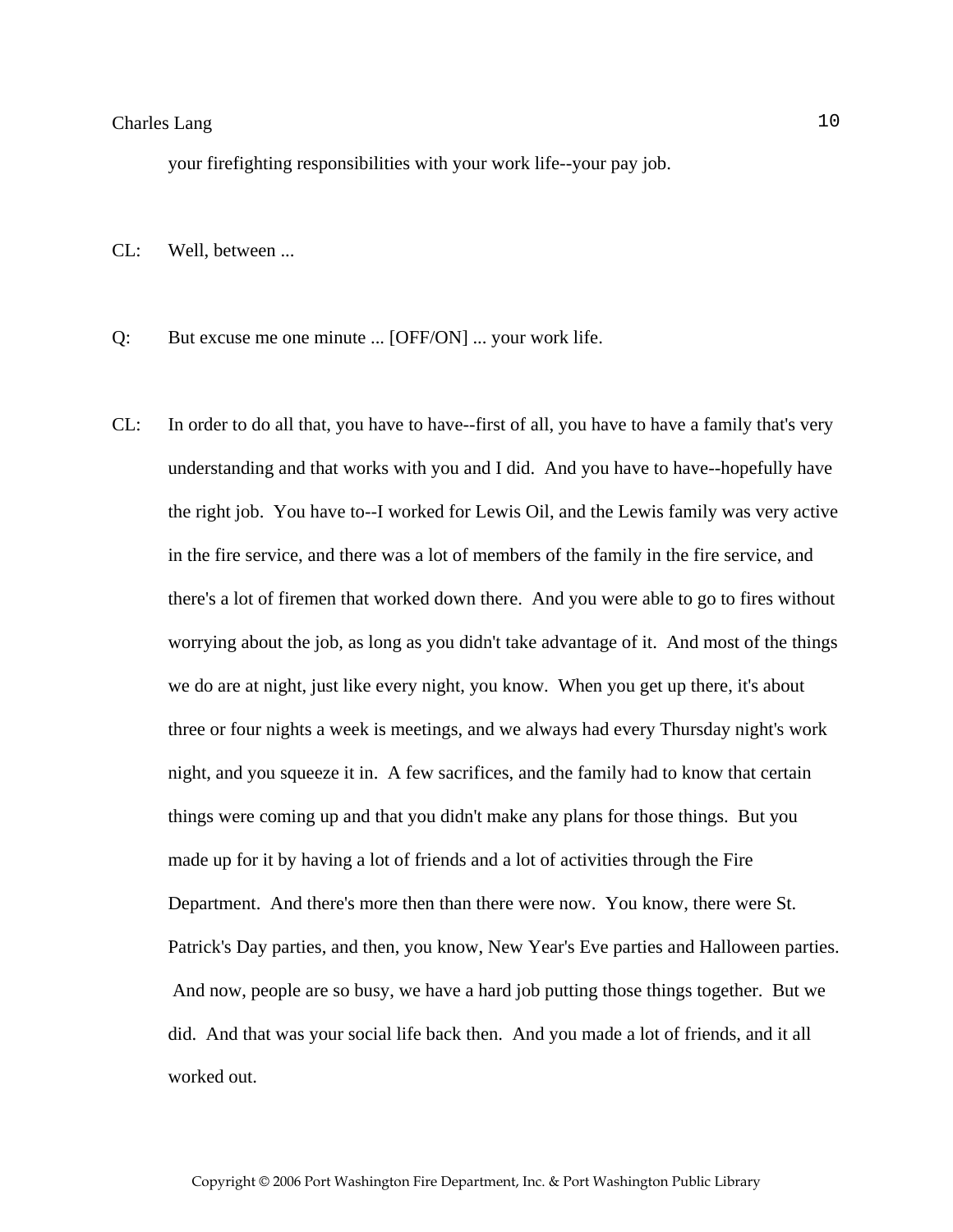- Q: And so your wife was supportive?
- CL: Yes. Her father was a--was a Chief from New Hyde Park. He never became Chief, but was the Deputy Chief, then they moved out of town. And he was a fireman out in West Sayville, when they moved out of town. So it was--you know, she was from a fire department family from New Hyde Park. And her uncle was in the Fire Department, so she knew. And ...
- Q: She knew what she was getting into?
- CL: Yeah.
- Q: And your children--how many children do you have?
- CL: Two. And my son joined when he was seventeen. We--in fact, they lowered the age to seventeen when he turned seventeen. So, it's just a coincidence.
- Q: Of course.
- CL: (Laughs). I didn't have anything to do with it. And he was in for about ten years, and then he went over to Roslyn; he's in the Roslyn-Highlands Fire Department. He's an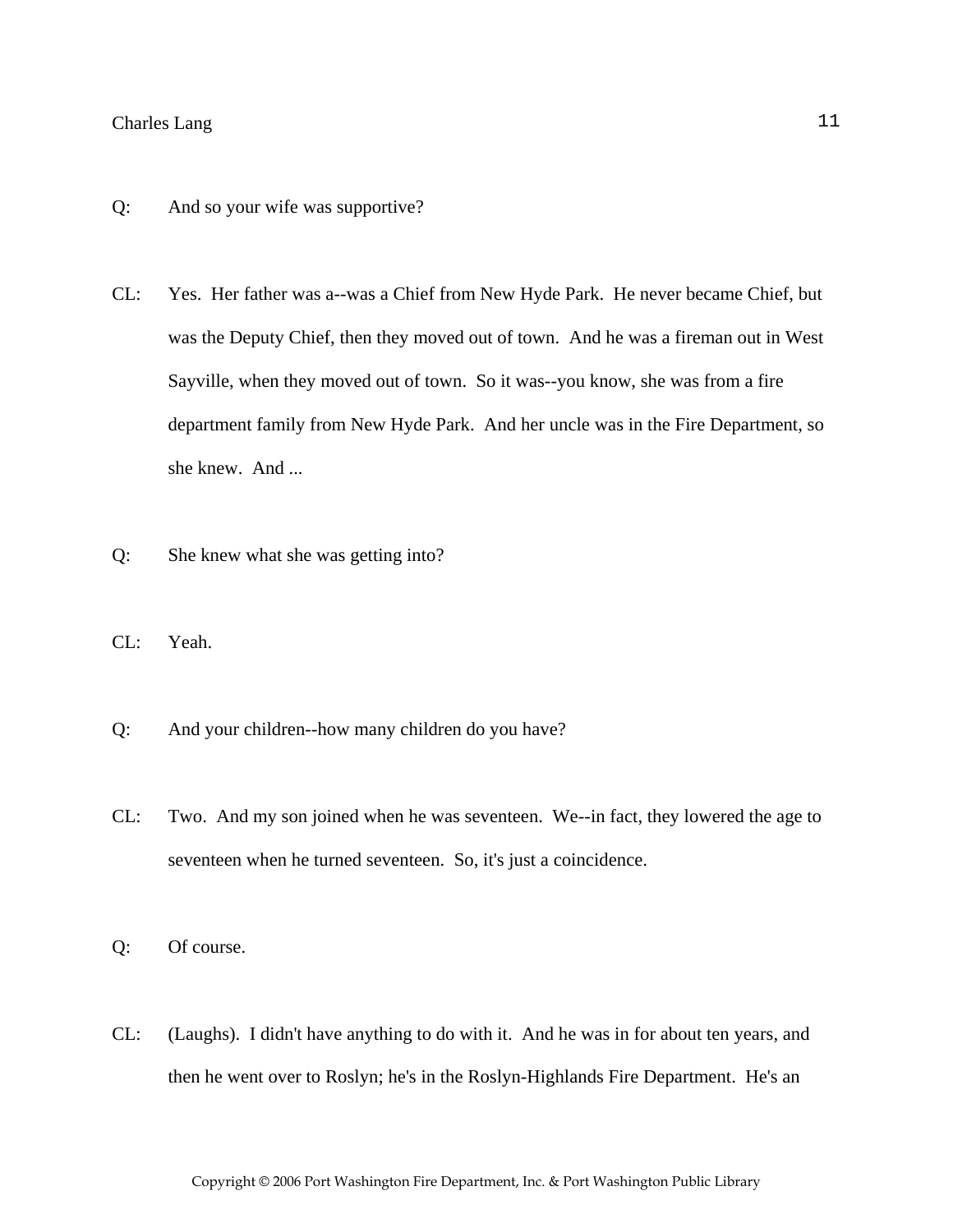officer over there.

Q: What's his name?

CL: Kevin.

- Q: So, what were the most challenging aspects of being an officer?
- CL: I think one big thing is balancing the job of running the company and getting the work done, and you're still just one of the guys, you know. And, it's not like a boss at work, or anything like that. So, you had to--it was a fine line you drew between being an officer, being a boss, and being one of the guys. And--but the Fire Department is, like they call, a paramilitary organization where the people respect the rank. And, as long as you--I found as long as you did your job--and years ago, when you had people that were in the service, they understood the ranks, it was much easier to get the job done, because they knew where to draw the line between, when you were a--you're just a friend of theirs or when the whistle blew and you were the boss or when you had to get something done around the firehouse. Things changed a lot after there was no draft and people weren't in the military, because they--they just don't understand the relationship between, you know, the officers and the men, and they don't--they just don't have the respect that they had years ago for that. And now you have to kind of drag it out of them, where before we understood it. We were all in the service, and we knew--we knew the scoop.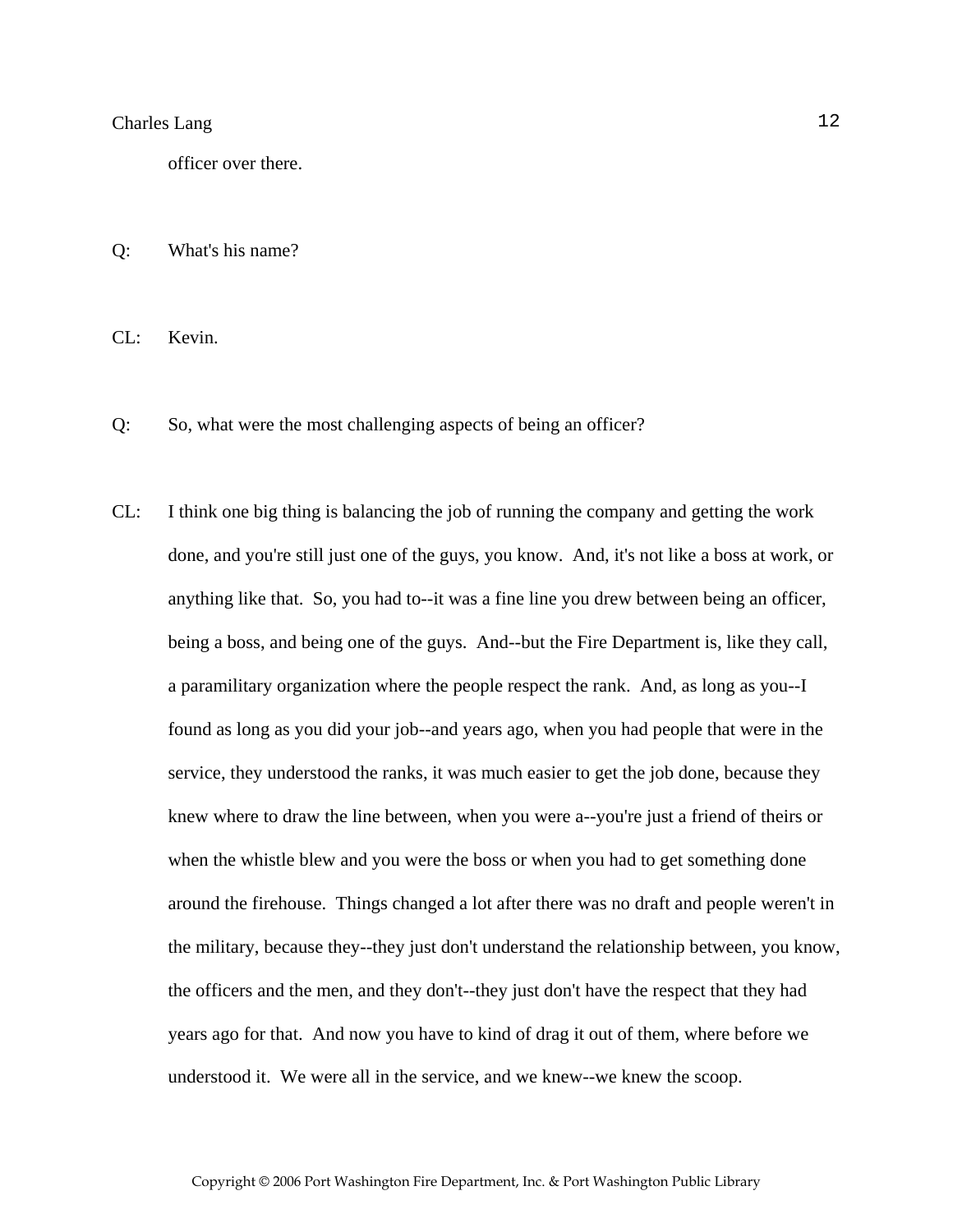Q: So, you were in the service ...

CL: Yes.

Q: ... yourself. Where did you serve?

- CL: I was only in active duty--I was in reserves for six years; I was on active duty for six months in nineteen--I was on active duty in 1961, which is just a little crucial time. I was in during the Berlin Crisis. Almost got activated for that. And I was out of the reserves before Viet Nam really took off, you know, I was very fortunate. And I just went to Fort Dix for six months and up to Camp Drum for six summers for two weeks and a lot of weekends.
- Q: So, how do you think your military service helped you with your firefighting career?
- CL: Kind of like I said before. They taught you--they taught you to respect the rank, and also you knew that you had a job; you had to get it done. And they also taught you to work with other people. And, like I said, the chain of command and where you stood in the chain of command and where you--where you were, as far as getting this job done, you know. And taught you to work with other people, and there's not that much of that going around anymore.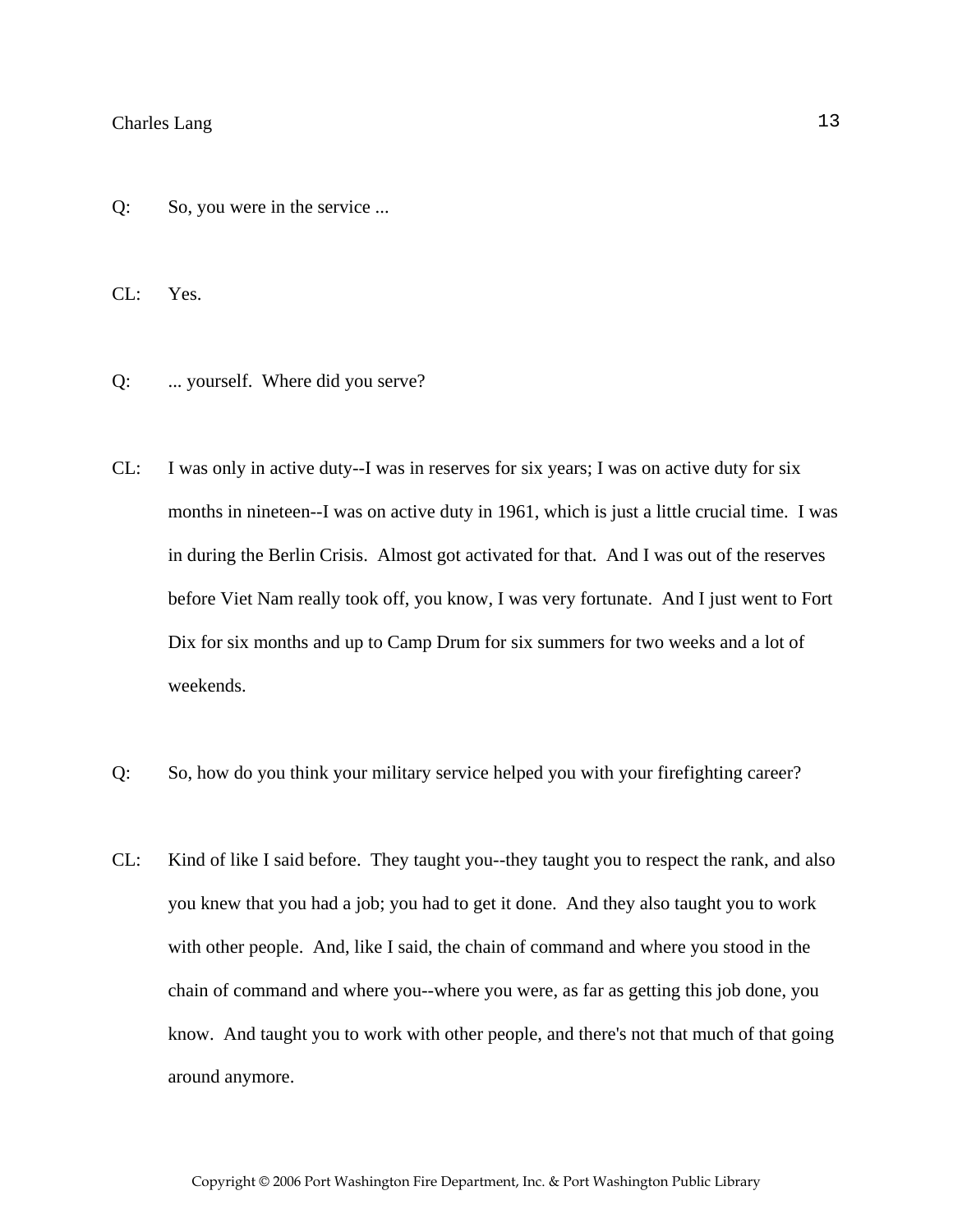- Q: Well, but, say, at the scene of a fire, did you ever have an experience where people didn't obey the--you know, the commands that the officer gave?
- CL: No. I never ...
- Q: Or questioned--questioned them.
- CL: I've never really seen it, no.
- Q: So that would only happen with the ...
- CL: Yeah, you know, you mainly found that doing other things--running picnics or running a parade, or doing something along those lines, where--or at work night, if you gave them a job to do, to clean something, they just--you always had to--you have to kind of watch over them and check up on them. At the fire scene, the jobs get done. And it was easier back then because we had a lot more guys. And, usually, at a fire scene, people only had like one thing to do. And now, you know, it's just--like every--like everything else, you're short. Like even at work, the manpower is short. Everybody has to work harder- the towns, the counties, the state, the cutbacks--and you have to do more things. Fire service, same thing. Just--you don't have as much manpower at the fires, mainly because it's harder to get away from jobs nowadays. And the automatic alarms are killing us.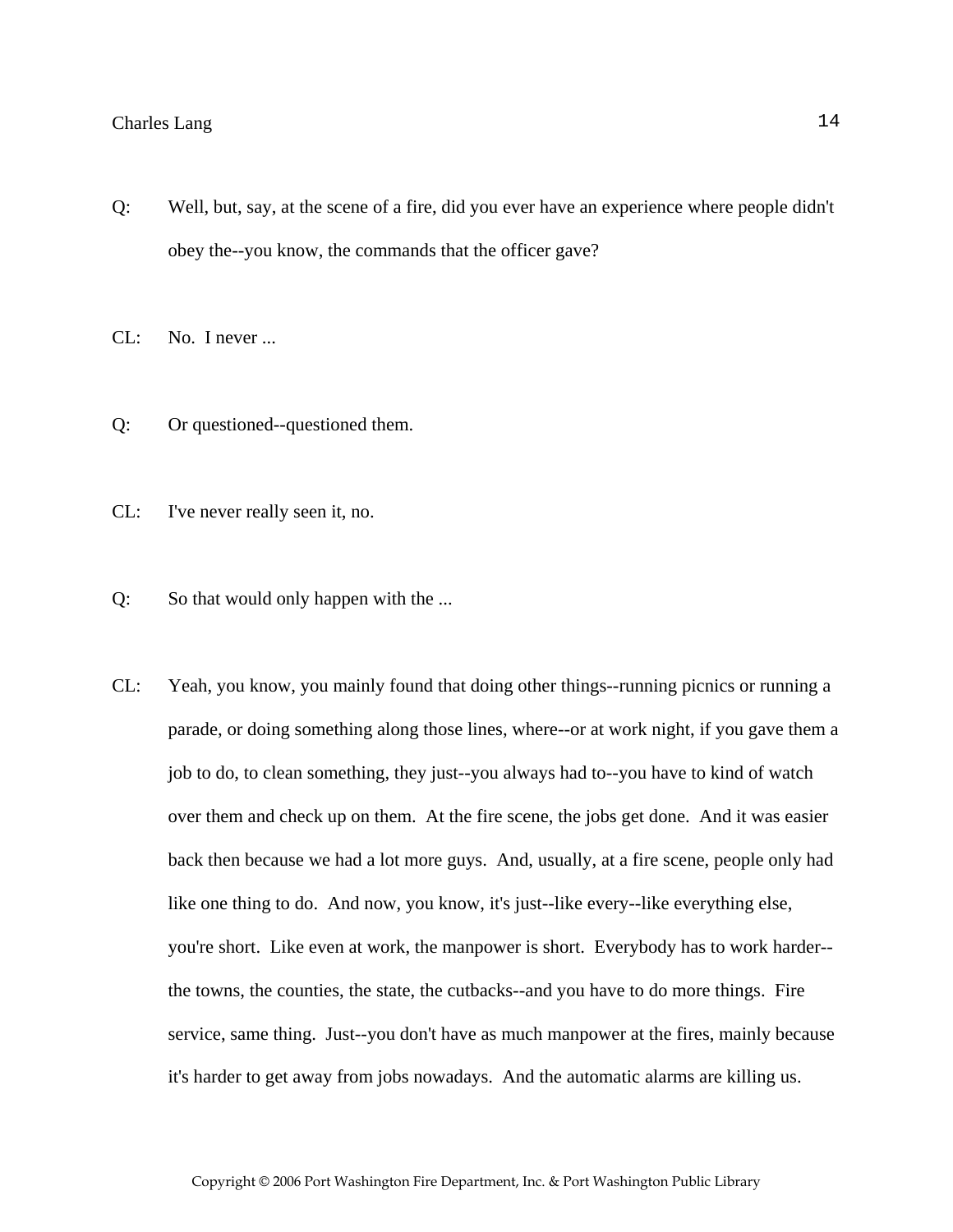When I got in, when the fire whistle blew, somebody actually picked up the phone and called and asked for the Fire Department, and you knew they needed the Fire Department. When you got there, they were standing there waiting for you. Could be a patch of grass ten feet square, or it could be a light fixture that was smoking, but they called up and asked for the Fire Department. Now, eight out of ten calls are automatic alarms. And you pull up, and there's either nobody home, nobody there, nothing going on. And it's very hard. It's very hard to get people to go to those things. And that's what's killing us. And people--and also, it's hard to leave work for those. I mean, I worked--I worked over on Roslyn West Shore Road for the Town. And if I'm in the office and a house fire or a building fire comes in, they understand if I go to a house or a building fire, but they--I can't run out for automatic alarms. Just can't be done.

- Q: So what do you think is the answer for those automatic alarms?
- CL: If I knew that (laughs), I wouldn't be here. I'd be over in the County someplace. They're trying to--they're trying to find people when they have more than one automatic alarm. But the repeat--the repeat alarms are not that many. But it's a real accidental set off- workers in the house, power surges, people cooking. They're not all faulty. But they're sensitive, and they go off for no reason. If they sense smoke or dust or something, so they're doing their job, but just not necessary. And there's not much of an answer. Some departments are--if they have their own dispatchers, they're calling the house and they're talking to the people, and if they have the people say "I don't know why it went off; I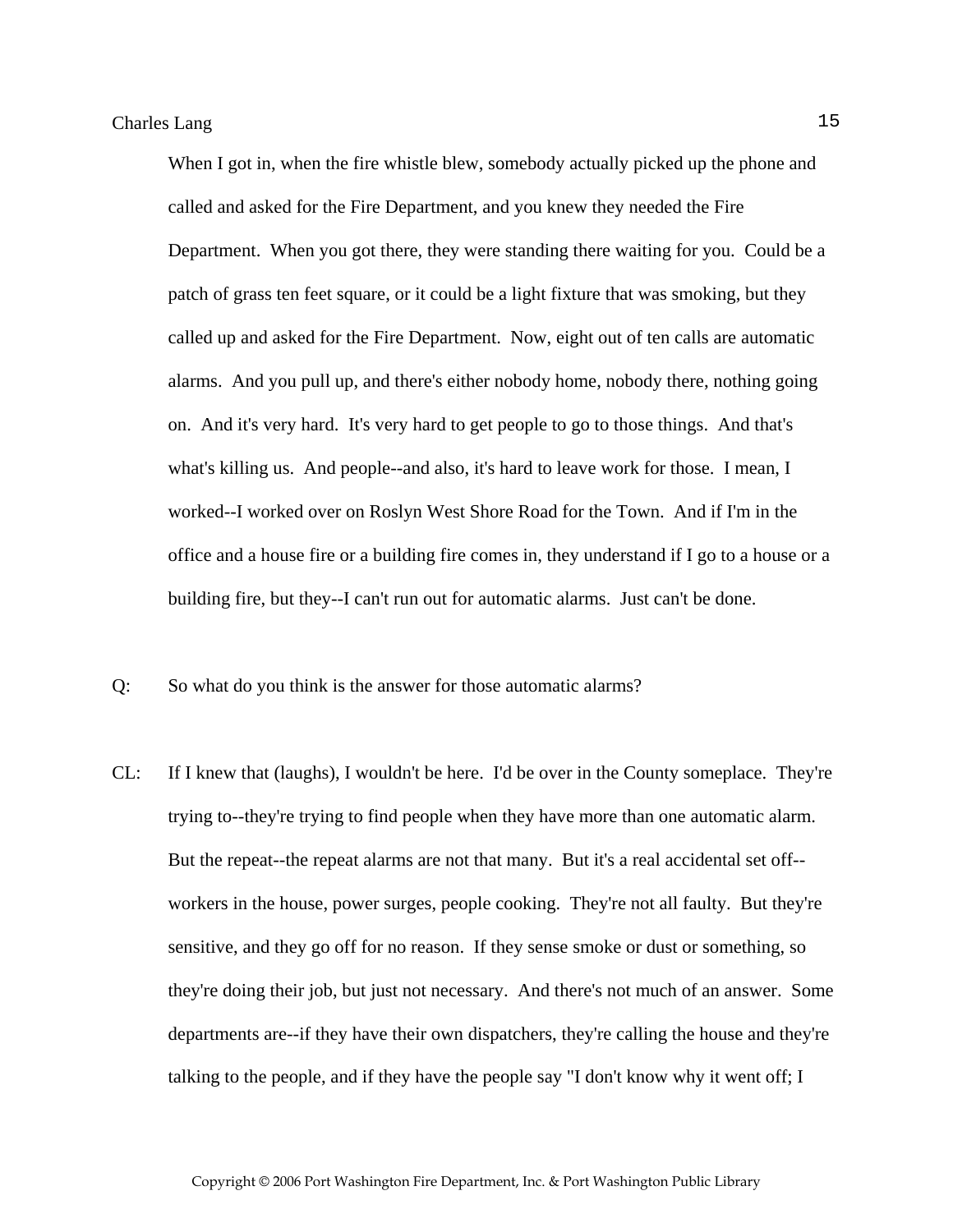have no problem," you know, they're satisfied with that. Some departments some places just send a--send a Chief. But there's liability involved. And we go to a few that--that there's nobody home and that there was an oil burner problem and the house is full of smoke. And we've been to a couple where we get there and it's burning. So, you can't disregard them. But those false ones are taking a toll.

- Q: But, do you think, by and large, the automatic alarms have helped to prevent more fires?
- CL: They--yes. You know, they--like I said, the ones where we pull up and nobody's home and there's a faulty oil burner or there's a small problem and we get it early, that helps. But there is a big problem with the faulty ones. And sometimes we have four, five, six a day. It's tough to take.
- Q: So, what other kinds of changes have you seen in the Fire Department service?
- CL: Well, you have, first of all, the equipment is--it's more modern now--the masks we wear, the turnout gear we wear. All the equipment. We have thermal imaging cameras so we don't have to chop through walls anymore. The alarm system is modern; now we all have pages. We have Plectrons at home. We have pagers on our belts. The modern construction. Just don't have that many house fires anymore. And we do have house fires--the newer houses are all sheetrock. And so there's less and less fires and less and less bad fires. People don't want to burn down six, seven hundred thousand dollar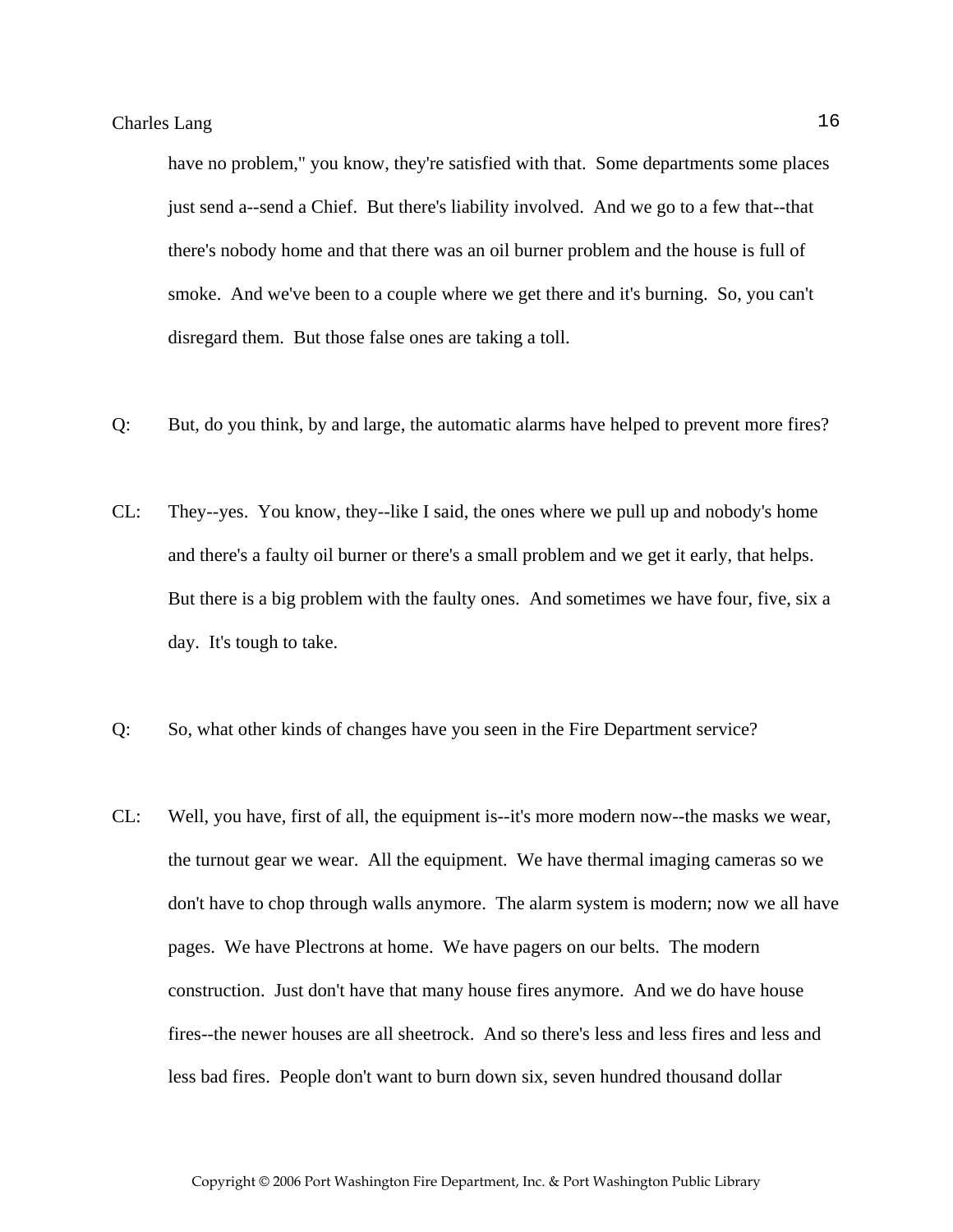houses. That's not cost-effective (laughs). But, years ago, the older houses and the older heating systems, the old electrical--there was a lot more fires. And more serious fires and a lot more fatal fires. So, between the equipment and the construction and the alarms, thankfully, things have gotten a lot better.

- Q: What kind of advances in the Department did you champion yourself as an officer?
- CL: Well, when I was Chief, we went to standard air packs. All the companies now have the exact same air packs. We have--we have standard insurance. We all went to the same insurance company. We centralized a lot of our services. And, you know, purchasing new equipment. We go to these--they send us to these seminars and conventions, and we did our homework and we come back and we kept ourselves abreast with all the modern things--little things, nozzles, hose, radios. The radios have come a long way.
- Q: Do you use radios at the scene of a fire?
- CL: Yes. We have--we have our own fire ground frequency, which we have radios that's just our frequency at the fire. And it's--there's nobody cutting you out, and all the nozzle men now have--whoever's on the nozzle inside has a radio; the officers have radios. Chiefs have--well, Chiefs or officers, they have radios. The Captains have radios; the Lieutenants, everybody, and the nozzle men. Years ago, when you were in there, we didn't have portable radios. You had the radios on the trucks. And if you had a problem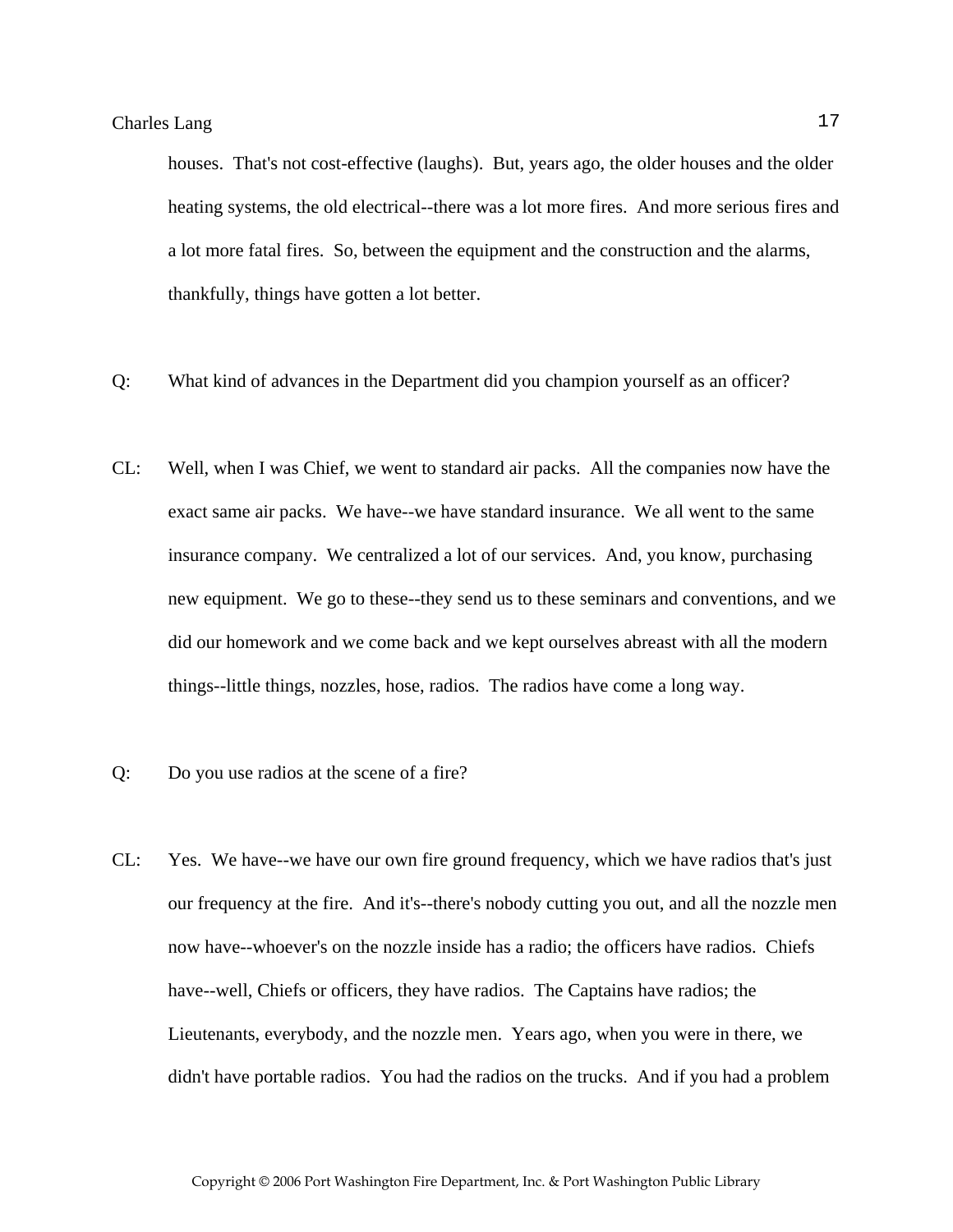in the fire, you had to take care of yourself, because you just--you couldn't call outside for help, you know. But now, the radios or communications are--communication is the big thing. We have 800--these 800-megahertz radios that are county frequency that came in handy during 9/11 when everything else was out--the cells phones were out. Everything was out. The 800's were one of the only things that we could use. The county was--when I was on the County Fire Commission, we were big on getting the 800-radios.

- Q: Were you down at the scene on 9/11?
- CL: [No. I stayed in Port. We were sending a lot of the younger guys in that night, the next](http://www.pwfdhistory.com/trans/langc_trans/pwfd_911004_web.jpg)  day, for about a week. So, I just--I thought I'd better stay in town. Not as young as I used to be (laughs). I got smart for once and stayed in town. But we did spend a lot of time hanging out at the firehouse to make up for the guys that were in the City. It was a tough week.
- Q: Yeah.
- CL: Yeah. Especially--we were very, very fortunate in Port Washington, because we must have twenty members that are City firemen, and we could have lost half a dozen, and we didn't lose any. So we were--we're very fortunate. I think about that a lot. The closest we lost was Ielpi from Great Neck. And I can't think of his first name now. I know his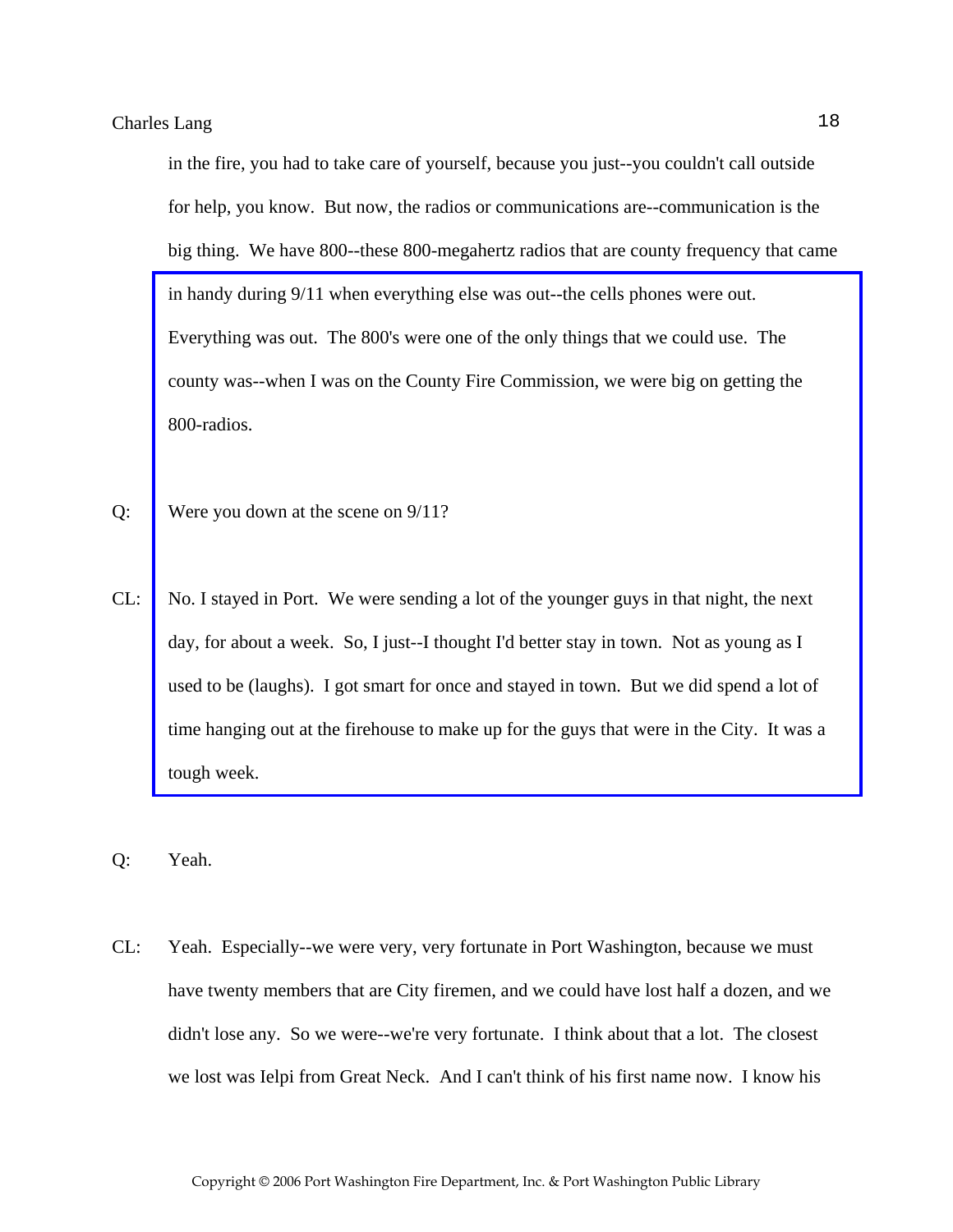brother and his father. I knew his father. His father's Lee. But that was the closest that we lost. And the two--the two Langone brothers in Roslyn.

Q: Can you tell me about the Incident Command System? What is that?

CL: None of--I failed to mention that. That's a modern communications system, and we've been probably using it for ten years now. And, it's a type of system that helps--helps the information flow back and forth to the members in the--at the fire scene and to the commanders. And it can be used as small as a dumpster fire, or something as large as the World Trade Center. And also, it's a standard system, so that when you're working mutual aid with other departments, they're all using the same system, using the same language. And it can be very simple, and other times it can be very complex. If you have a big incident, and it assigns people for different chores--the media, crowd control, traffic control. What do you call it--EMS. And just all different positions. And they all report back, and it eventually gets to the incident commander. And it's kind of done automatically, and it depends on the system. And then, everybody knows what their job is. If they give you a job, you know what it is, and you know who to report to. And the person could be from another town. It could be a Chief from another town, or an officer from another town, and they use the Incident Command System, so when you come in and you give him a job to do, he knows what he has to do, because it's the same here as it is in his town, and he knows who to report to.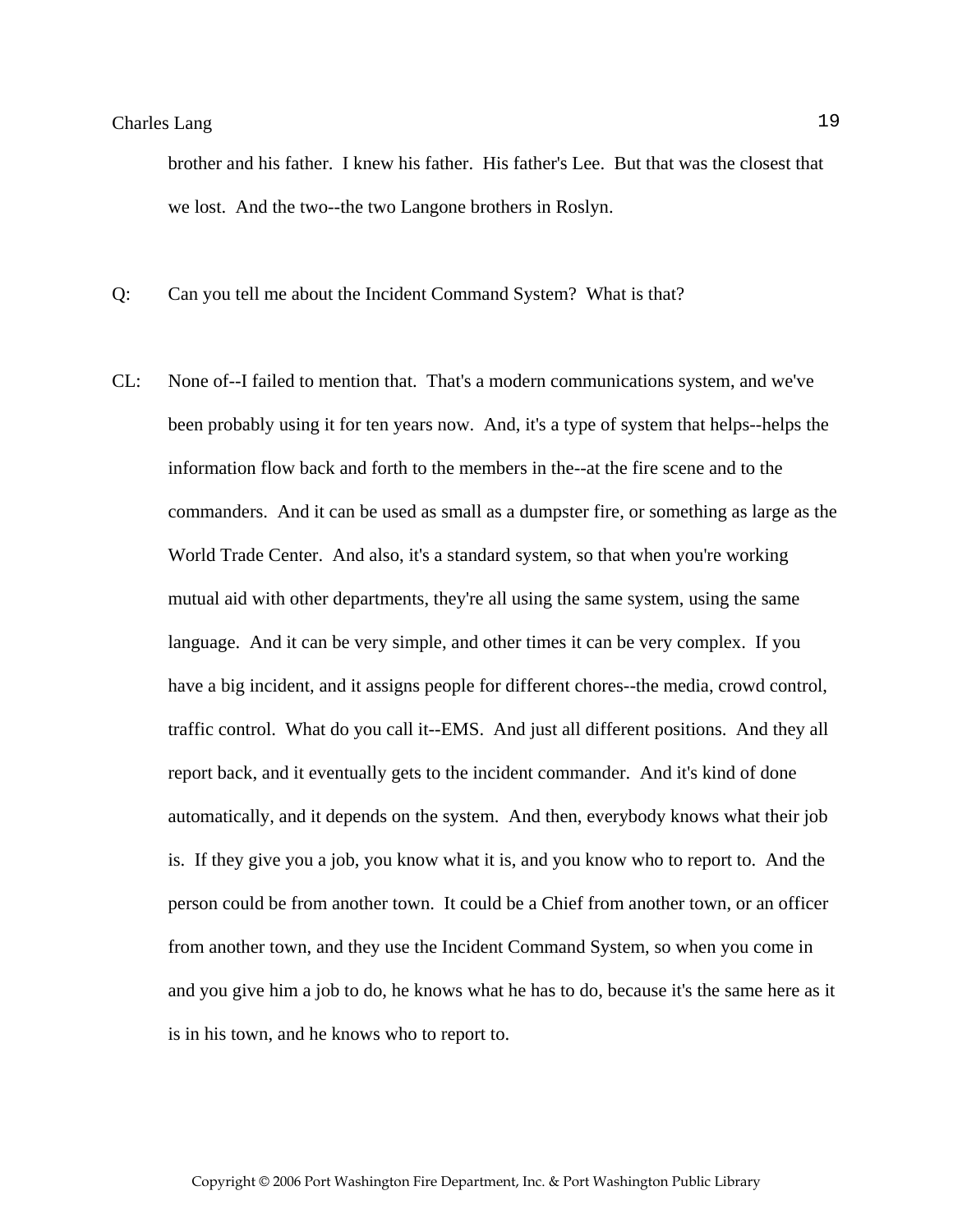- Q: So, well, who would be--say there was a fire in Port Washington, who would be the incident commander? Who would get--who would take over?
- CL: The senior Chief is the incident commander. And then, just flows right down from there. And sometimes he could--you know, he could give that--assign that job to somebody also. It could be--he could assign it to an ex-Chief. But, usually, they assign—like… The command post can be run by somebody besides the incident commander. The incident commander usually stands near the command post, and he gives all the orders, and it flows back and forth. But the command post itself is usually manned by an ex-Chief, and they actually operate the radios.
- Q: So where ...
- CL: That's part of it. But the Chief--the Chief is the incident commander.
- Q: And where would the command post be?
- $CL: At...$
- Q: At the fire?
- CL: ... wherever the Chief sets it up. And the incident commander is at the command post.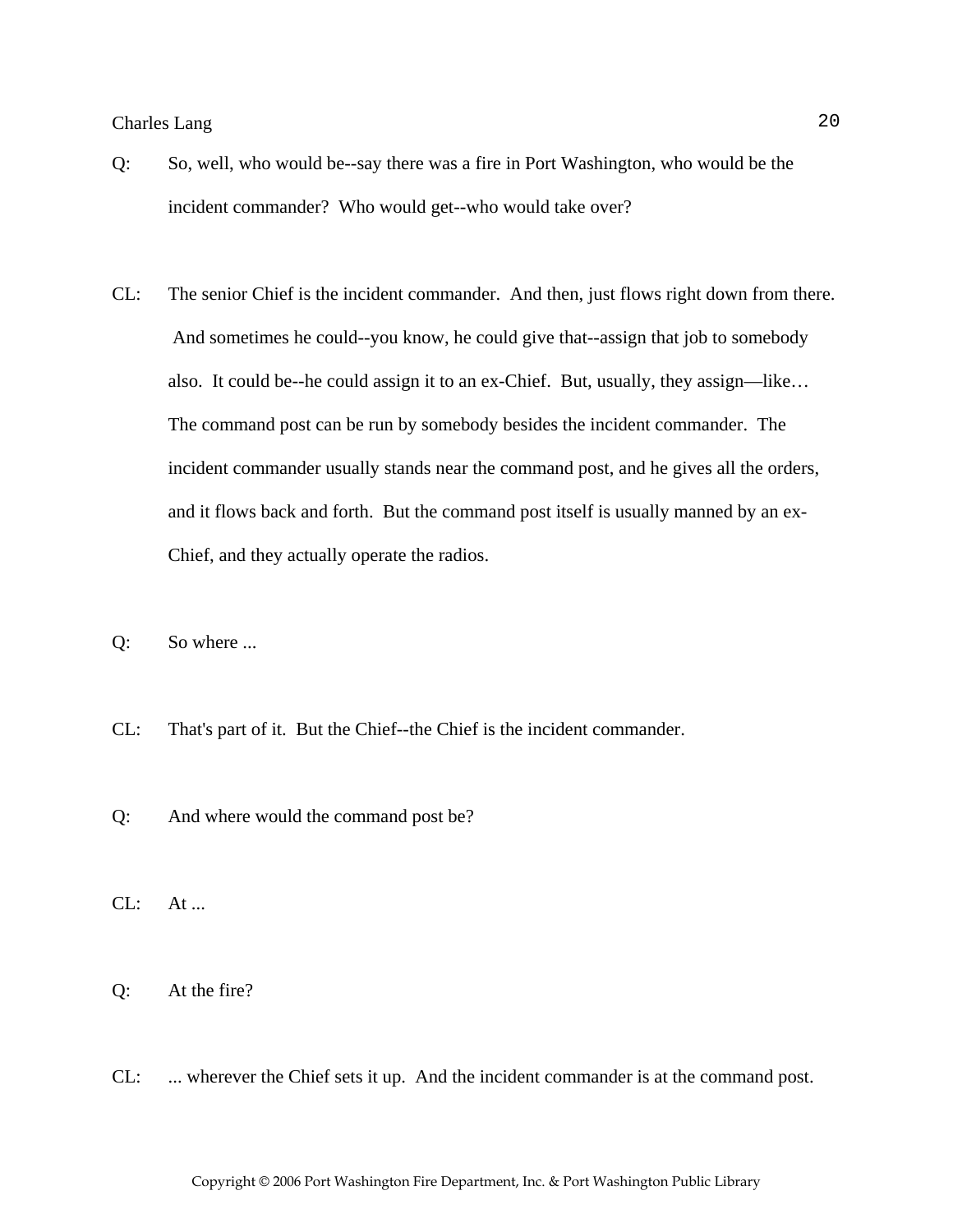- Q: And would that be at the fire scene?
- CL: Right at the fire scene, yes. Supposed to be--you know, as close to the fire scene as you can get it without it being in danger, or in any kind of hostile area. And people, you know, you get the information out to where the command post is. And some places actually have flags that go up over the Chief's car that say "command post," but you see a lot of white hats standing around in white coats, that's the command post. You know, they don't have to--you can figure it out.
- Q: What would you say its impact of that system has been on the Department?
- CL: Well, you know, we don't get a tremendous amount of large incidents, so that we realize the benefit that often. But, as far as training the new members and the new officers, it just makes it easier. Just makes it easier to train the officers, makes it easier for the new officers to operate and be efficient. It solves a lot of--lot of small problems- communications, I think. Communications is a big thing, and any time you can make your communications better, it makes the whole operation better. And that's--we're working on communications all the time. Even when we don't have fires. Communicating between fires. We're running a big operation--the Fire Department. Really, it's a--its a three million dollar budgets. It's a large corporation. And we're running it 24/7. And fires are--are a small part of it, you know. Keeping the equipment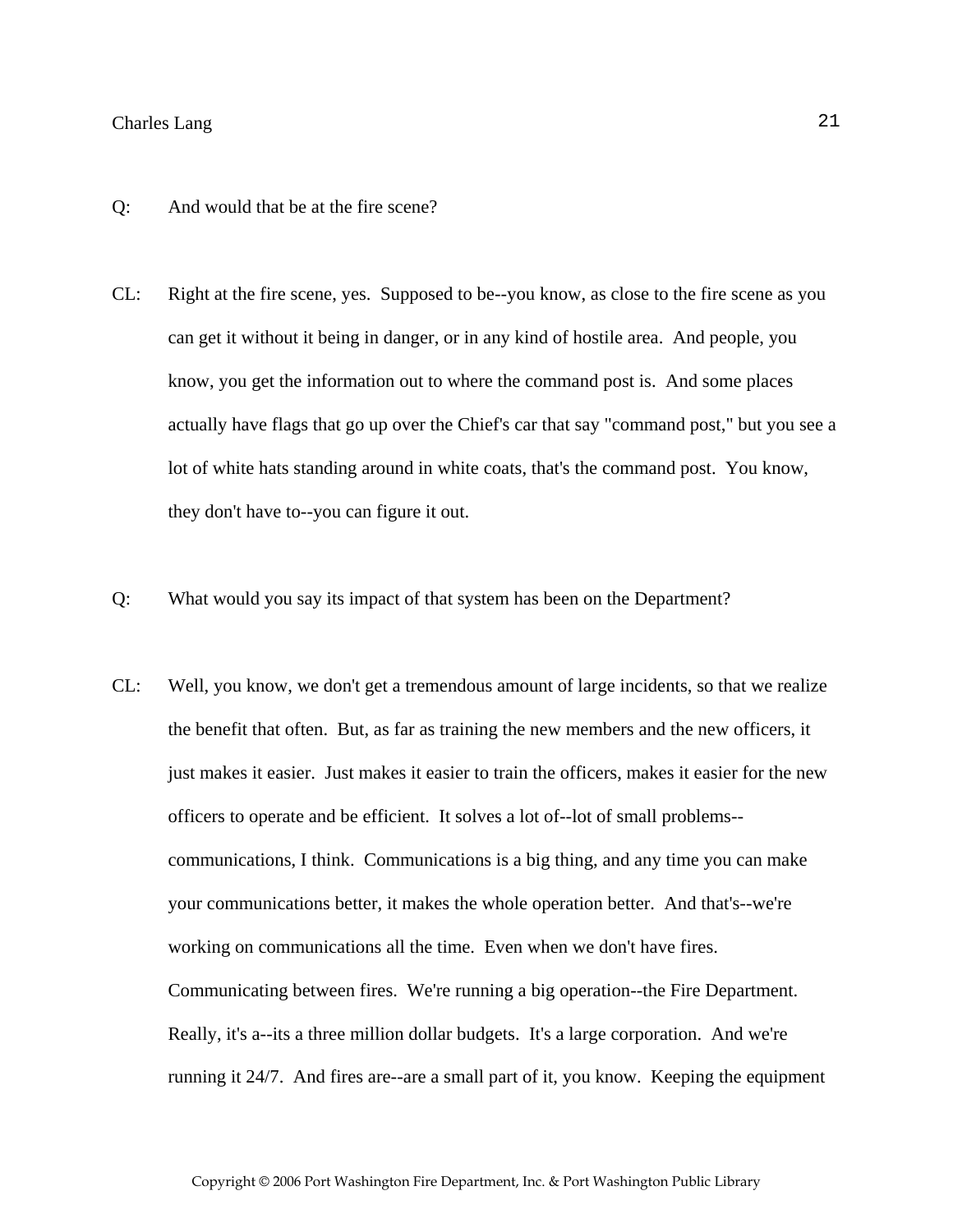going, keeping the firehouses up, keeping the members trained, doing the paperwork-- OSHA paperwork--county paperwork. Now, we have--we're fortunate enough to have paid people up in the office, and we couldn't operate without them. When I was Chief, we had no paid people. You opened the mail, distributed the mail ...

- Q: You did that yourself?
- CL: ... answered the phones, got the messages. But it's past that. It's way past that now. Like I said, we're running a--we're running a big corp--we're running a big business. And you're running it with, you know, with volunteer people. It's a system that amazes a lot of people how it operates, and it still does. Gets harder and harder, but it still operates.
- Q: Well, what do you think the future is for a volunteer company, or department like ours?
- CL: Well, historically, across the country, with volunteer fire departments, the either a county fire department's created in one part of the county, and then slowly it moves out and takes over the volunteer departments. Or the volunteer departments become what they call combination departments where they have to hire a few paid men and then they're backed up by the volunteers. And the paid member would run to all these five or six automatic alarms during the day, and as soon as they pull up and something's burning, then they'd call out the volunteers for backup. And sometimes they'll run together. And then we have a few of those on Long Island. People don't realize, but Garden City Fire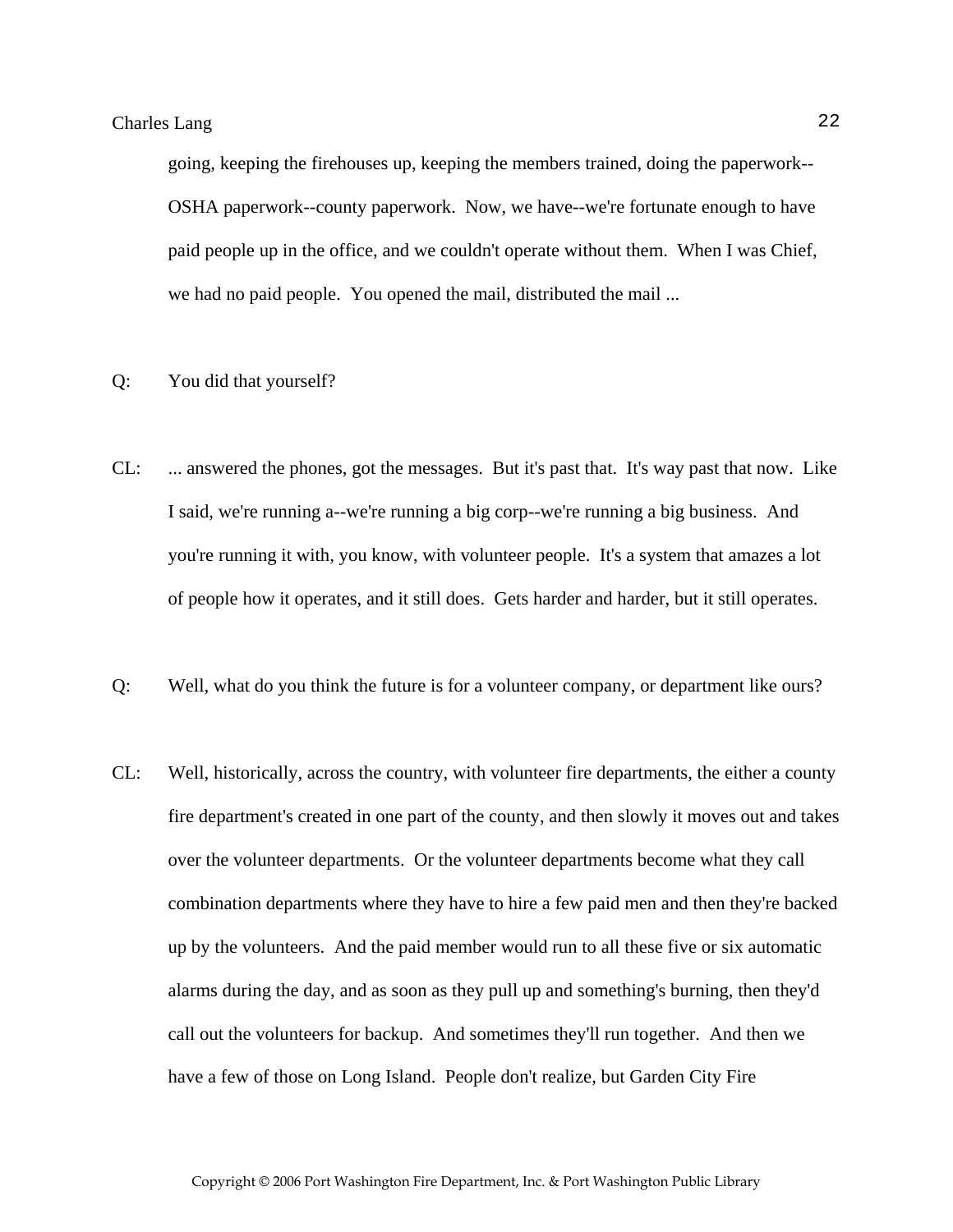Department's been like that for over fifty years. They have what they call a combination department. They have paid drivers. And Long Beach has a paid--full paid company. And more and more fire departments are hiring maintenance people, and the maintenance people double as firefighters.

- Q: Do they go through the training?
- CL: They go through the training, and then usually they're a volunteer usually someplace else or someplace, and they're available, and it evolves into what they call a combination department, especially during the day. There are fire departments out on Long Island, and I think--what's the name of that place out by--I can't think of it now, but it's out on the Island near, on the other side of Ronkonkoma. And they've hired--they went to a vote, and they've hired paid firemen during the day. And just because they have to. And I almost bought a house out there. Can't think of it. But they actually hired paid people during the day just--you know, maybe seven to five, ten hours ... [INTERRUPTION FROM FIRE PAGER] ... You wouldn't get that with a fire coming over in those days; you had to listen for the horns. And sometimes if you lived on the outskirts in the wintertime, you had to leave a window open in your house so you could hear the horns. That's when your wife really had to go along with it. And a lot of people didn't hear it. The wind blew the wrong way in the wintertime and you couldn't hear the horns. And then, we would have systems where people that lived near the firehouse would call members that lived further away from the firehouse that couldn't hear the alarms. I'd go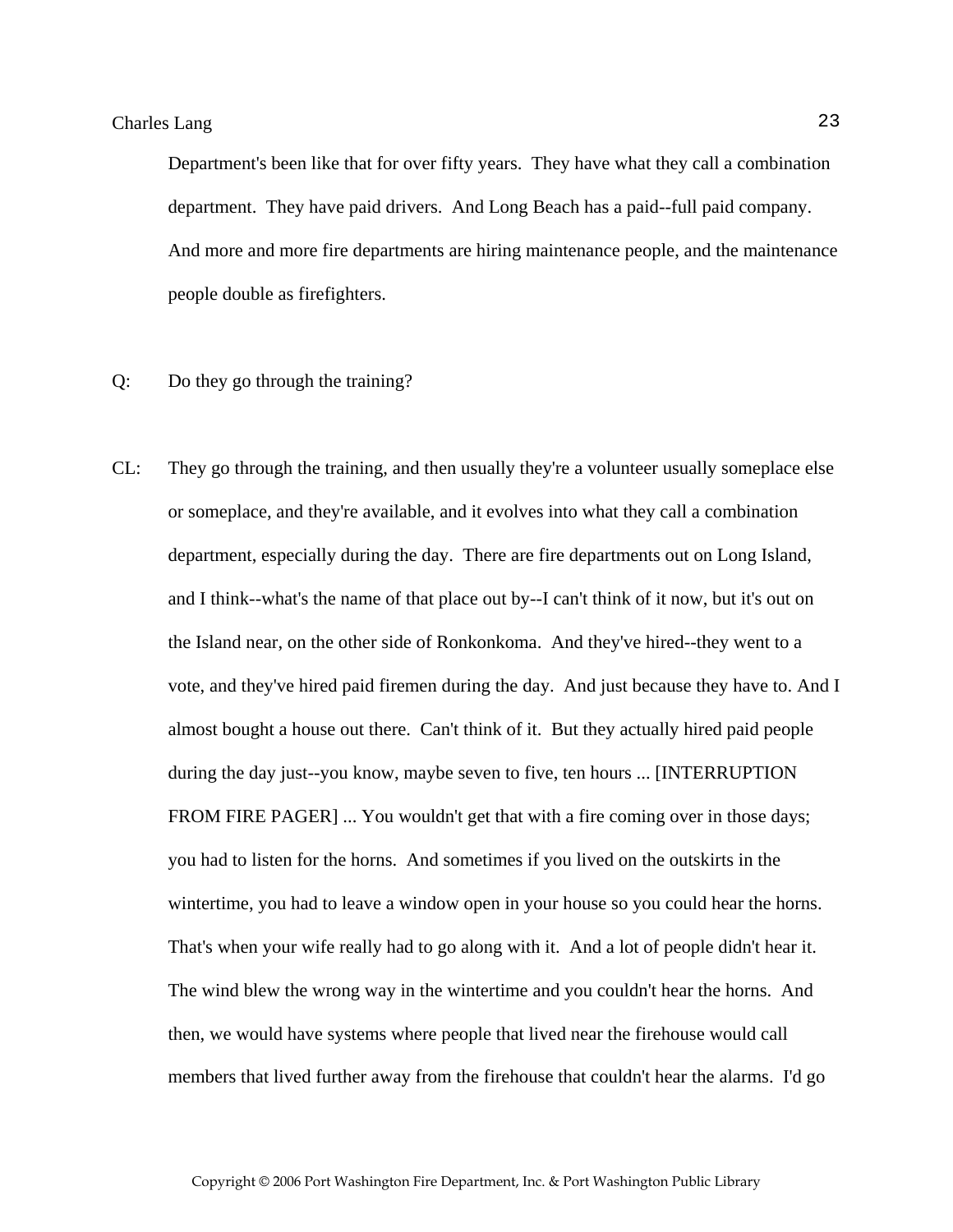to the alarm, and my wife would go to the phone and make one or two phone calls. And we did whatever we had to do to get the members out. And now you can't hear it there, but now, over my pager--my other pager--the call comes over printed out now—an alphanumeric pager, as a backup. It's this thing that gives me all the information. And this pager works off a satellite, and that's good all over.

Q: So, then, the alarm comes in through the pager that you can hear ...

CL: Yeah.

- Q: ... right. And then, if you want information on it ...
- CL: It gives you more information there.
- Q: Like what kinds of information?
- CL: Almost just--well, basically, it's some of the same stuff that they gave us. The-- the nearest intersections, where the hydrants are. We're going to put more and more information onto these things. What type of alarm, and then when we get in the firehouse, we have a printed copy of this information that we take off of--off a machine. And it gives you if there's hazardous material in the house, and it's a--the house, most of the area is preplanned, it gives us more information on it. But, you know, routes--where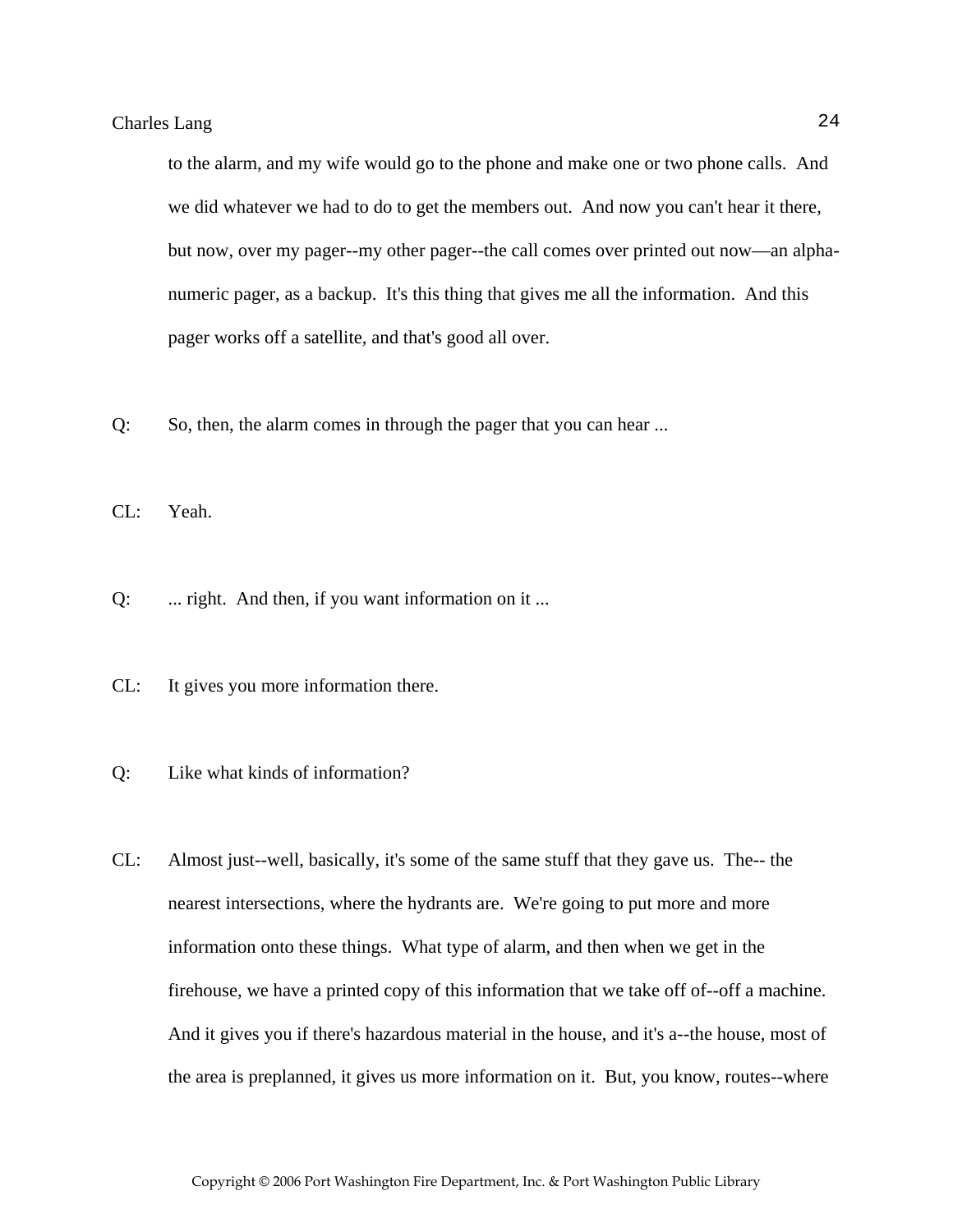it is. Intersections, hydrants, hazardous material, and we're adding more and more things all the time. So, it's getting sophisticated. It's a lot more than people think. People think it's, you know, we just run out and jump on the trucks and go to fires, and those days are gone. The Chiefs have more radios and more things in their cars than we ever thought of.

- Q: Now, I've heard that there's greater accountability now. Is that on the part of the fire Chiefs or the Department, or what? How ...
- CL: Accountability at the fire scene?
- Q: Yeah. I don't know. Peter Zwerlein mentioned that the Department was affected by an emphasis on greater accountability.
- CL: Right. And, well, it's a nationwide program. But the--and that's all to do with this OSHA--Occupational Health and Safety Administration. We all kept two tags--big plastic tags on our coats with our numbers on it. Everybody has a company number now. And when you go to a house fire, you put one tag on a ring at the truck, and they know- so the officer there, or the driver, knows exactly who's there. And then, there's another ring at the front door, where somebody stands at the front door. When you go into that- when you go into a building, you leave your ring at the front door--the clip. And when you come out, you take it. That's if you come out the same way, you know. We- sometimes we have to go out windows and back doors and any way you can to get out of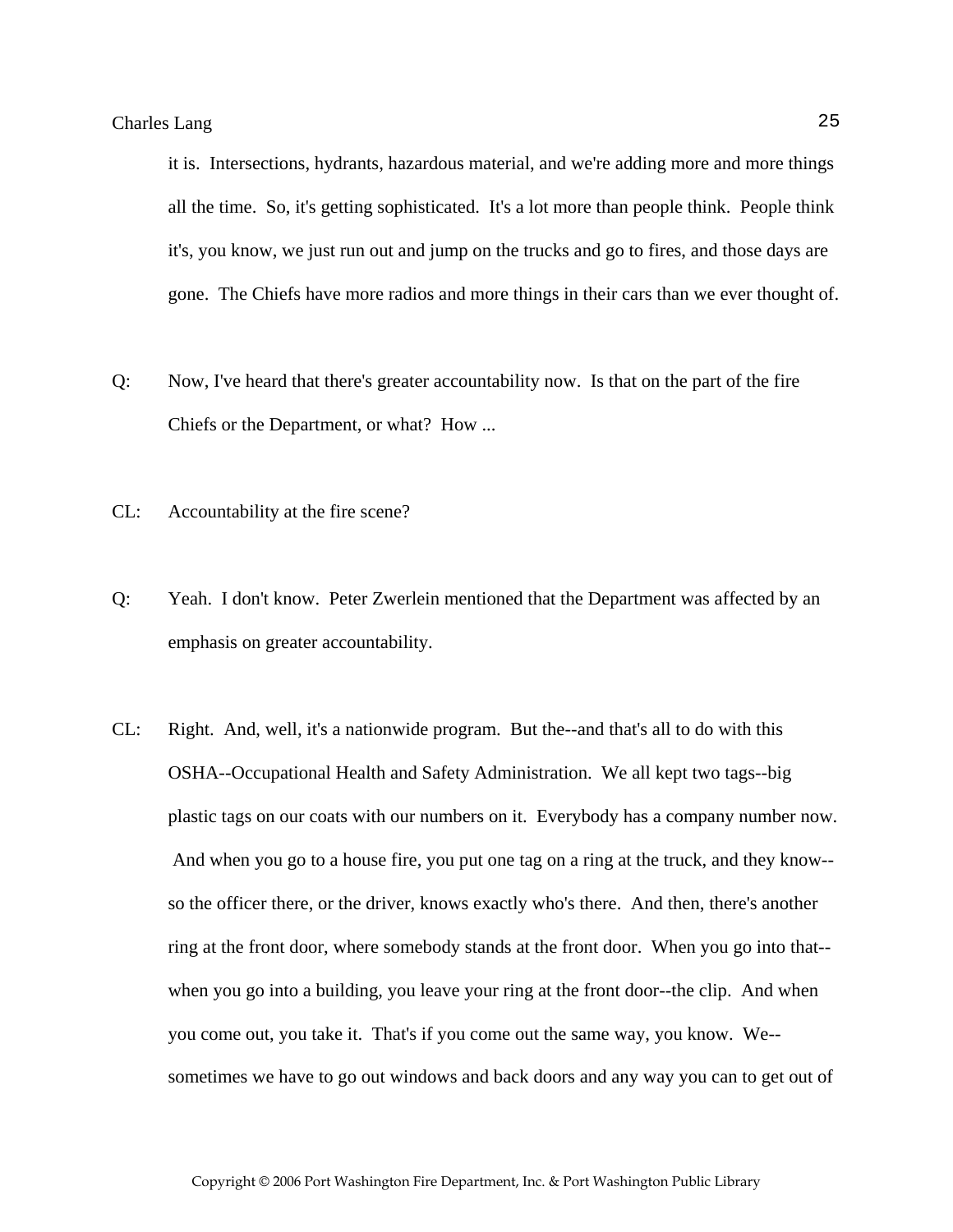a house. But--so, theoretically, if there's an explosion or if there's a collapse, or if there's a problem, and anybody that hasn't claimed that ring from the--from the man at the front door, or, if you--when you get back to the truck, the drivers can't compare all the rings with the people that are there, then somebody's missing. And we haven't had to use it yet, but it's better accountability at the fire scene. But nowadays, we don't have a hundred members at the fire scene, like we used to have (laughs), so it's easier to keep--keep track of people. But also, you're supposed to travel--work with an officer and a group of men. You get off the truck, you stay together. I mean, if you take a line, you have an officer, you have two or three men on the line, the officer responsible for those men, and there's very little time when you're off by yourself, what we call "freelancing." Sometimes you have to do it. You'll run in to make a rescue or something. You just can't wait around. But most of the time, you work in groups, you work together, and that's the best accountability you can have. But they have a nationwide system, and we use it; we have it. And it seems like it would work when we need it.

Q: So, that's largely for the safety of ...

- CL: Safety of the members, right.
- Q: .. the firefighters, right.
- CL: And, all across the country, over the years, well, you read about losing four or five guys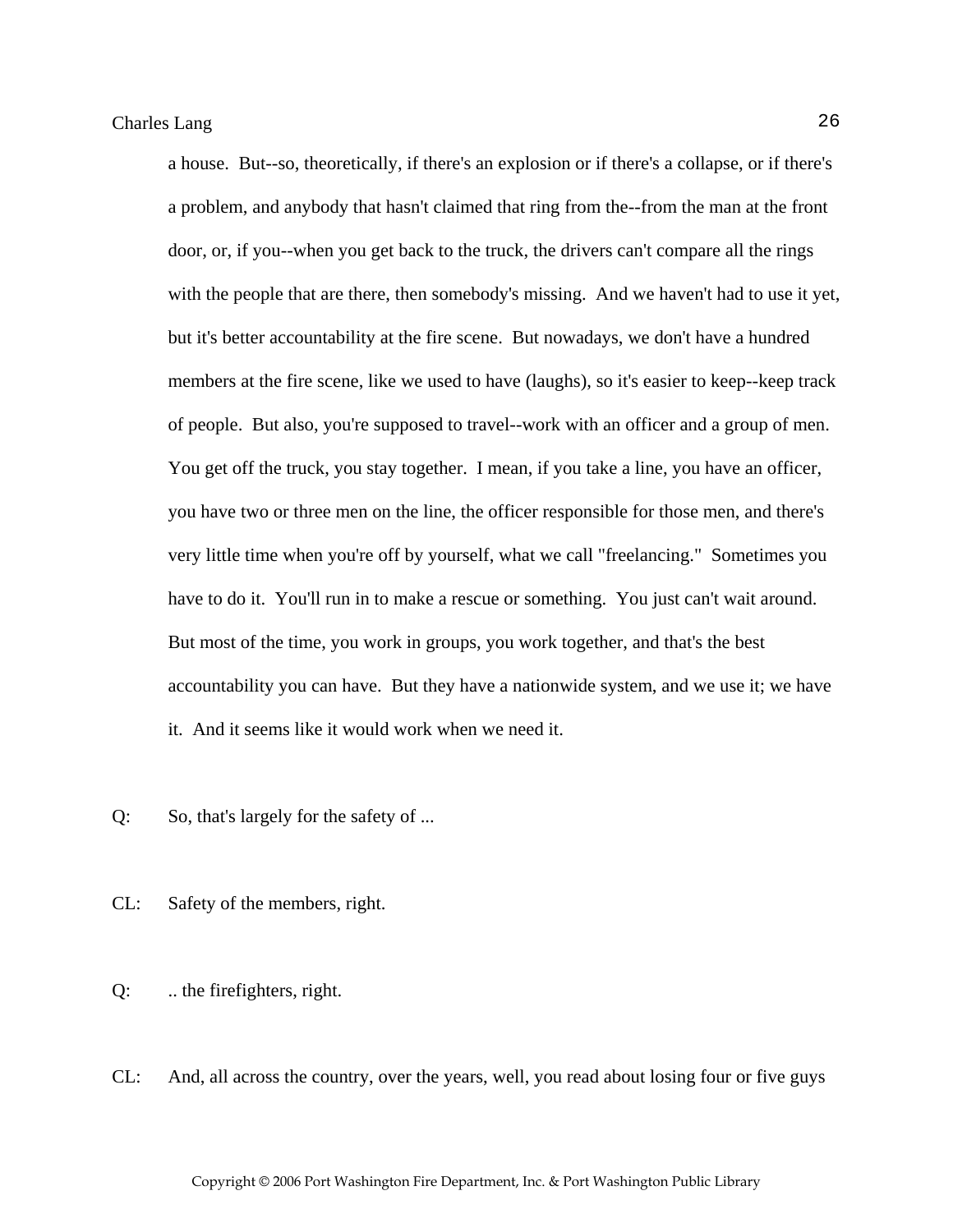in these big factories and these big warehouses and things, there's no accountability who's in the building. So now we have it, and we use it. And then, we all have better--you know, we have also better accountability at the firehouses. When we come back from fires, we have automatic sign-in systems now, and everything is high tech. We're trying to keep up; you have to keep up. And we always managed to keep up, in Port Washington, and we're still doing it. The last few years, we came a long way.

- Q: So how do you think Port Washington stacks up against the other departments on Long Island?
- CL: We're the best.
- Q: Okay (laughs).
- CL: No, we are--we've been very fortunate. The type of system that we have in Port Washington allows us to keep abreast with the best equipment and things. And we've had progressive people over the years, as far as officers and captains and chiefs, and we've been able to keep up.
- Q: Excuse me. I have to turn the tape over ... [END OF SIDE A; BEGIN SIDE B] ...
- CL: You have it on? Okay. I thought you had to do something. Where were we? Back to…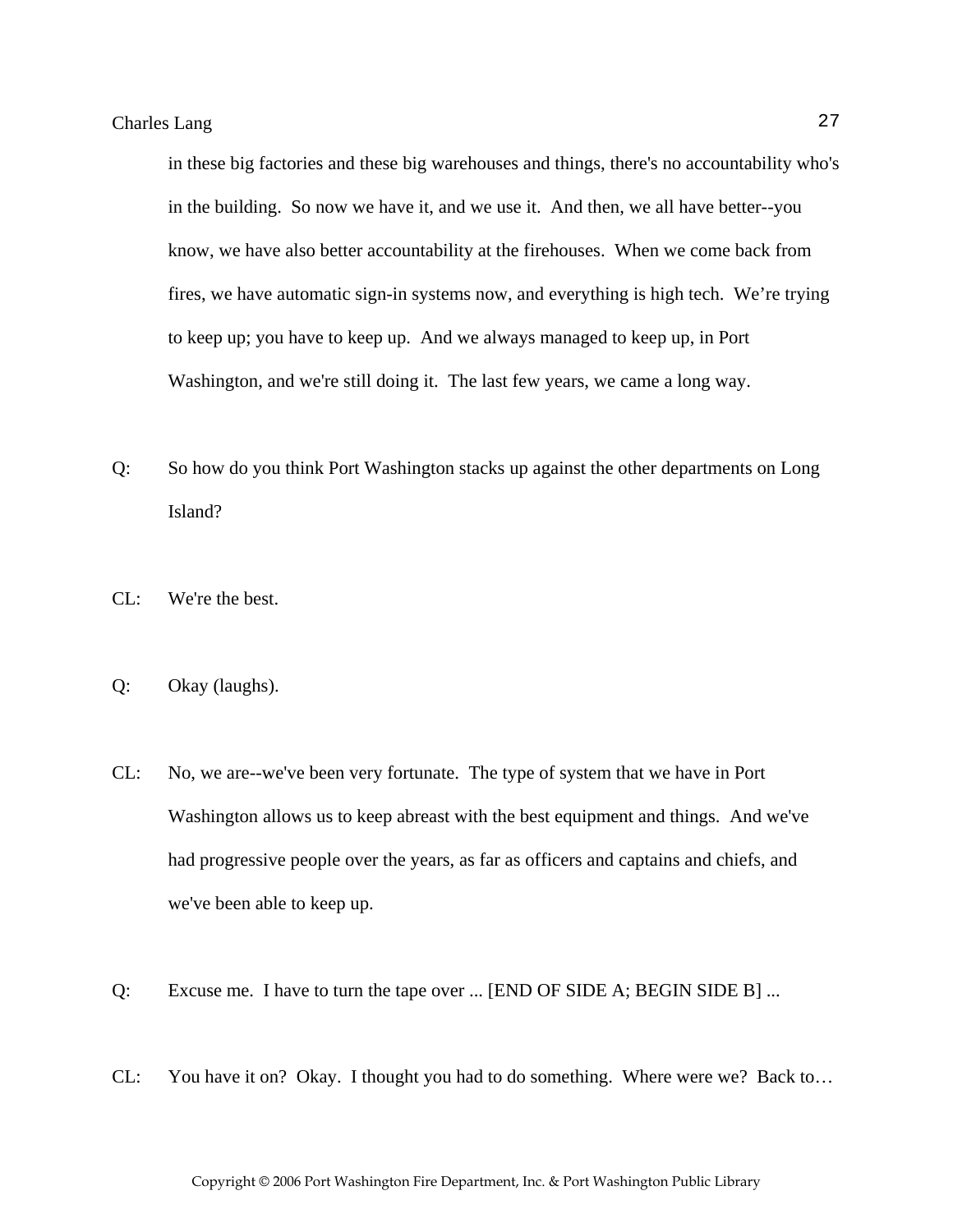- Q: Back to the Road Runners Drill Team.
- CL: Yeah, Road Runners. All right. We can do that again. That's all right.
- Q: I got so wrapped up in the ...
- CL: I know. I thought--we were talking about ...
- Q: About the block parties.
- CL: The block--running the block parties, yeah.
- Q: Yeah.
- CL: [We started the Road Runners block party, and it was a tremendous success. And ...](http://www.pwfdhistory.com/trans/langc_trans/news_cocks279a.jpg)
- Q: You were saying that the first year, though ...
- CL: Yeah, we said that, especially, we had a good time, and we worked through all the disasters. You were asking about the disasters. And the first year, we had like about one-tenth of everything that we needed, including food. And we were sending guys out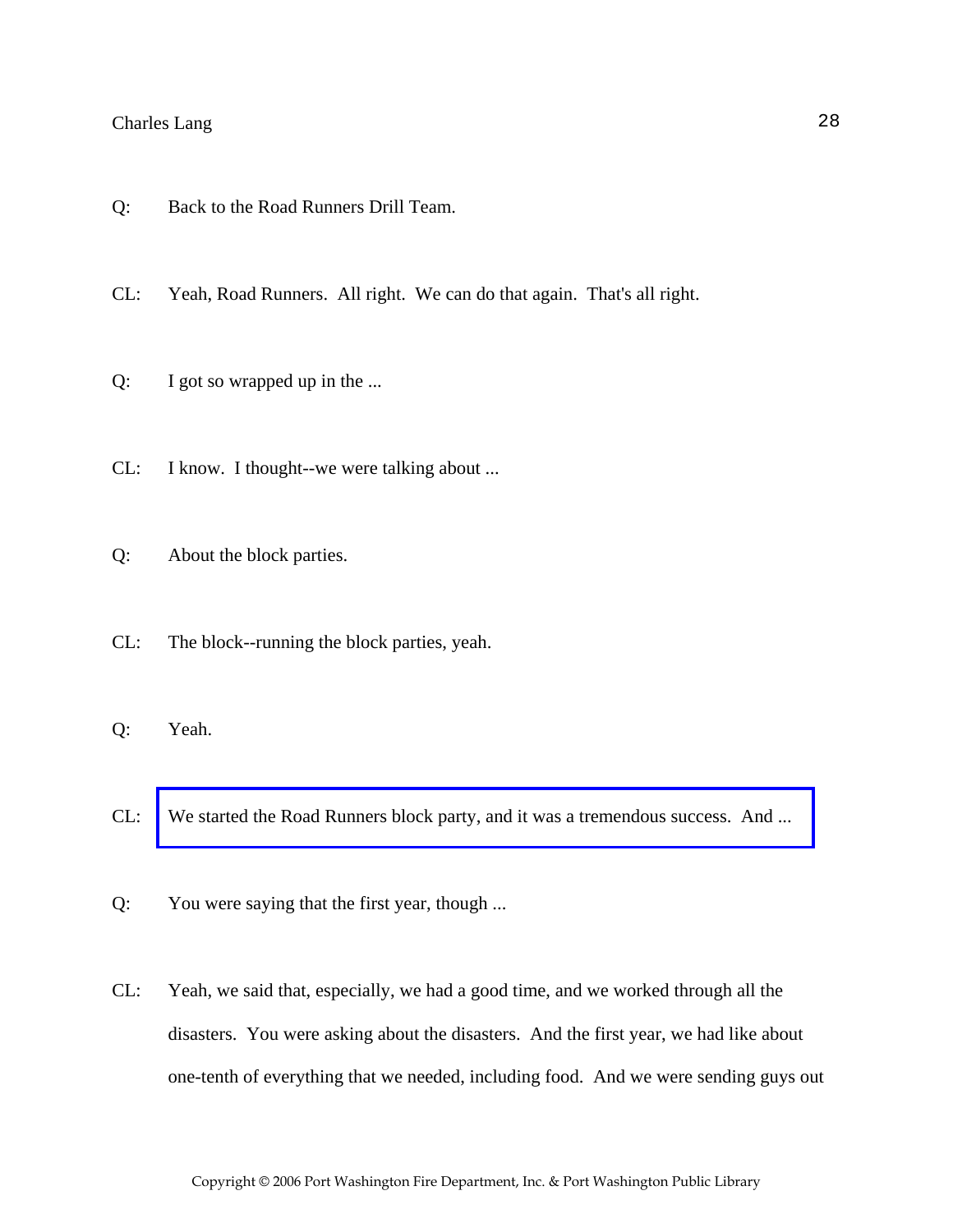to get hamburgers and hot dogs all over town. And we had fifty dollars worth of change; we probably needed five hundred dollars. And we set up completely the wrong way. And it's--instead of panicking, we would--we'd get the job done. We'd laugh about it. Of course, we'd always give each other a hard time about different things that go wrong. And we'd get through the tough parts; the next--then, we'd start planning the next year. But the parties were a great success for ten years. Then, after a while, they were just harder and harder to put on. It was harder to get the members to help. People's time was taken up by other things. We all got a little older. The younger guys weren't involved. It was harder to get the vendors. And it was harder to tie up the town down there. We're tying up Channel Drive and using the bowling alley property and Thomson Industries, and people next door. And every year, it just got more and more difficult. But we used to have tremendous help from the neighbors. But it just wasn't practical anymore. So, we stopped then, and now we just run like anniversaries and parades. I think--I don't know if you got it on the tape about the County parade. We were in the County parade when Tommy Murray was Chairman--President of the County Fire Commission--of the-- Tommy was Chairman of the--President of the Nassau County Firemen's Association, and I was Chairman of the Fire Commission the same year. So, that was a big year. We put on a good parade. That was '94.

Q: Was that the only year when you had two Port Washington people ...

CL: Yeah. It was very odd--it was very odd that they had two people from the same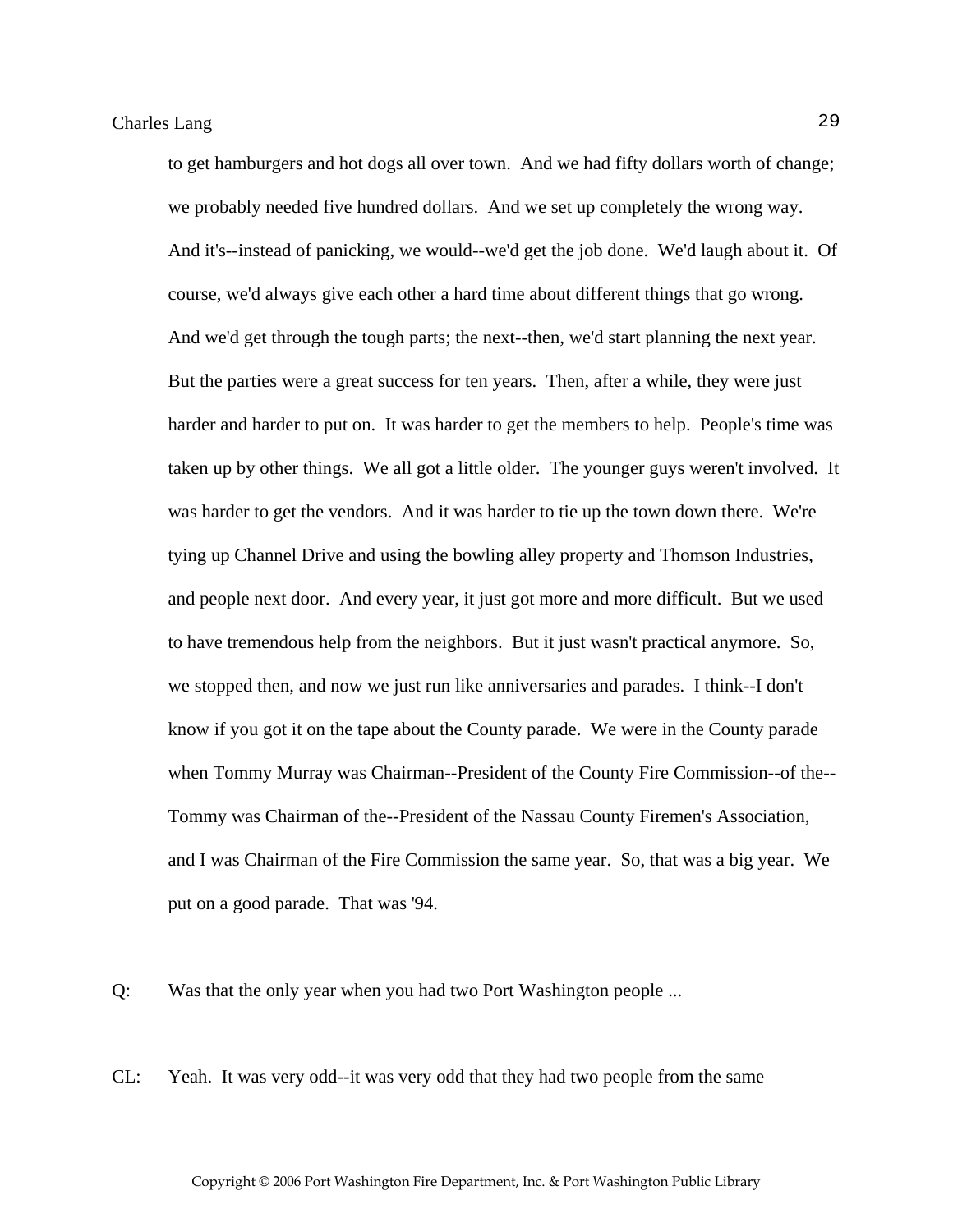Department as head of both organizations, and we were both in the same company; we were very good friends. So we put on a good party. And that was the last--I guess that was the last big one. That was '94.

- Q: What were some of the controversial issues that came up when you were Chief, or, you know, even with the other officers?
- CL: I can't remember any tremendous controversial things. There was always a lot of give and take when you were trying to get new equipment and new ideas. But, I think we were--we stayed away--we didn't have much controversy. It was very smooth, especially with my years as Chief. Things were done, and we got the equipment we needed, and we got the training we needed, and had no big problems.
- Q: What about the entry of women into the Department? How do you think that changed the Department or affected it?
- CL: Well, you know, I think in some places, people might have made a big deal out of it. In Port Washington, it just happened. Mary Lee O'Reilly from Plandome was the first woman, and her brother was in Protection and her father was ex-Chief of Plandome, and we knew her. And she could--she could hold her own, and she--we had no problems. And, since then, we've had, I guess, four or five, and it's been no big deal either way. There's no controversy that you've got to remember who's next or where they were. And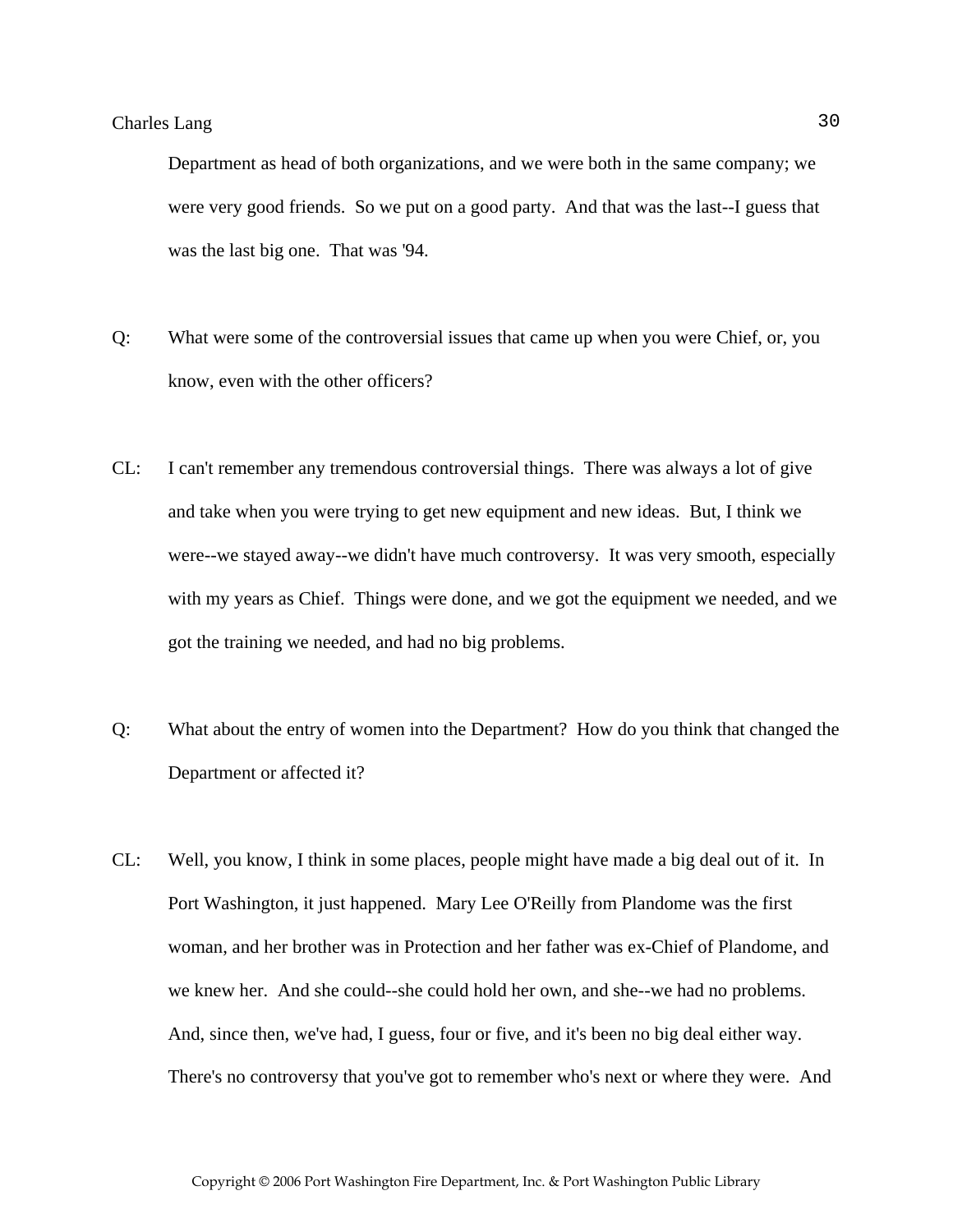it just happened, and nowadays, we can use all the help we can get.

- Q: And what about when people from other ethnic groups joined?
- CL: I--exactly the same thing. You know, there was no milestones, I don't think, that I can remember, or I don't--there's no persons I can remember. And then that's the fire service; it's if you come in and you pull your weight and you go to calls and you--you're just not going to stand out. It doesn't make any difference what ethnic group you're in. I mean, I know of a lot of people I can remember that stood out, and it wasn't because of their ethnic groups, because they didn't do their job and they didn't go to fires and, you know. You know what? People come along, like every organization. You know, they come along and they think that--they think it's fun and games, and they think they're just going to take all the good times and not put up with the bad ones, you know. And in the middle of the night, it's cold and it's snowy, and the whistle blows and the radio goes off, you have to get up and go to fires. I still do. And they're the ones that make the Fire Department operate. And we usually get rid of the bad ones, just the people that don't go to fires. That's the big thing.
- Q: And how do you prepare yourself to get out of the house fast in the middle of the night- one of those snowy nights?
- CL: Well, if you drive by my house, you'll always see my car backed in the driveway, and we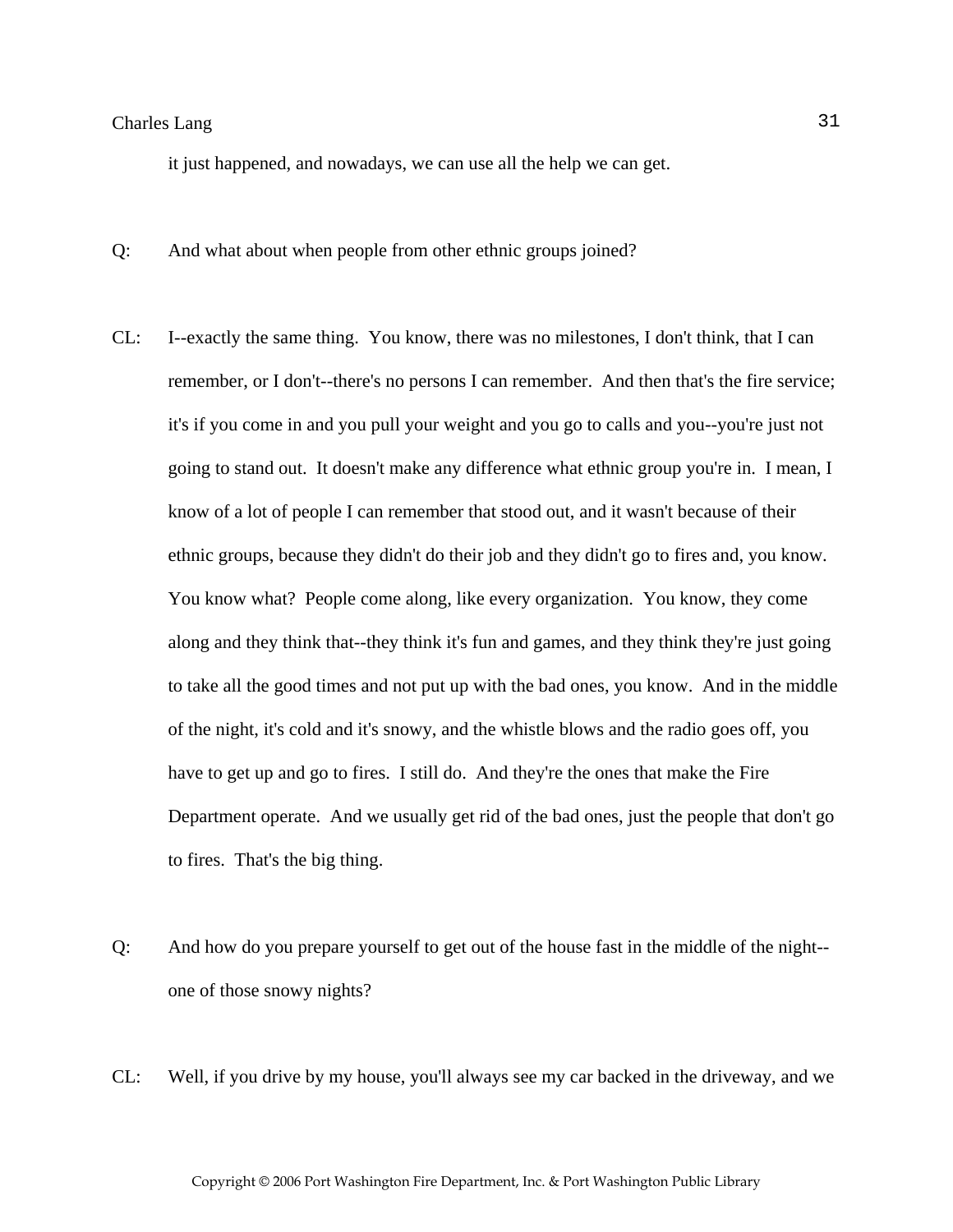always--now, I have a pair of turnout pants and boots sitting beside my bed. But, years ago, you had a pair of old jeans and a pair of shoes that you could slip your feet into, and you'd lay 'em down alongside of your bed. And you'd usually try to put a sweatshirt in wintertime between you and the door. Not right there, because then you'd have to stand in one place and get dressed; this way, you can be always moving. And you'd always have a coat hanging right by the door, you know, it's not like you'd put it in a closet and have to open up a closet and find your coat. You know, your fire pants was by your bed and your fire coat, just a regular coat is hanging by the door. Your keys were always ready and ...

- Q: What about the clothes you'd wear under the fire--under the turnout clothes?
- CL: That's the--well, nowadays, well, that's the clothes that we would be wearing years ago before the turnout gear.
- Q: Yeah.
- CL: Turnout gear was on the trucks. So, these were our clothes that were laying out. We're laying out our own pants, our own shirts, our own jackets. But now, I have a pair of Fire Department turnout boots and the turnout pants next to my bed. And the coat and helmet's in the firehouse. And just little things in order to get going. When--when most people go home at night from work and they get comfortable, you know, they want to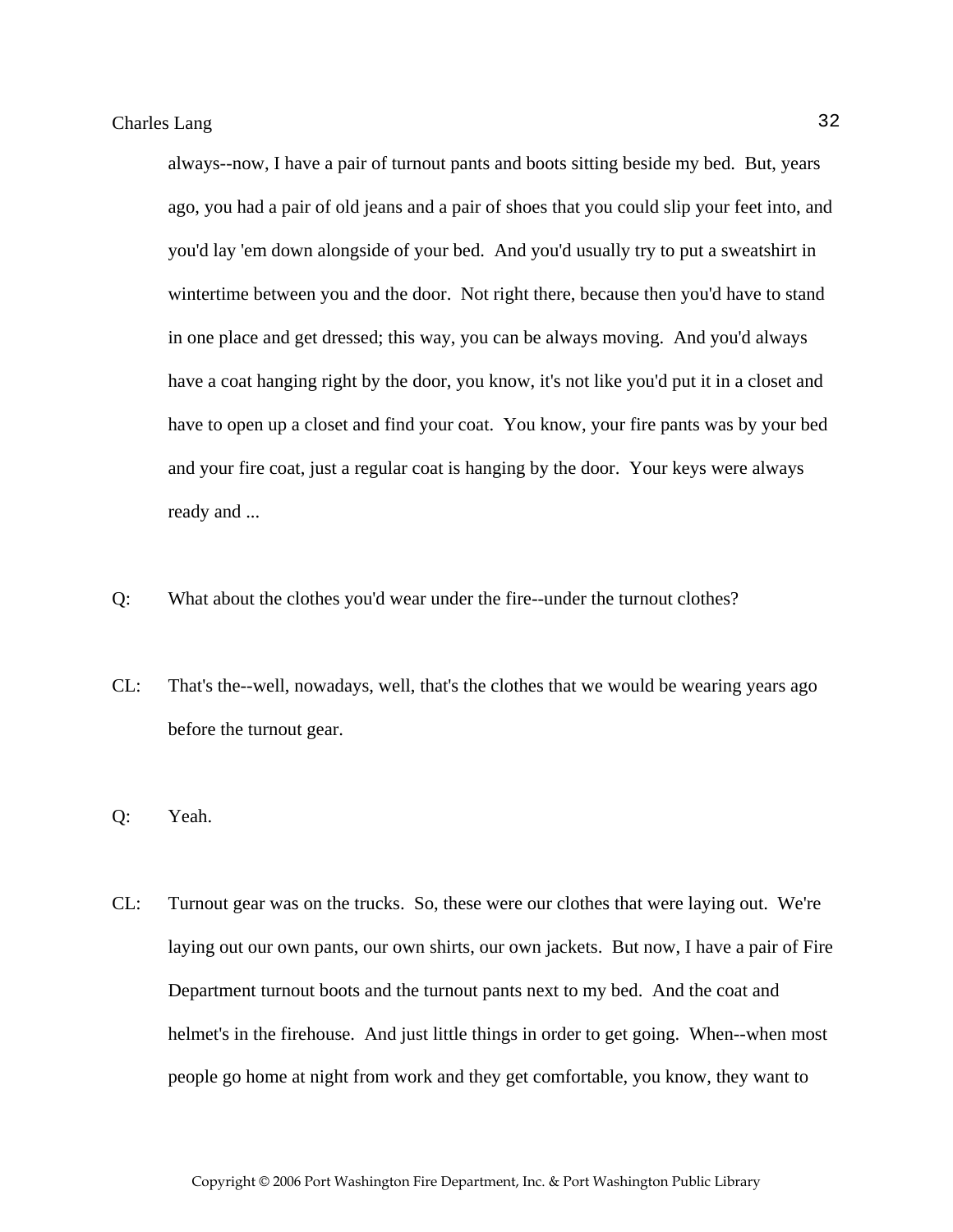take off all their warm clothes and sit around-- when you're in the Fire Department, you always have to have those warm clothes handy, or you have to have something warm on, especially when it's very cold out, because you're not in for the night. Somebody else gets home from work, and they, when they walk in that door, they're in there till eight o'clock in the morning, you know. You never know when we're going out, so you have to prepare for it. And there's some of us would do and have done it all our lives and are used to it; then, there are some people who don't understand that, you know what I mean? They get to the firehouse late, and they wonder why. And we have to tell them how it's done.

Q: So that's one of the things you teach the new firefighters.

CL: Yeah.

- Q: So how--what's the fastest you've got, gone from hearing the alarm to getting to the firehouse?
- CL: Nobody keeps track. I live fairly close to the firehouse, and I'm one of the first ones there all the time. And that's another thing people do. People get--when you get in the Fire Department, you get apartments, you look for apartments close to the firehouse. I mean, if you have a choice between an apartment in Manorhaven and an apartment up here next to the firehouse, you know, you're going to--you're going to pick an apartment that's close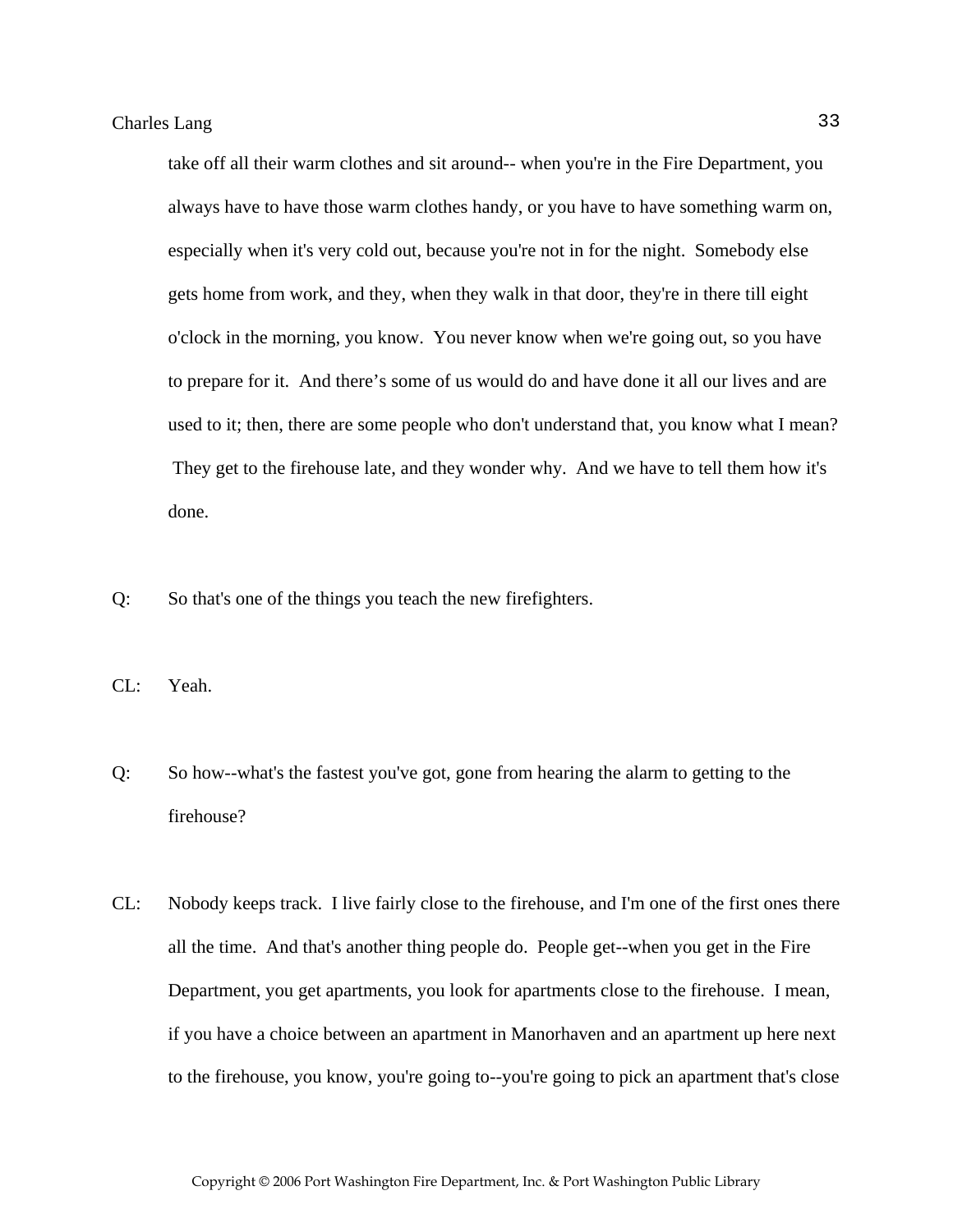to the firehouse. Sometimes it's going to cost you more money, so you pay a little more money. Then, you have to make sure you have a car that starts when it's cold out, you know. And sometimes that costs you a little more money, to make sure you have a car. You can't sit there and warm it up for two or three or four minutes. It has to start up and go. So, now you have to have a little better car. And, firemen do that. The real firemen do that, you know. The good firemen do that. And that always takes away from your- you know, from your home and your family a little bit. You know, it's a little more money you spend on things. And there's a lot of that. And, you know, sometimes you would take that--sometimes you don't take that second job, if that second job you had to work on a Saturday when you're on a tournament team. So, you made do with what you had because you couldn't work on Saturdays because you were racing in the summertime. Or you couldn't work every night after work because you bowled on Wednesday night. And it's--you know, I don't want to make it sound like you deprived the family of anything--but it made all these little, extra little hardships because you were involved with the Fire Department. Thursday night was work night in the firehouse. So, there were certain things that, you know, you couldn't do on Thursday nights. And it was--it was just a little extra that the guys would put in, especially the active guys, the guys that want to go through all those offices that I had.

Q: Yeah, so--yeah, so, not only do you give your time for no pay, but you pay extra for the privilege.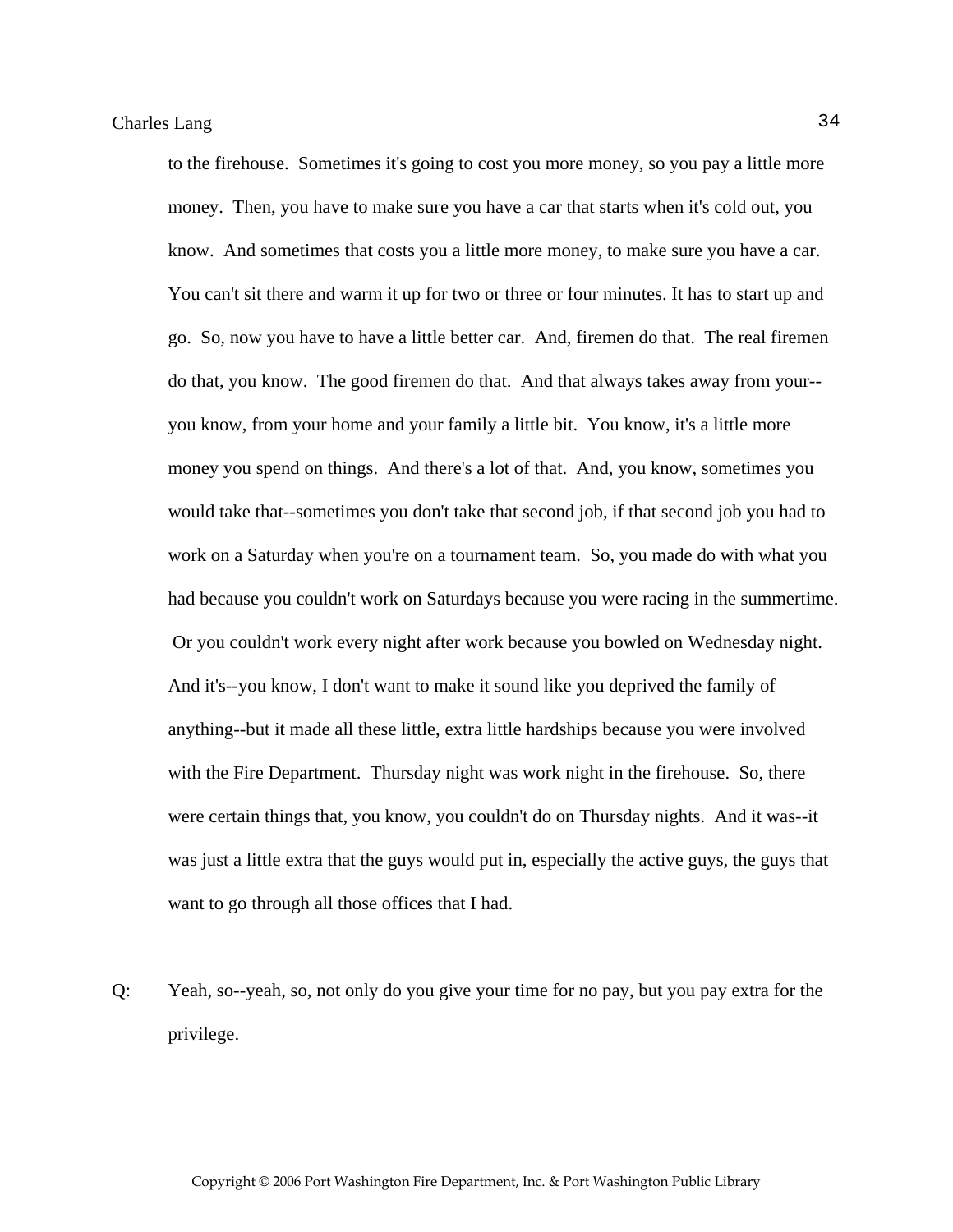- CL: Yes. Pay for your own clothes every once in a while, you know--shoes, pants, shirts. You do to a house fire and you got a white shirt on, and that shirt's--that's history. So, you know, water--dirty water runs down on you. That equipment just looks like it keeps you dry, but it doesn't really do it. It protects you from the fire, but it doesn't keep you dry. And, there's just a lot of things like that that goes on people don't understand.
- Q: What else do you think goes into making up a good firefighter?
- CL: Well, I always say that the one key ingredient is that your heart really has to be in it. You know, there's no pay involved, and everything else is on the downside as far as running to fires, except for the camaraderie and the friendships you make and, you know, some of the parties and things that we have to have in order to keep people interested. But, the big thing is your heart has to be in it. I've seen people--a lot of people--go through that try and they want to be, but it's very hard to do all the training and go to all the fires and things if you're just really not just committed to it. And just fires never happen when you're not doing anything. You're always doing something. You're always, you know, eating or doing something. And you're driving out of town to take your wife and kids to the beach and the fire whistle'd blow, and they'd spend an hour sitting in a parking lot at the firehouse. Then, you'd come back and say, "Oh, it's too late; we can't go to the beach." You know. There's a lot of that. And you had to have the family--your family had to be behind you. So that's--I think that's about it. I mean, to me, it was automatic. I did it; I loved it. And I would--I would do it all over again, and I wouldn't do anything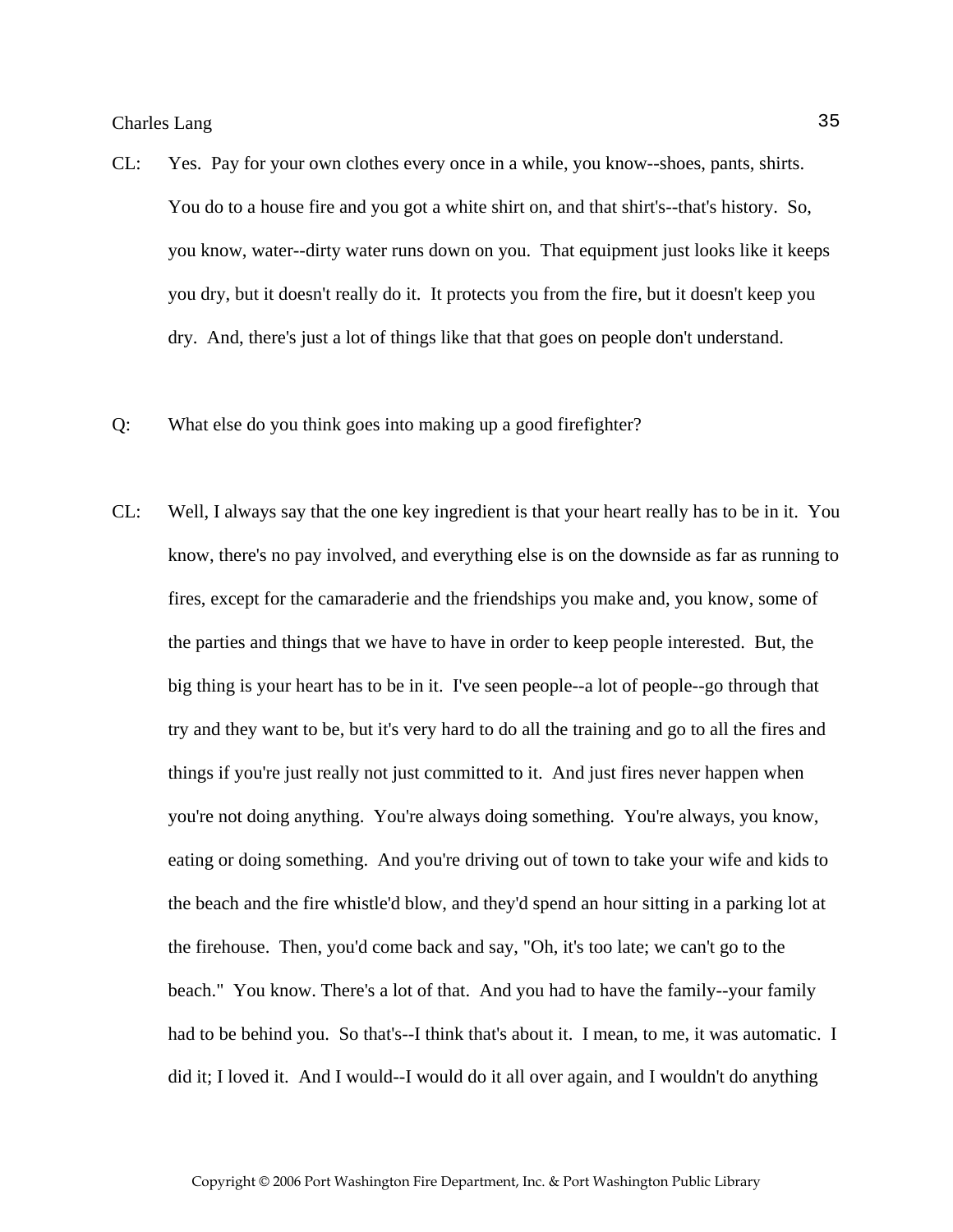else. So ...

- Q: Can you tell me about the awards that you've won?
- CL: I haven't won a tremendous amount of awards. We're not big on awards. I have highpoint awards.
- Q: Yeah, that's what I meant.
- CL: High-point awards, almost every year in my category for all the years I've been in. When, they give out high-point awards, and high-point awards. And there were a lot of- a lot of things out there where they have the County awards now. But some people in some departments are a lot bigger on that than I am or that we are, you know.
- Q: Well, how did you manage to achieve so many points?
- CL: Going to fires. Going to fires 24/7. You know not just when I wasn't doing anything. As I said, fortunately, I had a couple of jobs where I was able to go during the day- especially to big fires. And house and building fires. When I was working for Lewis Oil, I would work and get home at two or three o'clock in the morning in the middle of the night, and put my head on the pillow, and about half hour later there was a call, I would just get up and go. It's just the way--just the way I was. And that's why I was always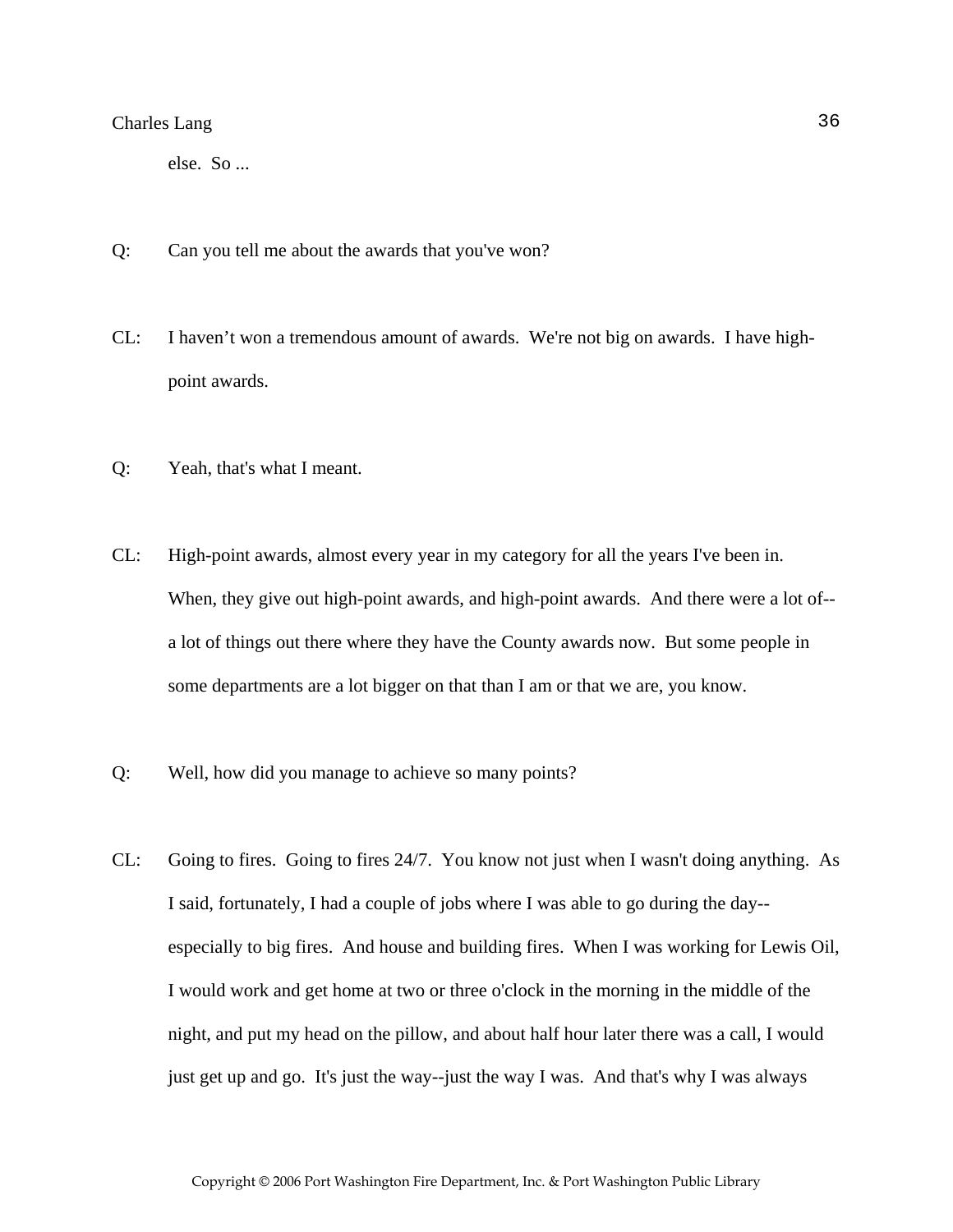high points. I was always up there with the top ten percent in the company, and the top ten percent in the Fire Department. I still am. So, and I hope to continue it for a few more years. Another three years, I'll have fifty years in. And hopefully I won't slow down then. I don't go into fires anymore, you know, unless I really have to. I drive a lot, and I'll drive, and I'm outside helping the driver, helping out, or helping the officers. Being an ex-Chief, the Chiefs call on us to do a lot of things at fires. Be their eyes and ears behind the building if he's up on the roof or something. So ...

- Q: Which fires or other emergencies are particularly memorable for you?
- CL: Well, everybody thinks of the big ones. But I can always remember the ones where we had loss of life. Where we had--especially when there's children involved. When I was [Chief, we lost a fireman, we lost Bobby Dayton when I was Chief. Of course, that's a fire](http://www.pwfdhistory.com/trans/langc_trans/pnews881128_web.pdf)  I think about every day. But, the ones that were the most satisfaction were where we could go to a house fire that was in the bedroom and keep it in that bedroom. Or, you know, a kitchen fire, and keep it in that kitchen. And that was a--the most satisfaction I could get out of the fire service is getting there and you can't do anything about the fire. You know, we didn't start it. We didn't have anything to do with it. But what happens to that fire after we get there. And we have always been very, very good at keeping that fire to wherever it was when we get there. If you pull up and it's blowing out the windows, you know, eight or ten windows and it's all throughout a building, there's not much you can do about it. You know, it's in the walls; it's--but when you've got a kitchen fire or a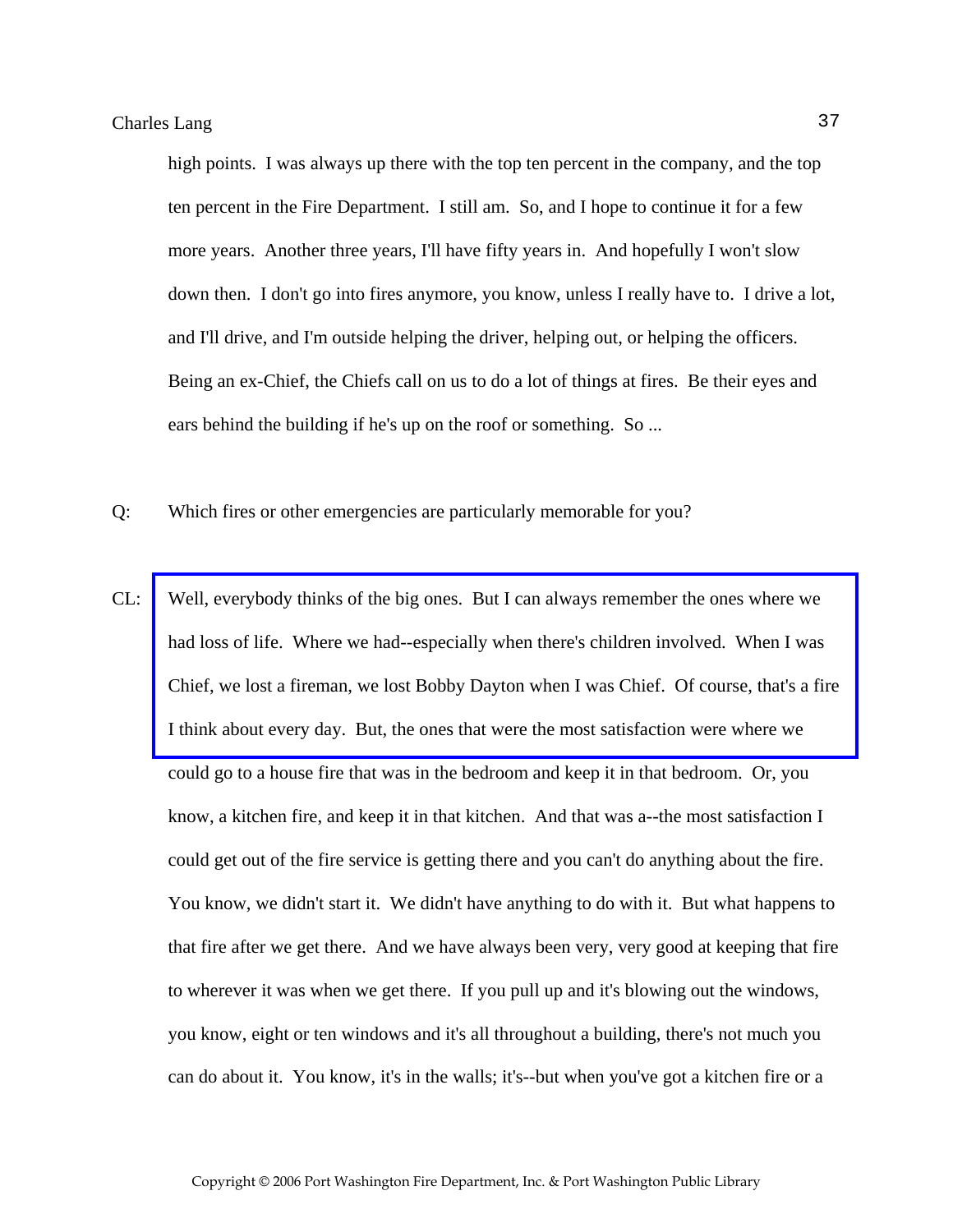bedroom fire, and it's in the one room, and you can get up and keep it right there, then there's a lot of satisfaction to that. And, I've pulled a lot of people out of fires, but unfortunately, all the ones that I've had to go in and rescue or find that they were all--they would all succumb to the fire. So, there's no satisfaction in that, except the fact that you tried.

- Q: What goes through your mind while you're making a rescue?
- CL: Well, you obviously don't think of the dangers involved, because you wouldn't be there, you know. And I--you just--your training kicks in, you know, and your mind's racing at a hundred miles an hour, trying to do the best you can to get--you know, everything is feel and sounds and just, you're trying to just remember all your training. You want to do the best you can. And, you know, and also you rely on the other guys, because when you're in it doing this--you're making a rescue, there's somebody in there with a hose line someplace that's trying to knock that fire down and keep the fire from getting at you. And you're hoping that they're--not hoping; you know you're--you know that they're doing their job, and that makes it easier for you to go in there. But, so, obviously, not the danger; that doesn't go through your mind.
- Q: But how do you get over that instinctive human fear of fire?
- CL: I think the training and the work with the men and knowing that--knowing that you have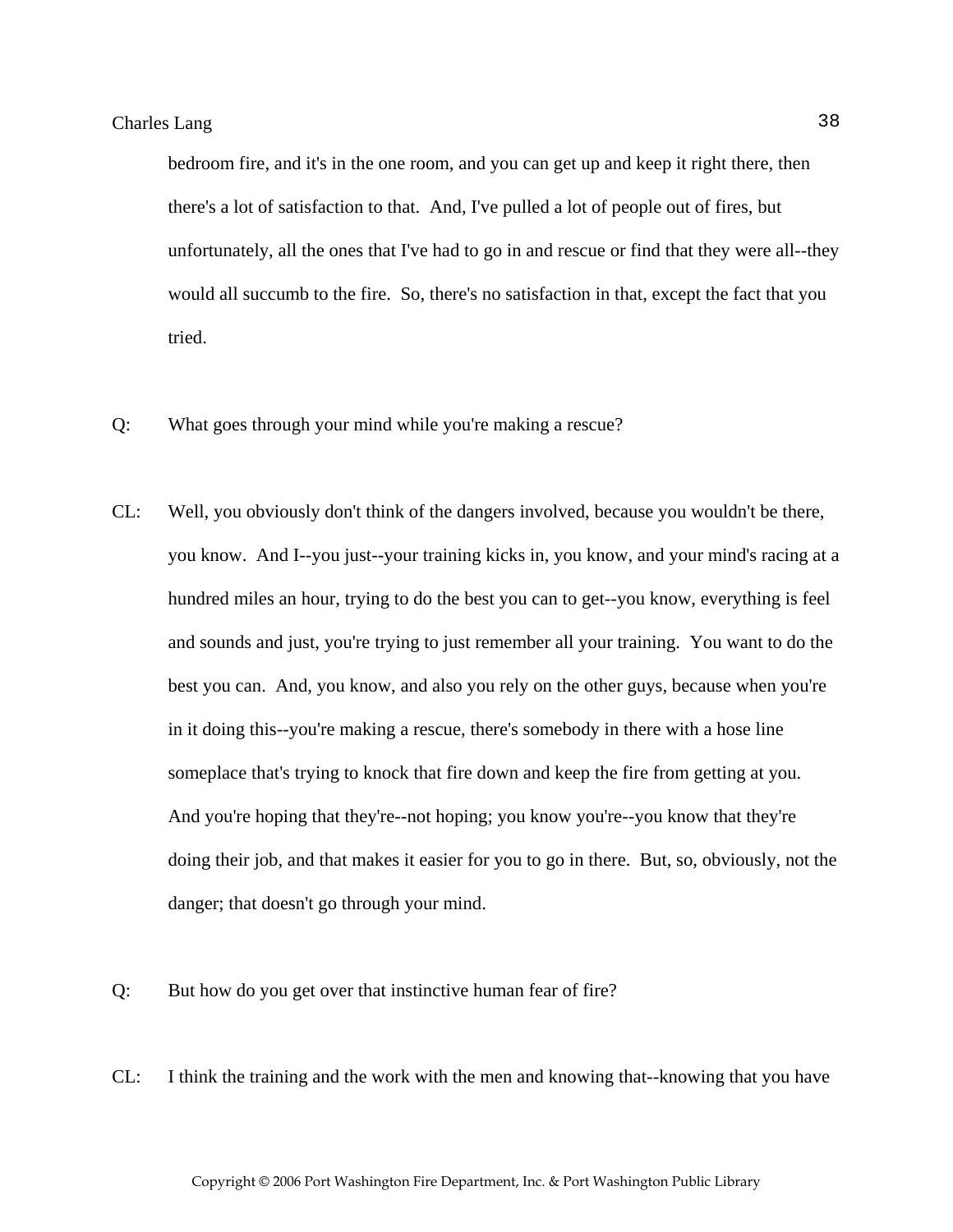a lot of other people there that are working with you. And the training is a big thing. When you went up to Bethpage to training school, you're in conditions that are very similar. You can't see. It's hot. You're crawling around. So--but as long as you--you have to respect the fire. And, as long as you give the fire the proper respect and you can do only what's humanly possible, so far, it works out. There are always occasions where things go wrong, and that's usually when we lose people, and the City loses people, it's something unexpected that went wrong, you know. It's a very dangerous area, and those things happen.

- Q: What was your worst day as a firefighter?
- CL: Oh, I guess the day Bobby Dayton died. I was the Chief. A Chief doesn't want to lose anybody in a fire. And that was another, you know, another situation. It just--it popped up. We had experienced men there. He was very experienced. And something happened that--that he couldn't foresee and we didn't foresee, and it happens, you know. And you live with it every day. But, yeah.
- Q: What was your best day?
- CL: Well, I guess the best day is the day you--the best day is the day you go in as the Deputy Chief of the Fire Department, you know, and it's--you're always striving to be the--I was always striving to be the Chief. And it's not easy in Port Washington. There's a lot of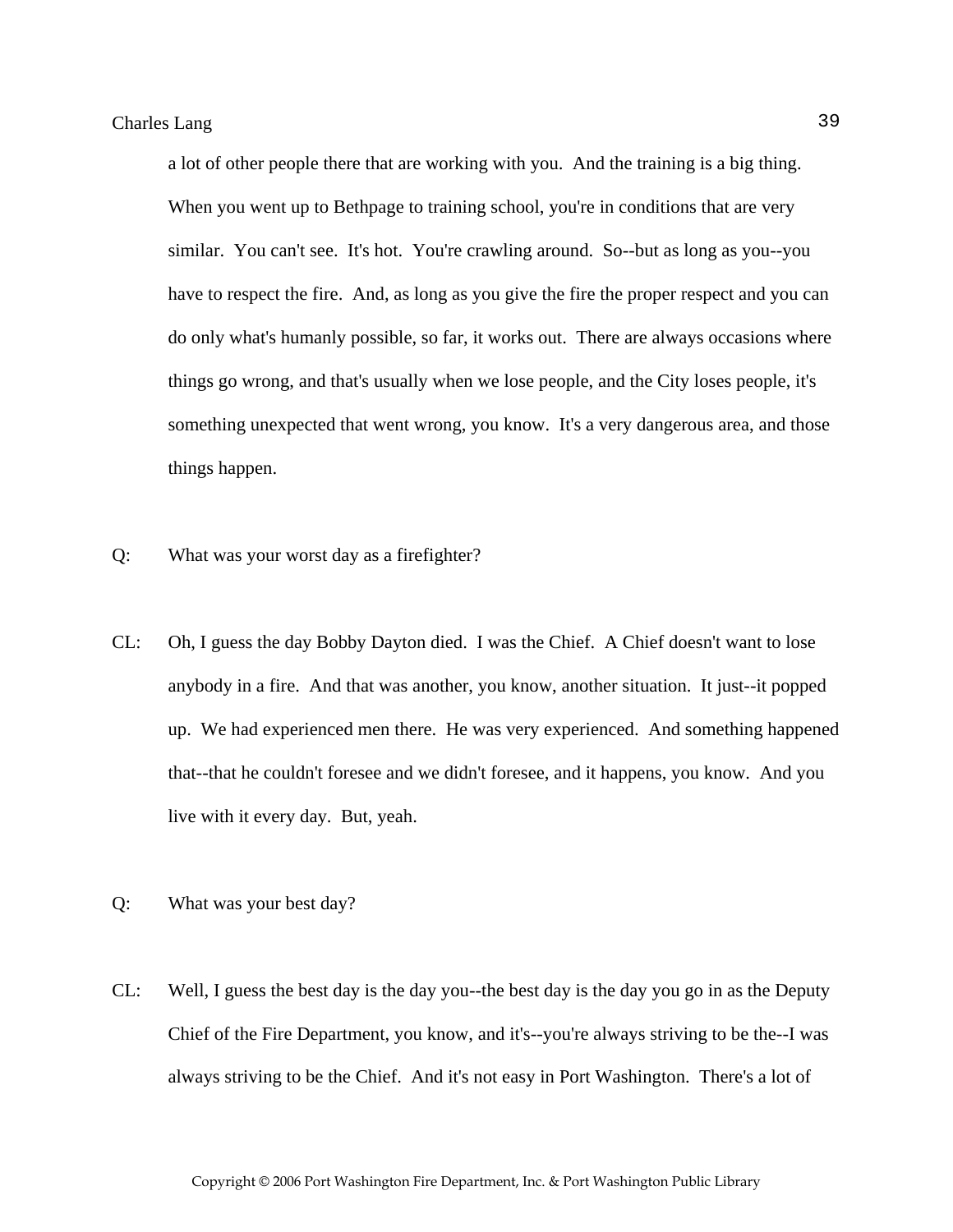people that come along that are eligible for the job, and it's like when you buy a boat, they say the happiest day is the day you buy the boat and the day you sell it. Well (laughs) ...

- Q: (Laughs).
- CL: ... the happiest day is the day when you get in as--when you get in as a Deputy Chief, and the next happiest day is the day you get out six years later, you know. And only because of the tremendous--it's a tremendous amount of work. But it's--you know, there's a lot of very good things, too--a lot of feelings of accomplishment. Like I said, I loved it. I loved every minute of it. And I'd do it all over again.
- Q: What would you say you're proudest of in your firefighting career?
- CL: Well, I think I'm proudest of the fact that I was able to join the organization and work with everybody and get the respect of everybody in order to be elected to all these offices and to be elected Chief, and to gain the respect of the members of the Fire Department, because, you know, it's a tough job. And there's a lot of people that come in that don't get that, you know. And I was able to do that and work with these--a lot of people--a couple of generations of people. And, you know, some of the members that are in now, I worked with their fathers. Some of them, I'm working with the third generation. So, I'm proud of the fact that I was able to do that, work with everybody, and attain the offices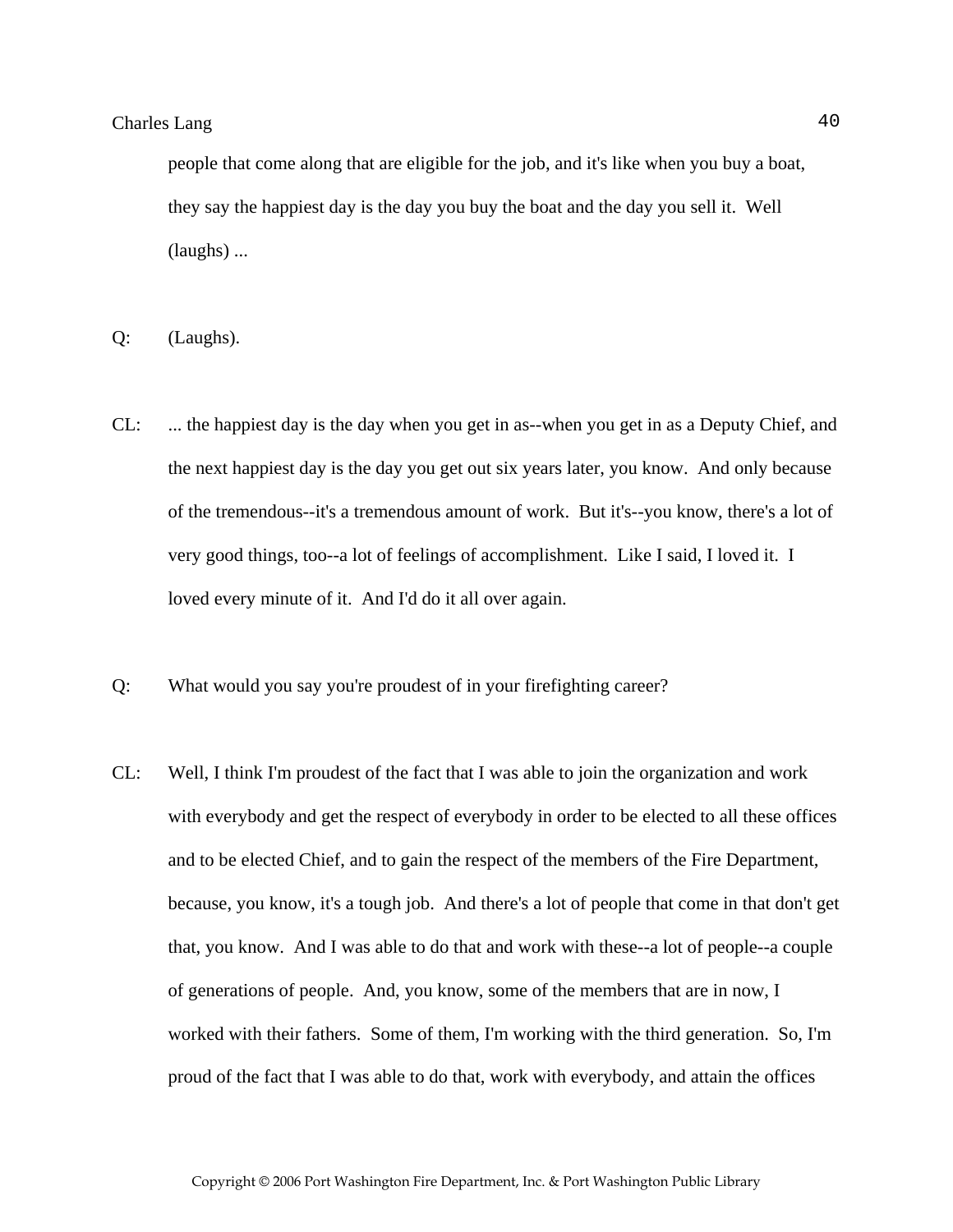that I--the ranks that I did.

- Q: A lot to be proud of.
- CL: Yeah.
- Q: Were you ever injured in a fire?
- CL: Oh, yeah.
- Q: Yeah, what happened?
- CL: Oh, I dislocated my shoulder. A slipped disc in my back. Overcome by smoke two or three times. Broke my foot.
- Q: How did that happen?
- CL: That was at a training; that was at a drill. Yeah, that was about it. I went to the hospital. I've been to the hospital like three times. And, well, it's all part of the job (laughs).
- Q: (Laughs). You had to take time out, I guess, from being active when you went through all those times.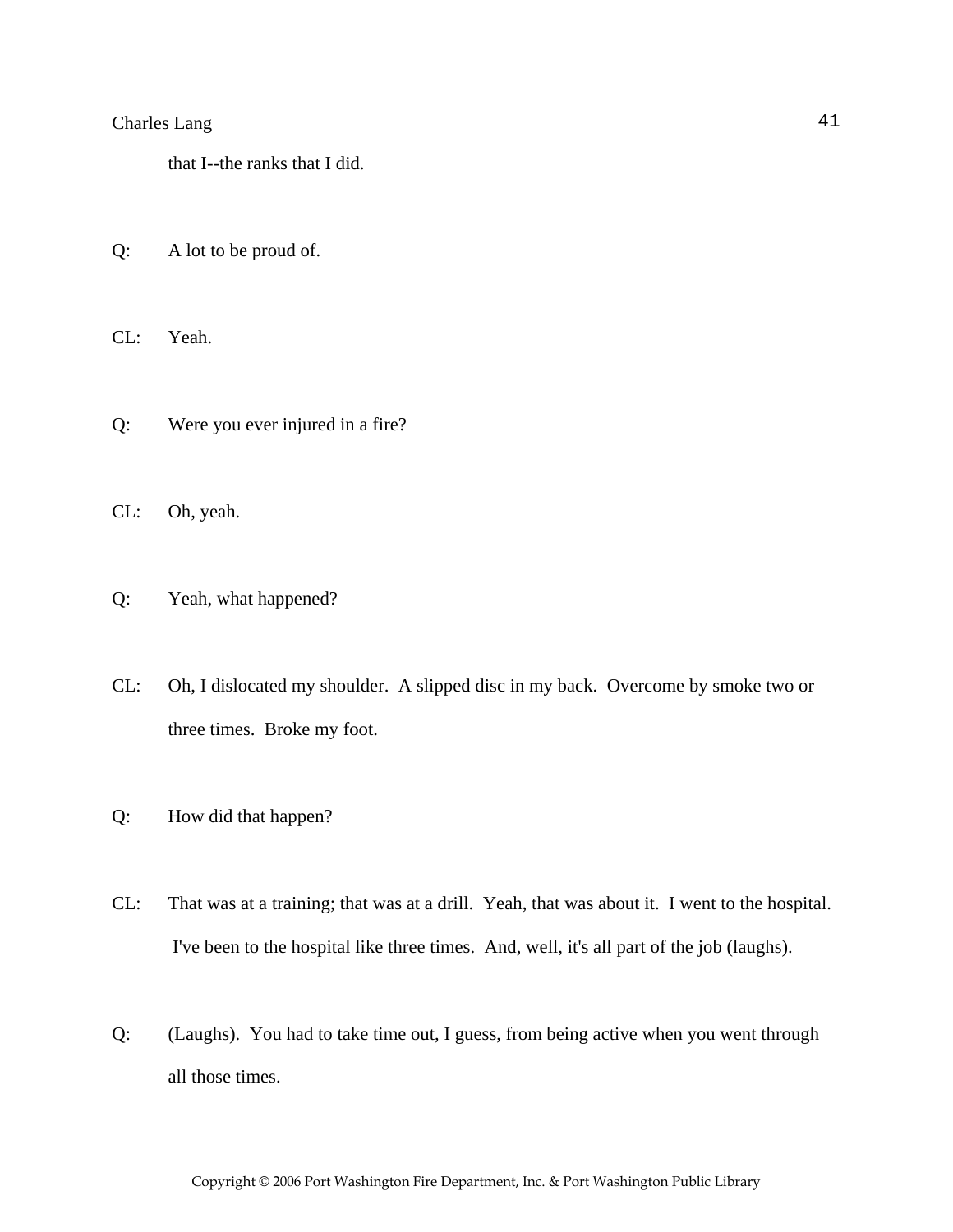- CL: Yeah, when I hurt my back, I was out--well, I was out--I was out a couple of times, I was out six or eight weeks, out of work. And, yeah. Banged up a little bit here, a little bit there.
- Q: Now, I hear there's a lot of fun that goes on in the firehouses. A lot of joking and everything and funny experiences.
- CL: Yeah, yeah. Yeah.
- Q: Can you think of any?
- CL: No, not one. But just the idea that, like I said in the beginning, that's how you find out who the people are, you know. And if you watch these shows on television and everything, they get into all the ribbing that goes on in a firehouse. And it's kind of part of growing up in there. And, you know, part of learning who the people are, and paying your dues. But then, you know, it still goes on. It's part of it. And, it always will be. But I can't think of one thing; there's a thousand things.
- Q: Can't think of any pranks that any of the members played on each other or ...
- CL: Naw. No, nothing that stands out. There's been a lot, but ...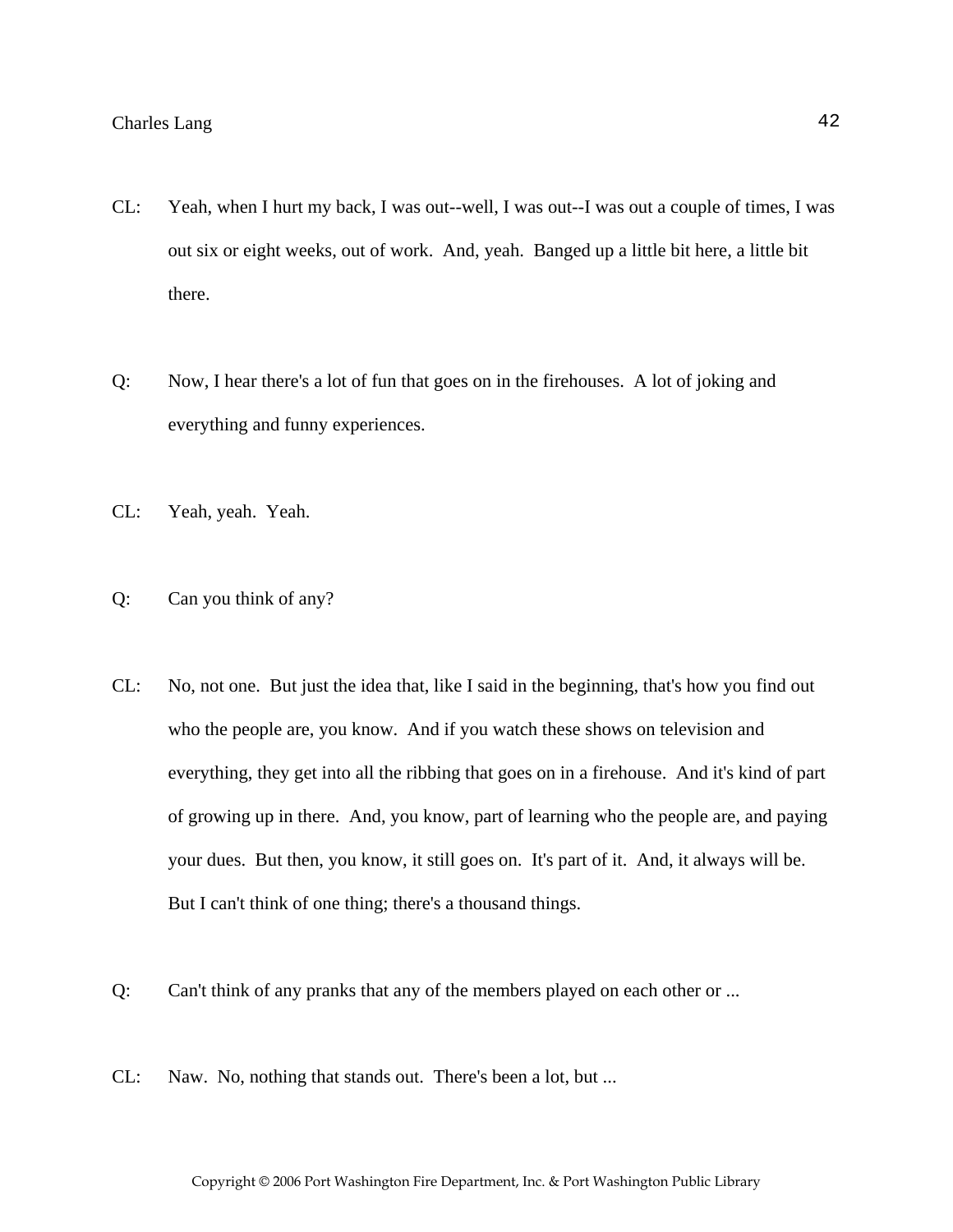- Q: Of the various things that you learned or your experience as a firefighter, which ones would you say helped you in your personal life?
- CL: I think learning to work with others, learning the chain of command, respecting people who were in charge. And that's a big thing. It's, as I said before, you had--that was easier for people when they were in the military, because they were taught that in the military. So, while I was only in active duty for six months, but reserves for six years, and I had a certain amount of that, and I also had it in the Fire Department, and that's a big thing. It helps you grow up. Makes--you know, makes you grow up faster. Helped me. Helped me a tremendous amount.
- Q: What did you do with the Eighth Battalion?
- CL: Eighth Battalion is an administrative organization. And it's made up of three representatives from Port Washington, Manhasset, Plandome, Williston Park, East Williston, Great Neck Alerts, Great Neck Vigilants. I don't know if I missed anybody. And, so, any, you know, training problems, administration problems, organizational things--it's like a clearing house where these eight departments meet and talk firematics and talk about their problems. Or if they have any problems with the County. And then, that--like I said, the Chairman of the Battalion meets on this County Fire Commission, so he brings all of these concerns to this County Fire Commission meeting. And, if they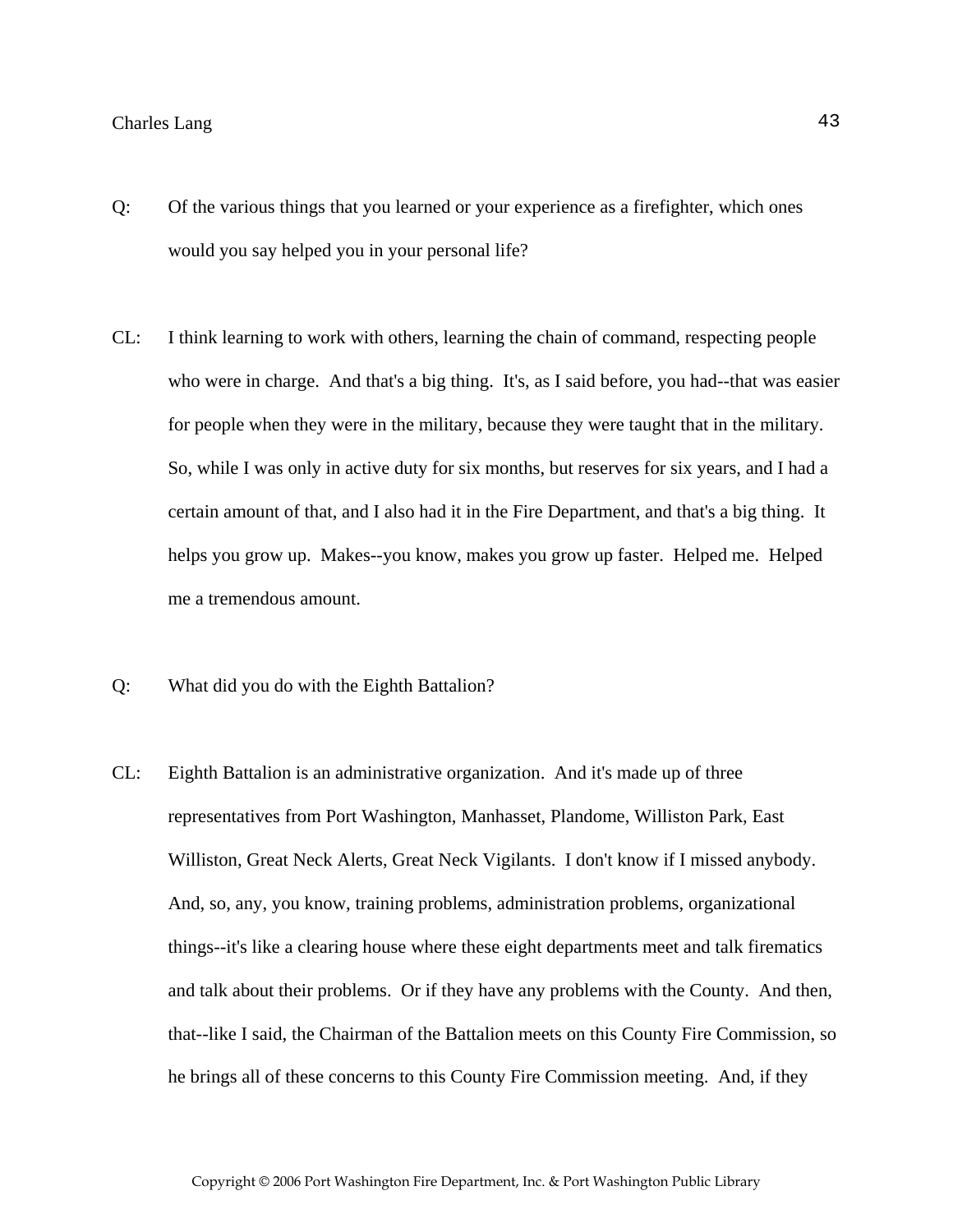have concerns that a lot of departments have, then they'll act to straighten them out with the County. These automatic alarm things are one of them. Training programs at Bethpage, at the school out in Bethpage. It's a very good training academy, but it happens because the fire departments wanted training and they all got together, and then the County Fire Commission goes to the County and they open up a school. And then, when they need more buildings, they need more funding, and they need more training--if they want hazardous material training, one battalion or two battalions will bring it up, and then they'll go to the Fire Commission. The Fire Commission will see a need for it; they'll propose it to the County. And that's how those things get done. So, we did administrative work, and I represented Port Washington and on the Battalion, and then I represented the Battalion on the County Fire Commission.

- Q: Have you been following this controversy in New York City about the police being put in charge of ...
- CL: Yes.
- Q: ... hazardous materials.
- CL: Been going on and on and on for a long time. And this answer they just came up with now is the same thing they've come up with over the years. They're trying to decide, you know, who's in charge where. And, they'll work it out. I don't know if this is the final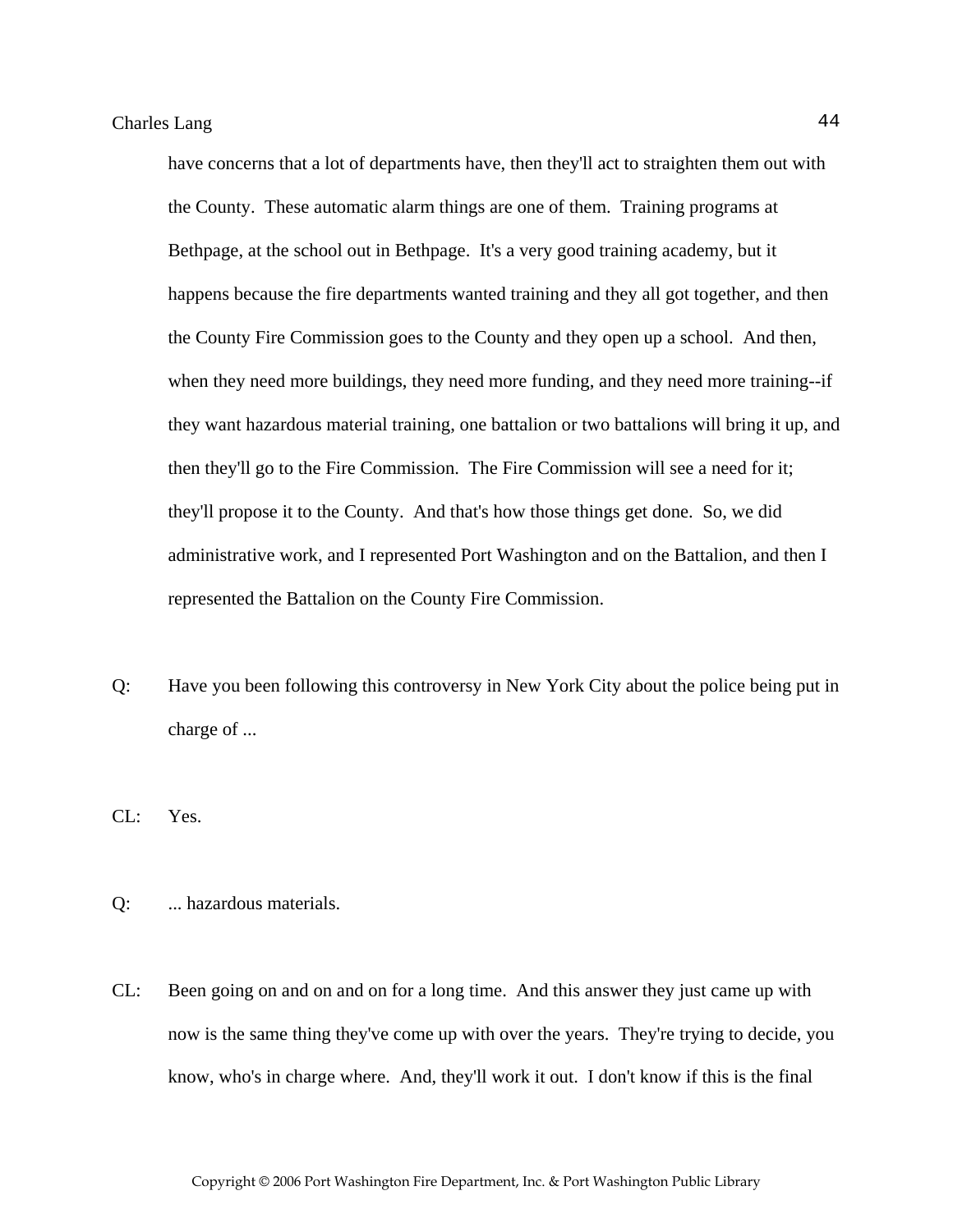answer. It's been going on for years and years and years. The men--the rank and file- always work together and the jobs get done. The problems, usually something comes out in the papers or something that comes out in politics, and we don't have that out here, you know. We work with three different police departments; we work with Port police, the Sands Point police and the County police--and we work well.

- Q: And so there are no turf battles out here.
- CL: No. No. And, say no, you know questions come up every once in a while. Things happen. But nothing that ever interferes with the operation. And that's where these Battalion delegates, these county delegates all talk it out and in meetings with the County police. Everything changes. The officers, the commanders over there change and things change, and so, every once in a while, we have to have meetings, and we iron it out. But ...
- Q: Do you remember any specific issues?
- CL: We've really never had any problems. Just, every once in a while, the County--the County has their own emergency services bureau, so if we have an accident that's out by St. Francis Hospital and the County police show up and they need the, like a tool, a Hurst tool or rescue tool, and, you know, that's right on the borderline, and they'll--they might call for--they might call for their tool, which is in Bellmore, because that's their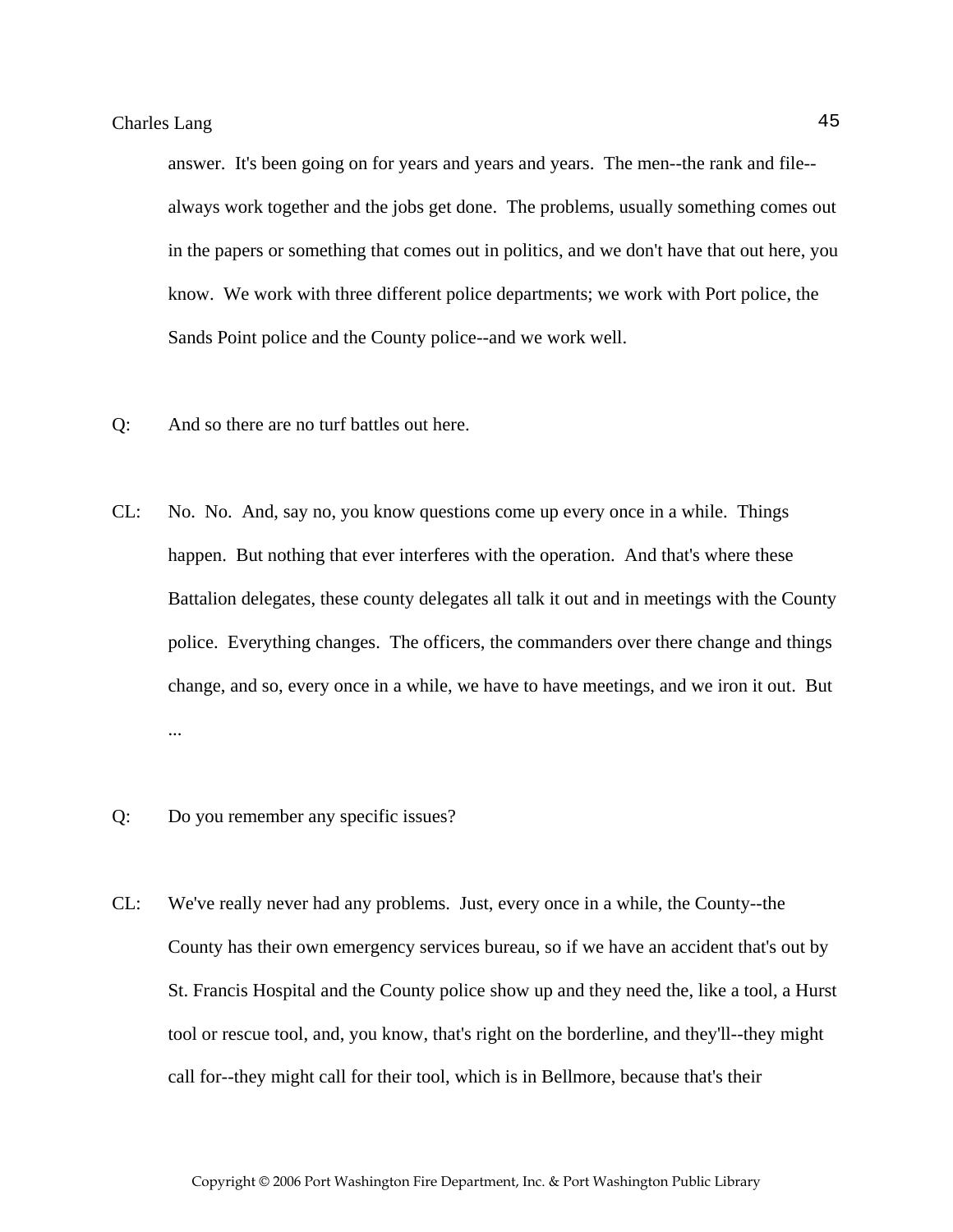procedure, and the police officer, maybe he's not on the job that long, and he lives in Ronkonkoma. So, every once in a while, there'll be a--he'll call for their tool and ours is sitting here in town much closer, and then we have a little meeting and then you go over there and then they--they have a few updates go out in their training bulletin and they notify the fellows that this--notify to the fire departments right away. They're there to help us. Or notify both organizations at the same time. So, sometimes it's small things like that, because--because there's a lot of different people involved, you know.

- Q: What's the fastest way to get firefighters to your house, assuming you have a fire? To call 911 or ...
- CL: No. Call 742-3300.
- Q: And that goes right to the Fire Department.
- CL: Yes.
- Q: 24/7?
- CL: Yes. We're dispatched by Firecom, which is located in Mineola, underground, behind the police headquarters. And if you call that number, that goes directly to the console that dispatches us. There's nobody in between. That person takes the call, has all the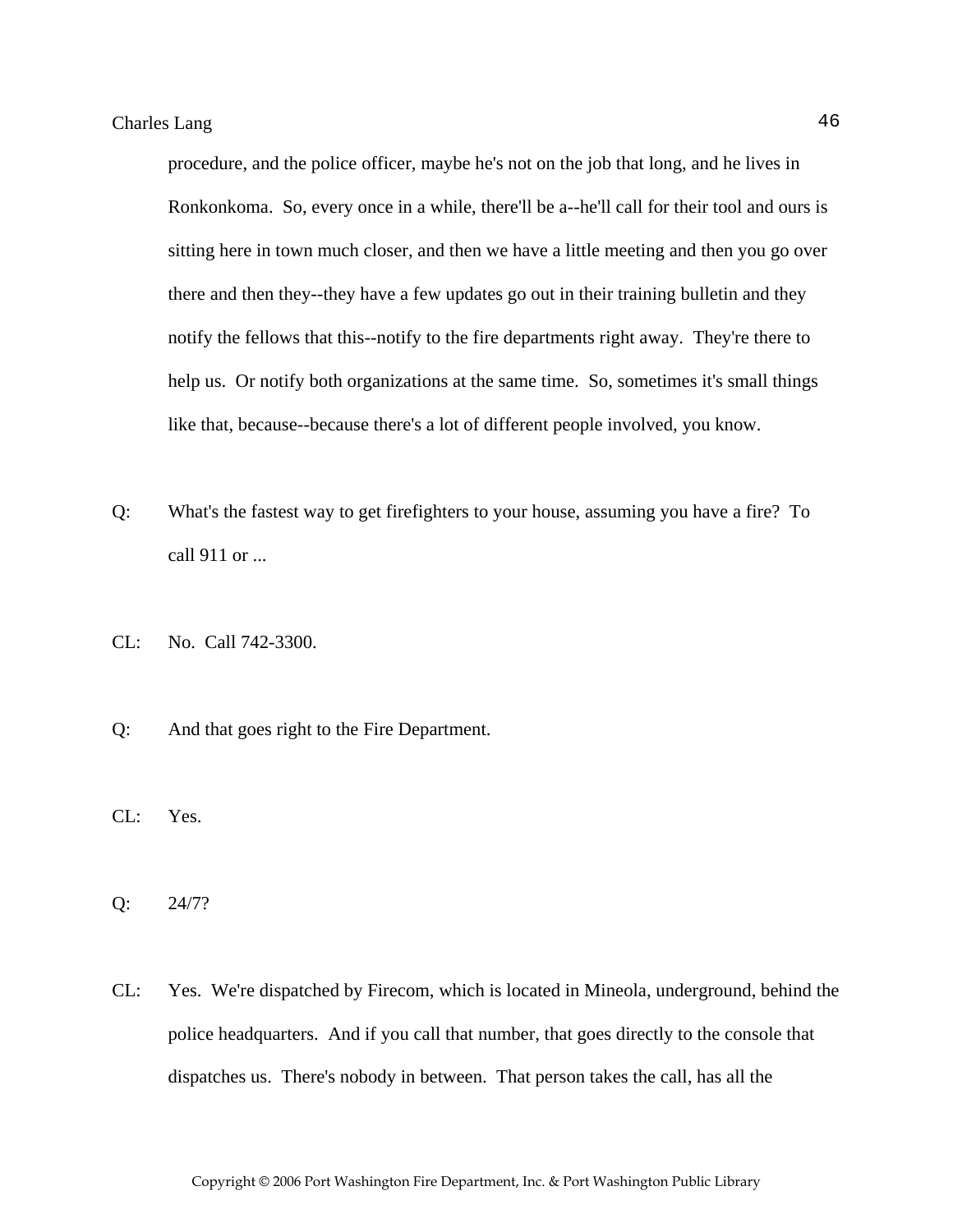electronics in front of him, activates us, sends us out, talks to us. A lot of times, they keep the people on the phone, make sure that they have all the information correct, and if you call--now, if you call 911 from Port Washington, you're going to get Port Washington Police Headquarters. Port Washington Police Headquarters has to dial a three-digit number to get through to these people. So, you're just putting somebody else in between. Somebody could drop the call. You could have a problem. The 742 numbers over there now are, they're enhanced calls, I believe. The numbers--your--if you call, your address comes up on the computer. I know that it does when you call like the County 911. I believe it's working that way over in our Firecom. But they--these people are familiar with the town; they're familiar with the Department. And they're going to talk directly to us. That's the fastest way. But, people have been taught to call 911. For a while there, when you called 911, you got the 911 operator over in Mineola for years. And then, the 911 operator over in Mineola, you told them you had a fire in Port Washington, they had to switch it over to Firecom. Sometimes--sometimes can be switched from one 911 to another 911 to the Firecom. So, the best thing to do is get right to Firecom, but if you dial 911 and get the Port Washington Police, they're trained; they dial a three-digit number, and they--that's a smooth transition there.

- Q: Well, what's the most important piece of advice you'd give to people to prevent home fires?
- CL: Well, careless smoking, electrical are two of the biggest causes. But other things that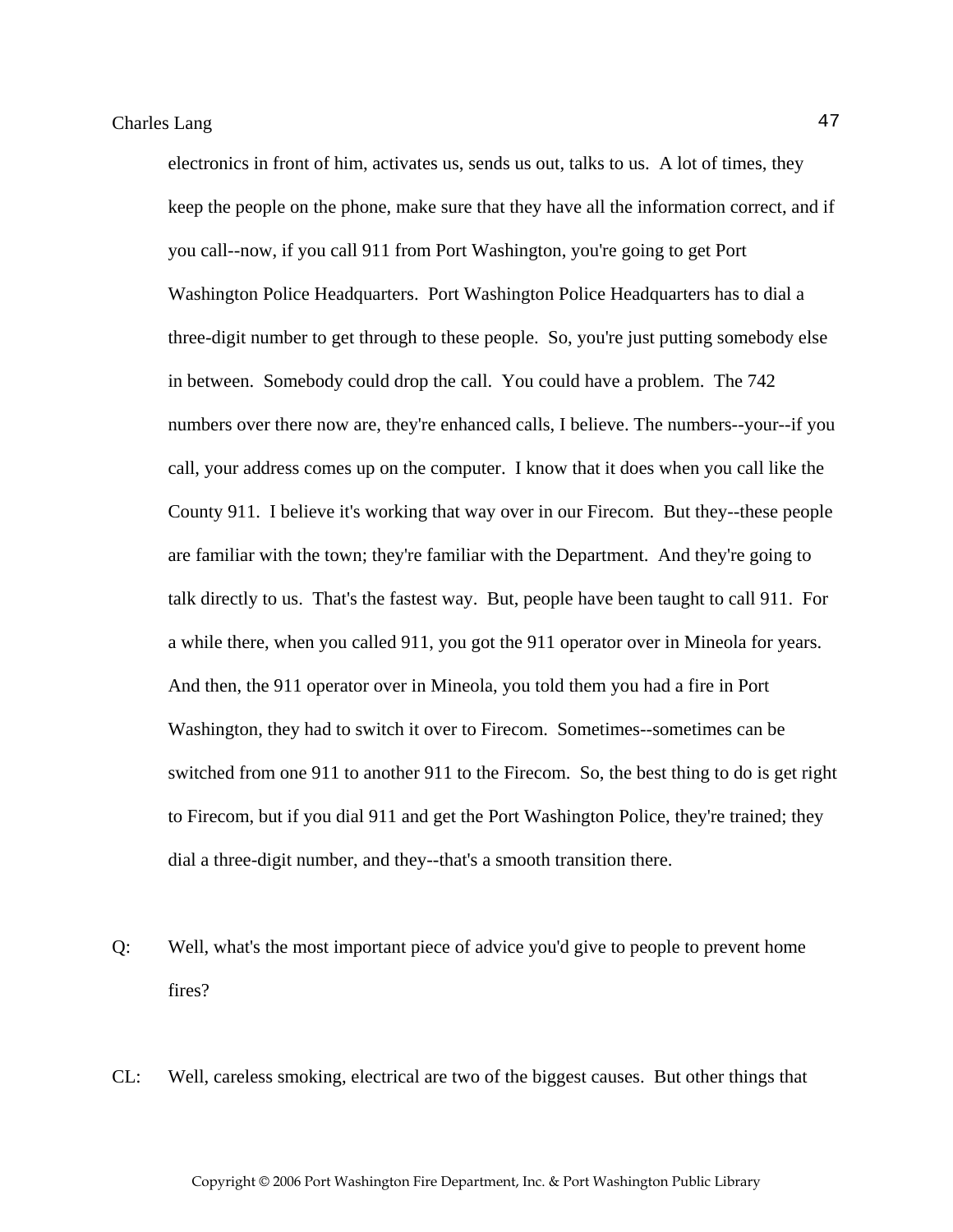people--a lot of people, they're conscious about electrical things and they're conscious about smoking--there's less and less of that going around, thank God. Careless candles. People have candles. Now, it's a big thing--the aroma candles. They don't realize they have pets around. You have a candle that's there for--oh, the candle's there forever. But, now, it just gets a little warm in the house and you open up the window, the curtain's blowing around, papers are blowing. You get a lot of fires started with candles. Not too many--not too many children anymore, or not--just ...

- Q: Children playing, you mean?
- CL: Yeah, children playing with matches, or, you know, or accidental fires like that. But it used to be a lot of bad fires are electrical, because they get started in a wall. They get started in some kind of electrical outlet. And they're burning before --a long time before you realize it. Smoke detectors, carbon monoxide detectors, big thing. You know, tremendous. Save a lot of lives and helps us out. And, the other thing is that, if you have to call the Fire Department, you have to make sure you give the proper information, you know, you don't panic. And just a lot of--just something in, just recently, about--I didn't watch it too close--but I think it was in Jersey, and the dispatcher couldn't get the name of the street out. And they couldn't get the name of the town. They didn't have enhanced 911. And they couldn't get it out, and there was a big delay. And she was saying Roxbury, and he thought she was saying Rockland, and it was just one of those things. So, you have to--don't panic. Make the proper call. Make sure you get everybody out of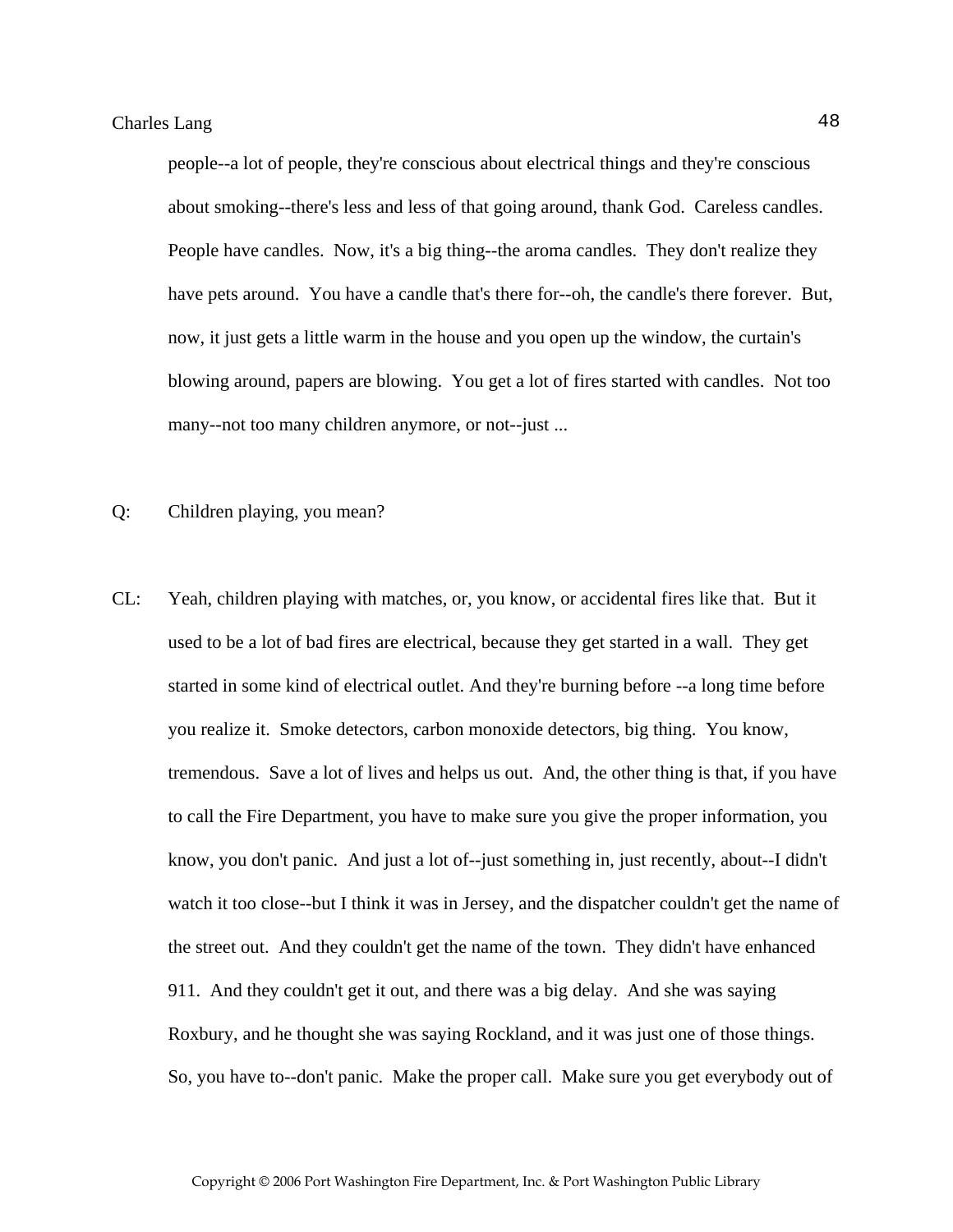the house. And let us do our job.

- Q: Do you go around to the schools, you know, for the educational programs?
- CL: We, yeah. We have, you know, we have a Fire Marshal in Port Washington that does that. And he's got some helpers that go around, and there's usually a lot of the--you have city firemen or police officers that are off during the day and they can go in the schools and they have a pretty good program. If anybody asks or any schools ask, we're there. Girl Scout troops, Boy Scout troops, we give tours of the firehouse. Anything they want to better educate them. We used to have an open house during Fire Prevention--it used to be Fire Prevention Week; now it's Fire Prevention Month, which is October. But they were very poorly attended, and we'd have our guys there like the whole week. You'd get four or five people in. People, you know, Port Washington, you know, it's a bedroom community. People are on the train and really busy, running around. But there are people in town that don't know we have a volunteer fire department, you know.
- Q: Yeah. How do you think is the best way to get that information out?
- CL: Well, I think now, with our Fund Drive information, we're getting it into the homes every [year, you know. We've had articles in the newspaper. The newspaper's been great. They](http://www.pwfdhistory.com/trans/langc_trans/firefoc900322_pz_web.jpg)  put articles in the papers. So that's been going on for a few years. We have the fire column--fire something. I don't read it. I know what it's going to say. But--and I've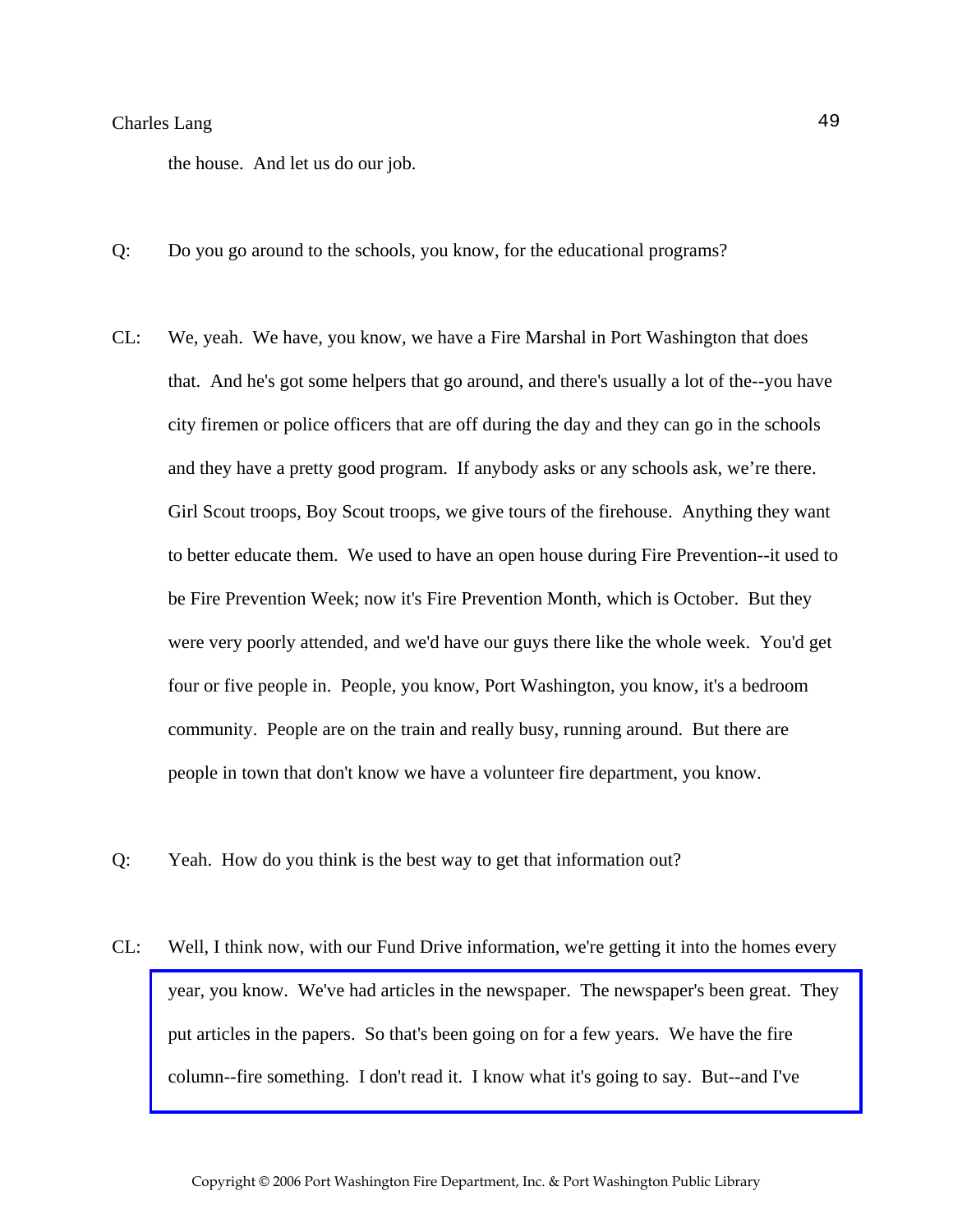heard people tell me that they look forward to the column in there. I'm not even sure if it's still in there. But they had that for a long time. People educated. There's a tremendous amount of people moving in from out of town that have no idea. So ...

- Q: Would you be in favor of changing the name, like to Port Washington Volunteer Fire Department?
- CL: We have that on a lot of our literature. I don't know if it's necessary. Because, by the time we got it all changed, we'd probably end up being close to being a (laughs)--being a combination department. It'd probably jinx us (laughs), you know. Down the road, you know, we're going to get more and more people that--we'll have to put more and more paid people on it. But it's going to be slow. I'm not going to see it in my lifetime, you know. And where we're going to have a complete County Fire Department? I don't know. It'd be very tough with the structure that we have throughout the County. But, maybe someday.
- Q: So what do you think the value of this project is?
- CL: Hopefully to educate the people about the Fire Department. The fact that we're volunteer, and the fact that there's a lot more to it than driving up and down Main Street on our red fire trucks. And that it's a big business that we're running with volunteers. And that we're modern and that we know--we're well trained. You know, people have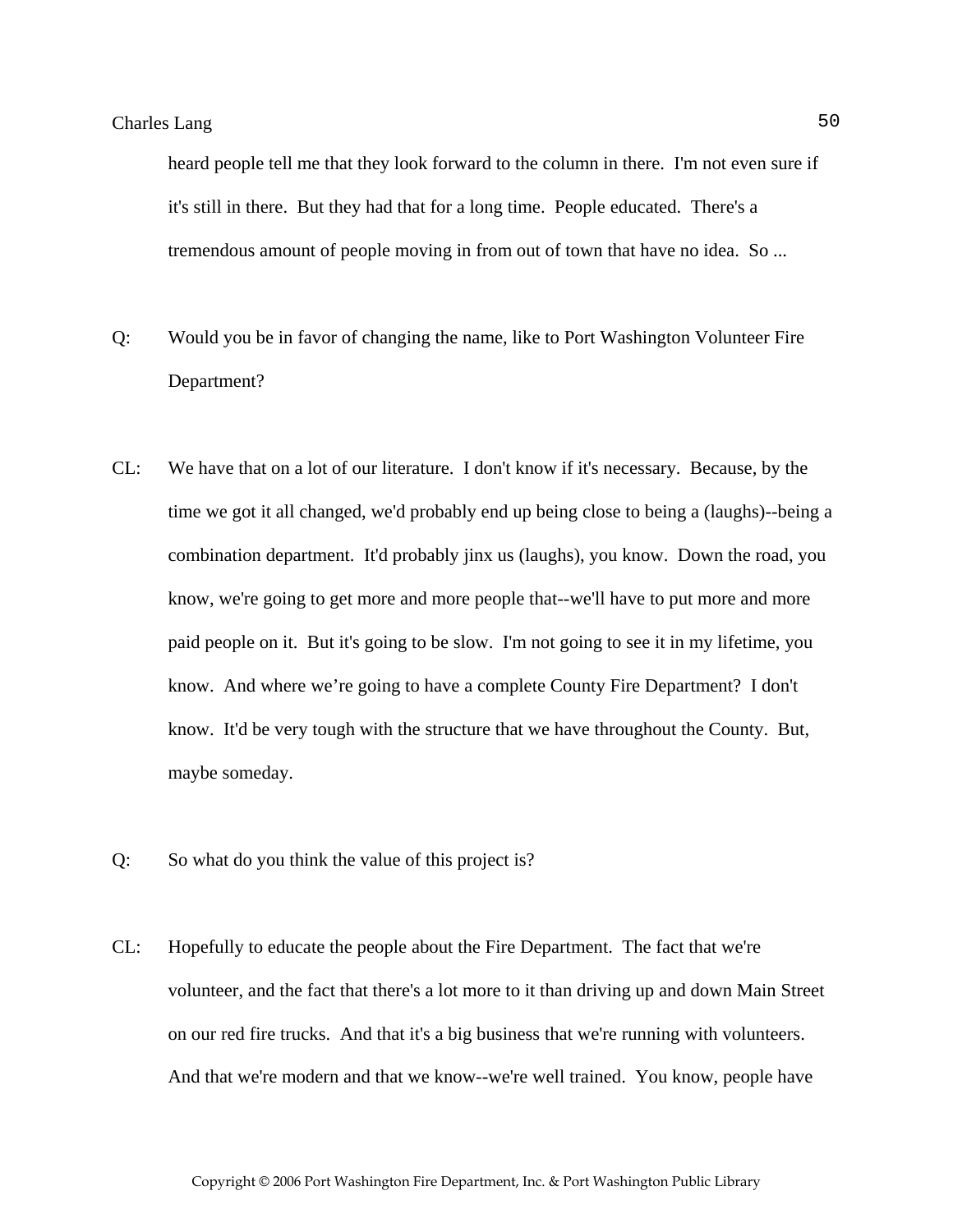the impression that it's the guy from the local gas station running out, jumping on a truck, and, you know, and chopping up their house. And it's far from that. It's getting more and more sophisticated every day, every year, and hopefully this will educate them.

- Q: Well, I mean, as you've come into contact with the public all these years, have you felt that people appreciated what you and, you know, the Department ...
- CL: They always appreciate it. A lot of them are surprised that we're volunteer. And then we've had some people that have been--that didn't appreciate us. That thought we did too much damage to their house and that, you know, we were there just to chop the place up, and bad-mouthed the Fire Department, said it took us too long to get there. So, I was home in bed, you know (laughs). But that's very few and far between, and usually--and then, we've had--you know, had people actually go to the newspapers and go to the police and go to people and complain, and we have a radio log. Everything is timed and stamped and you play it back, and we're usually right, you know, that twelve minutes turned into be three minutes. So because everything now--that's the other thing, we're scrutinized--everything is on tape. Everything we say on the radio is on tape. Every- when we arrive, that's why they give us the arrival times. The time we leave the firehouse, the time the alarm comes in, the time the first truck leaves the firehouse, the time it gets to the alarm. And it's all down. So, you know, we can show where we came from.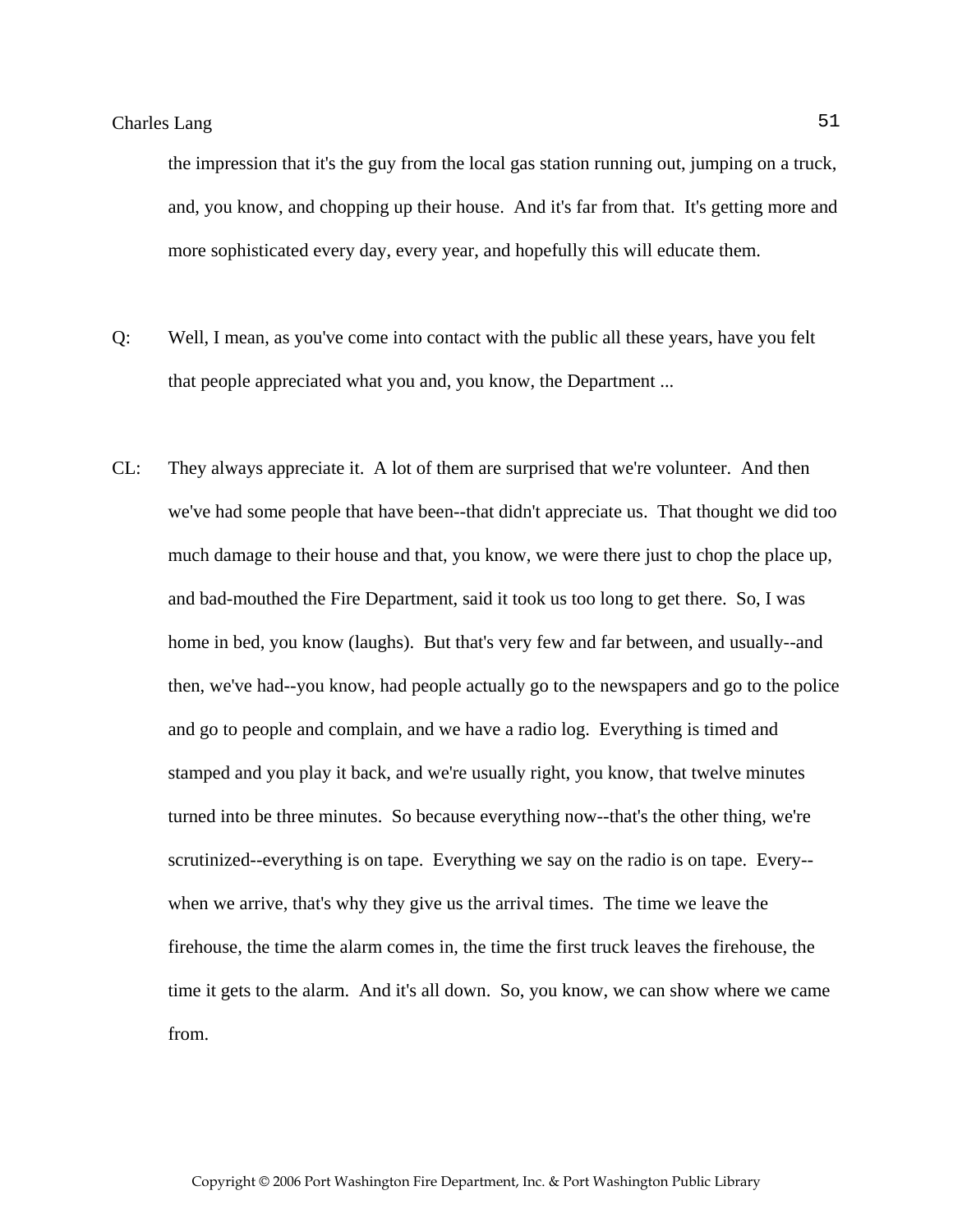- Q: Is there anything that I haven't asked you that you think is important to ...
- CL: No, I think you did a great job. I know I'm one of the last Chiefs you talked to, so you've had practice. And--but, and they told me that you were going to be very thorough, and I think you did a great job.
- Q: Thank you.
- CL: And I hope that ...
- Q: Thank you very much.
- CL: ... it comes out.
- Q: You were great. ... [TURNED OFF/ON FOR FOLLOWING ADDENDUM] ...
- CL: The, say, biggest departments, there are some that are bigger geographically than we are. But we had the--we had the largest membership, and we were probably busier. But I think there's a couple like Manhasset and Syosset that are bigger geographically.
- Q: What about population-wise?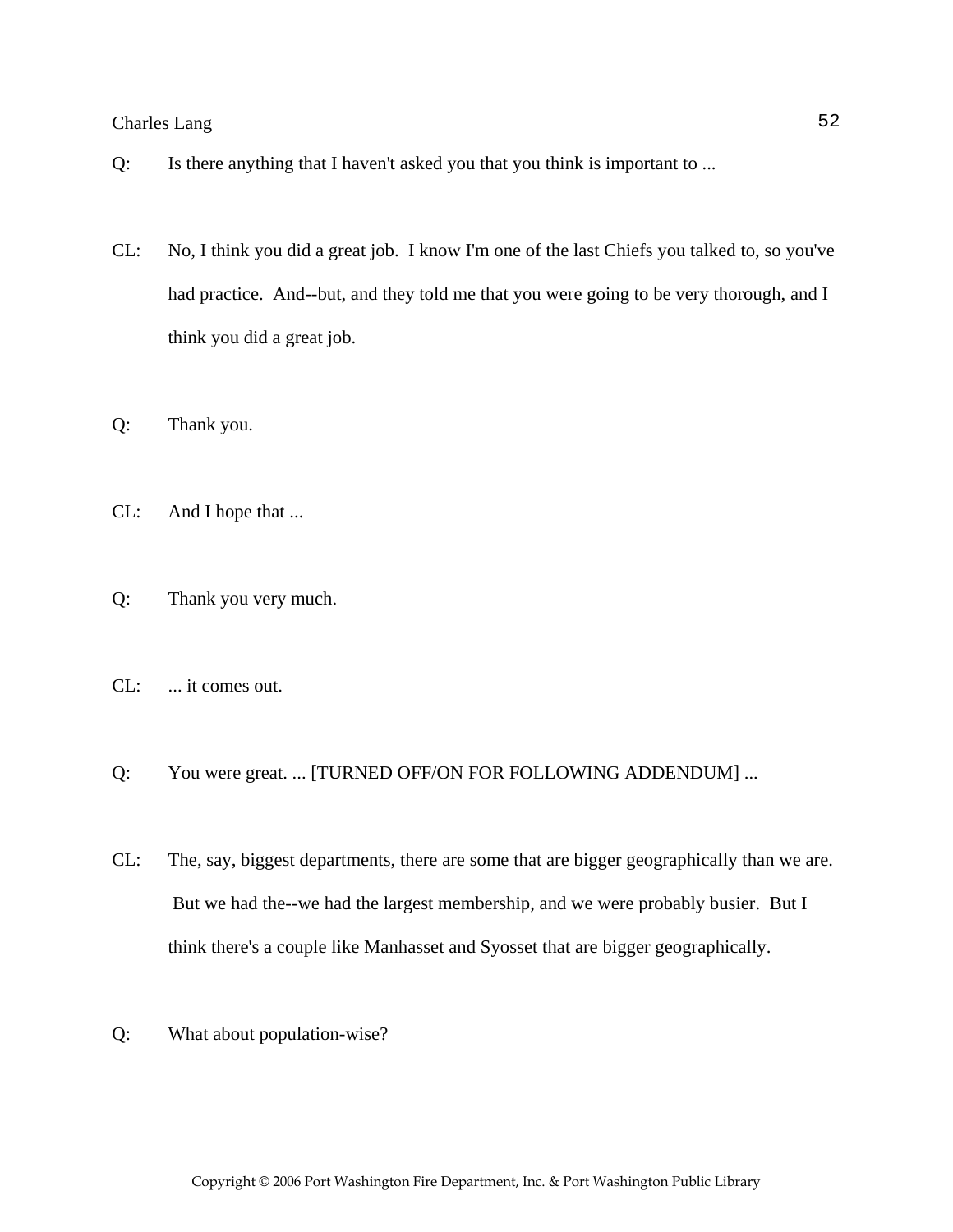- CL: As far as members?
- Q: As far as the area that's covered--the number of people covered.
- CL: I don't know, but that's not the key factor. The key is a lot of what you have in your district, you know. Where we have hospitals and boat yards, and we had the oil terminal and things like that. But we were one of the largest, all-volunteer fire departments. We are in Nassau--maybe some people say the state, I'm not sure--but at one time we had four hundred and something members, who were all volunteer, and we have three thousand calls or twenty-six hundred calls, whatever we have now. So, we're large and we're busy. But Manhasset, they have five separate fire companies, and see, they roll as individual companies to fires. Where if they have a fire and one company, only one company goes. In Port Washington, we're all going. So we're, like, we all go to the calls.
- Q: I read that Senator Schumer was proposing a bill to give tax benefits to volunteer firefighters.
- CL: Yes, there's several of those out there, and we're benefiting from one now, but it ended up being maybe fifty dollars a year or something like that by the time they get, you know, ten percent off the general tax, which is really the small portion of the tax, after you've taken all the special this and special that. So, now they're trying to include just a ten percent off your assessed valuation or ten percent off all of the tax, except the school tax.